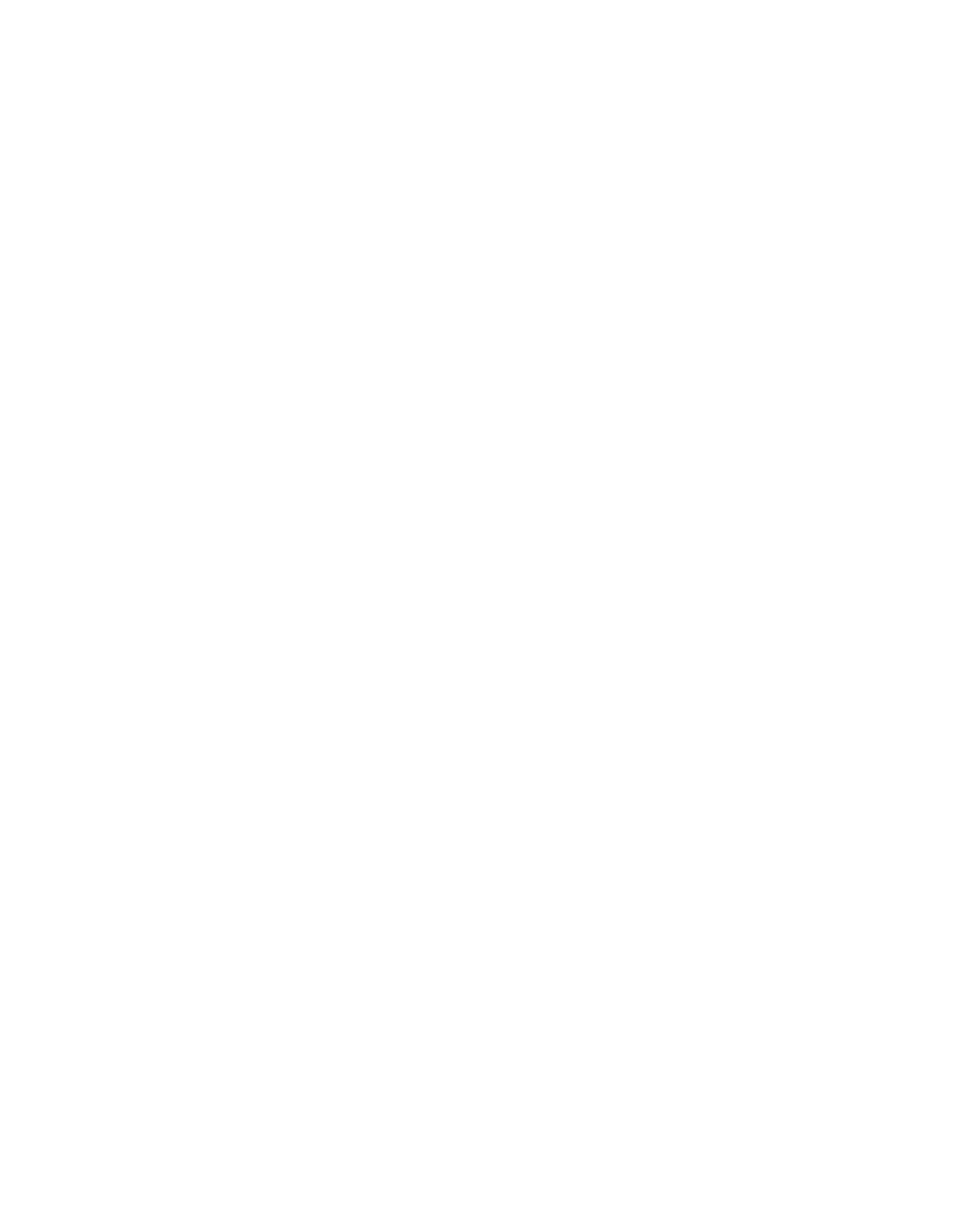## The Nuclear Posture Review: How Is the "New Triad" New?

by

Kurt Guthe

Center for Strategic and Budgetary Assessments

2002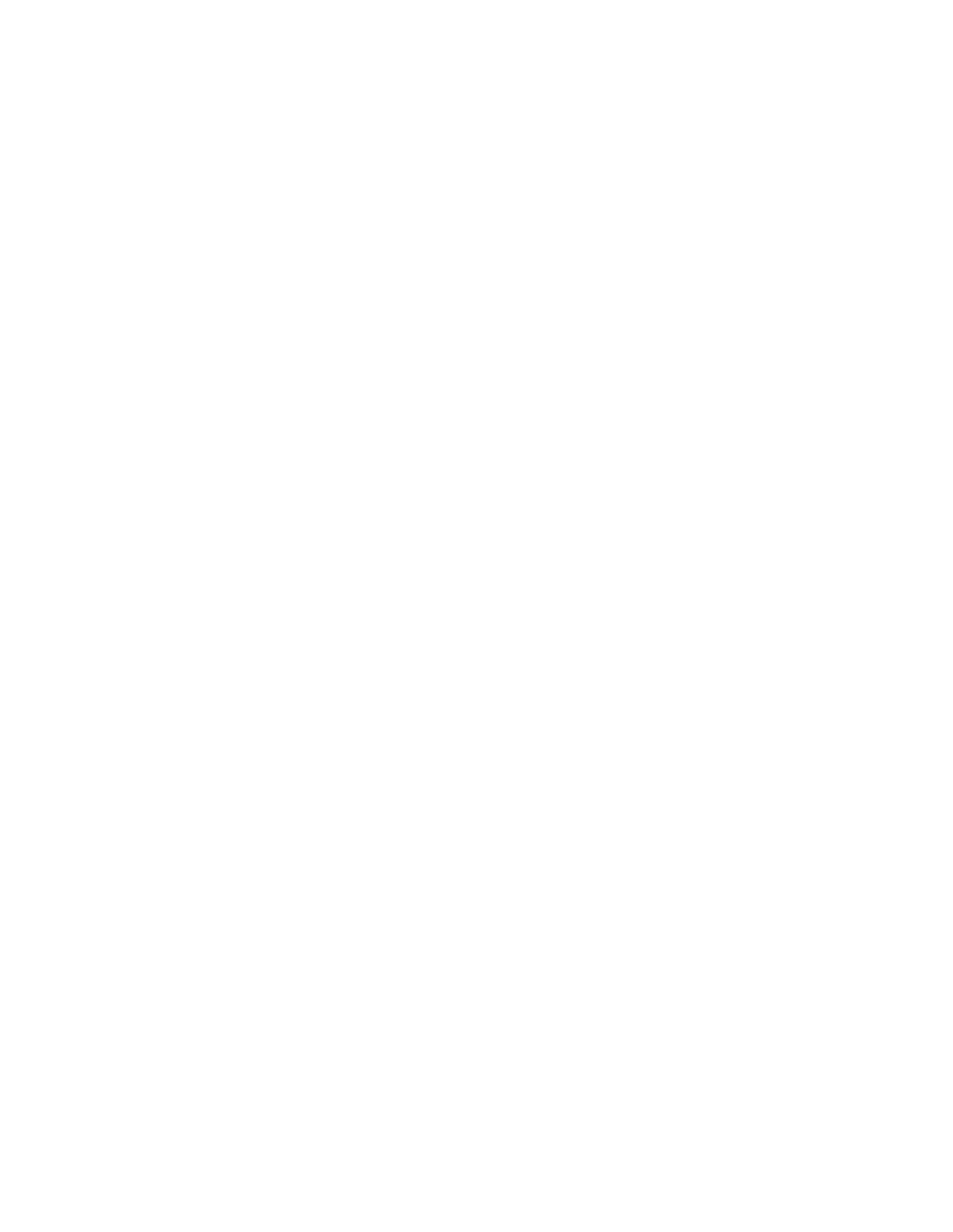#### ABOUT THE CENTER FOR STRATEGIC AND BUDGETARY ASSESSMENTS

The Center for Strategic and Budgetary Assessments is an independent public policy research institute established to promote innovative thinking about defense planning and investment strategies for the 21st century. CSBA's analytic-based research makes clear the inextricable link between defense strategies and budgets in fostering a more effective and efficient defense, and the need to transform the US military in light of the emerging military revolution.

CSBA is directed by Dr. Andrew F. Krepinevich and funded by foundation, corporate and individual grants and contributions, and government contracts.

> 1730 Rhode Island Ave., NW Suite 912 Washington, DC 20036 (202) 331-7990 http://www.csbaonline.org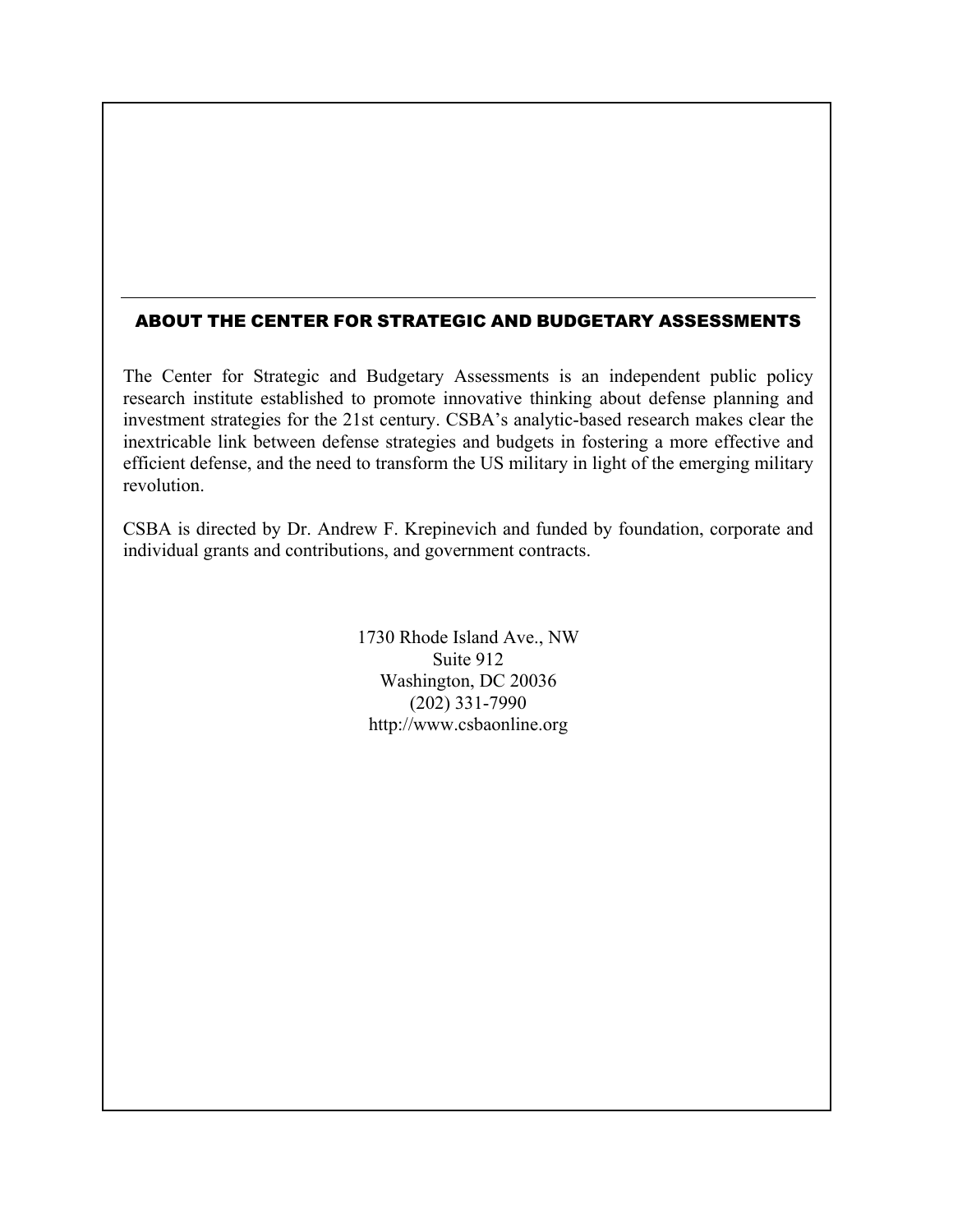# **CONTENTS**

| ı.   |                                                                       |  |
|------|-----------------------------------------------------------------------|--|
| П.   |                                                                       |  |
| III. |                                                                       |  |
|      |                                                                       |  |
|      |                                                                       |  |
|      |                                                                       |  |
|      |                                                                       |  |
|      |                                                                       |  |
|      |                                                                       |  |
|      |                                                                       |  |
|      |                                                                       |  |
|      |                                                                       |  |
|      |                                                                       |  |
|      |                                                                       |  |
|      |                                                                       |  |
|      |                                                                       |  |
|      | Increased Importance of Strategic Warning and Force Reconstitution 26 |  |
|      |                                                                       |  |
|      | Nuclear Force Reconstitution and Strategic Warning 27                 |  |
|      |                                                                       |  |
|      |                                                                       |  |
|      |                                                                       |  |
|      |                                                                       |  |
|      |                                                                       |  |
|      |                                                                       |  |
|      |                                                                       |  |
|      |                                                                       |  |
|      |                                                                       |  |
|      |                                                                       |  |
|      |                                                                       |  |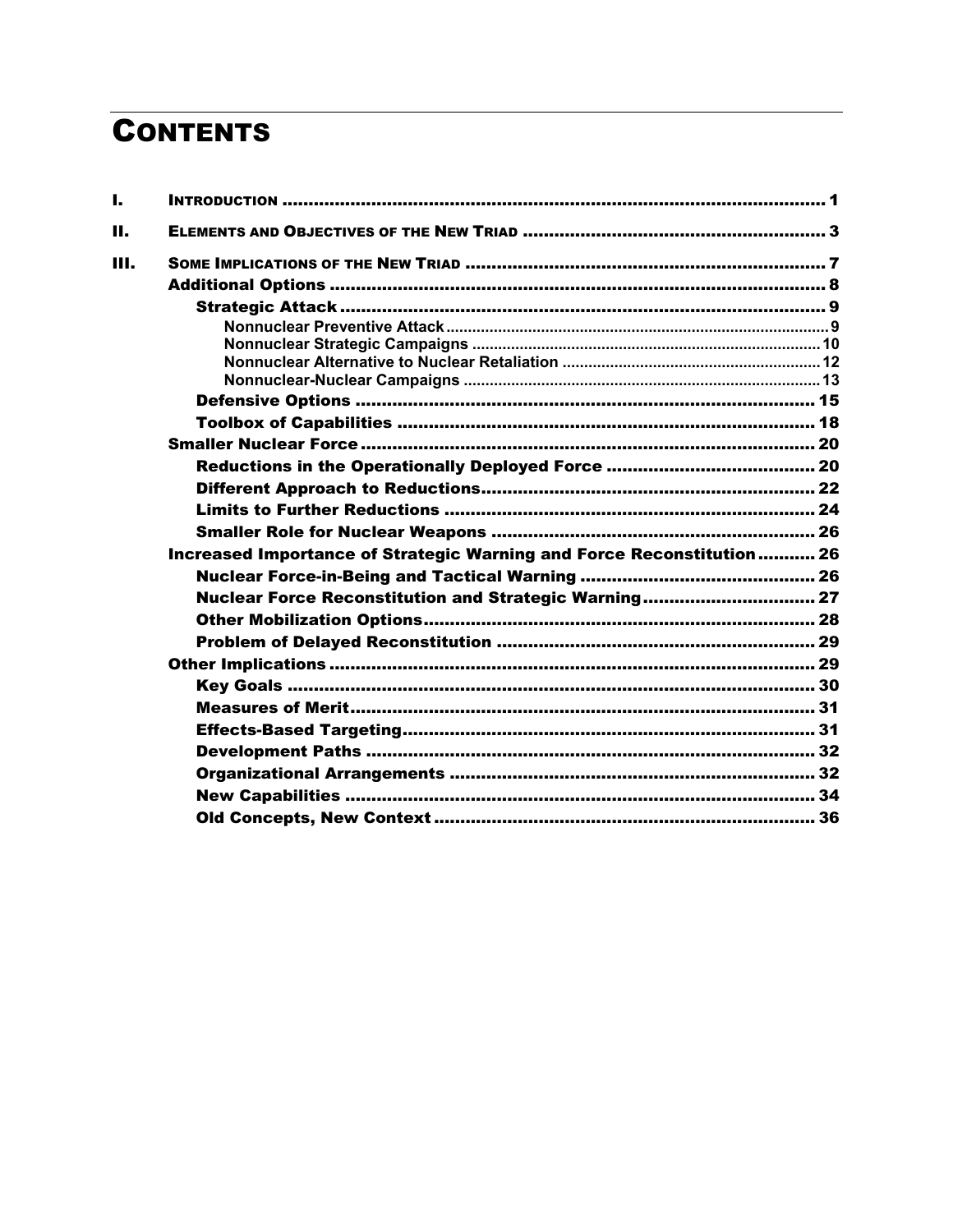## I. INTRODUCTION

In early 2002, the Department of Defense (DoD) unveiled the results of its Nuclear Posture Review  $(NPR)$ <sup>1</sup>. The NPR was conducted to meet a congressional requirement for a "comprehensive review" of the policy, strategy, plans, stockpile, and infrastructure for US nuclear forces.<sup>2</sup> It was the second such review. A similar undertaking was completed in 1994.<sup>3</sup> Few significant changes resulted from that effort.<sup>4</sup> The requirement for a new NPR reflected the belief that "an end-to-end review of US nuclear weapons strategy, requirements, and posture [was] overdue."<sup>5</sup>

The latest NPR examined changes in the post-Cold War security environment and identified contingencies in which nuclear forces might play a part. The effort defined the relationships among nuclear forces and other military capabilities, set objectives for nuclear and related capabilities, and outlined programs to further these ends. The review determined that, in light of favorable changes in US-Russian relations, nuclear arms could be reduced.

Results of the NPR have been controversial. Most of the criticism has involved claims that the review will lead to greater reliance on nuclear weapons, an expansion in the set of states targeted by US nuclear forces, insufficient progress in reducing nuclear arsenals, and an increased likelihood of nuclear use. All of these are important issues and each will be addressed in the discussion below. Little attention has been devoted, however, to a central finding of the NPR: the need for a "New Triad" of nuclear and nonnuclear offensive capabilities, defensive means, and

http://www.defenselink.mil/news/Jan2002/t01092002\_t0109npr.html (transcript) and

1

<sup>&</sup>lt;sup>1</sup> J.D. Crouch, Assistant Secretary of Defense for International Security Policy, special briefing on the Nuclear Posture Review, January 9, 2002, available at

http://www.defenselink.mil/news/Jan2002/g020109-D-6570C.html (slides); Secretary of Defense Donald H. Rumsfeld, unclassified cover letter for Nuclear Posture Review report to Congress, January 9, 2002, available at http://www.defenselink.mil/news/Jan2002/d20020109npr.pdf; Office of Public Affairs, Office of the Secretary of Defense, "Pentagon Briefing: 2002 Nuclear Posture Review," fact sheet, January 10, 2002; Douglas J. Feith, Under Secretary of Defense for Policy, John A. Gordon, Administrator of the National Nuclear Security Administration, and Adm. James O. Ellis, USN, Commander in Chief, Strategic Command, prepared statements before the Senate Armed Services Committee, February 14, 2002, available at http://www.senate.gov/~armed\_services. All information regarding the content of the NPR report is drawn from these and other published government sources.

<sup>&</sup>lt;sup>2</sup> Section 1041, National Defense Authorization Act for Fiscal Year 2001 (Public Law 106-398), October 30, 2000. During the 2000 presidential campaign, candidate George Bush similarly argued that "America should rethink the requirements for nuclear deterrence in a new security environment" and pledged that his Secretary of Defense would "conduct an assessment of our nuclear force posture and determine how best to meet our security needs." Speech to the National Press Club, Washington, DC, May 23, 2000, available at

http://www.foreignpolicy2000.org/library/index.html.

<sup>&</sup>lt;sup>3</sup> For summaries of the first NPR, see *Annual Defense Report to the President and the Congress*—1995 (Washington, DC: Government Printing Office (GPO), February 1995), pp. 83-92, available at

http://www.defenselink.mil/execsec/adr\_intro.html; Senate Armed Services Committee, *Briefing on Results of the Nuclear Posture Review*, S. Hrg. 103-870, 103d Cong., 2d sess. (Washington, DC: GPO, 1994); and House Foreign Affairs Committee, *US Nuclear Policy*, 103d Cong., 2d sess. (Washington, DC: GPO, 1995).

<sup>4</sup> See the account in Janne E. Nolan, *An Elusive Consensus: Nuclear Weapons and American Security After the Cold War* (Washington, DC: Brookings Institution, 1999), pp. 35-62.

<sup>5</sup> Senate Armed Services Committee, *National Defense Authorization Act for Fiscal Year 2001*, Rpt. 106-292, 106th Cong., 2d sess. (Washington, DC: GPO, 2000), p. 347.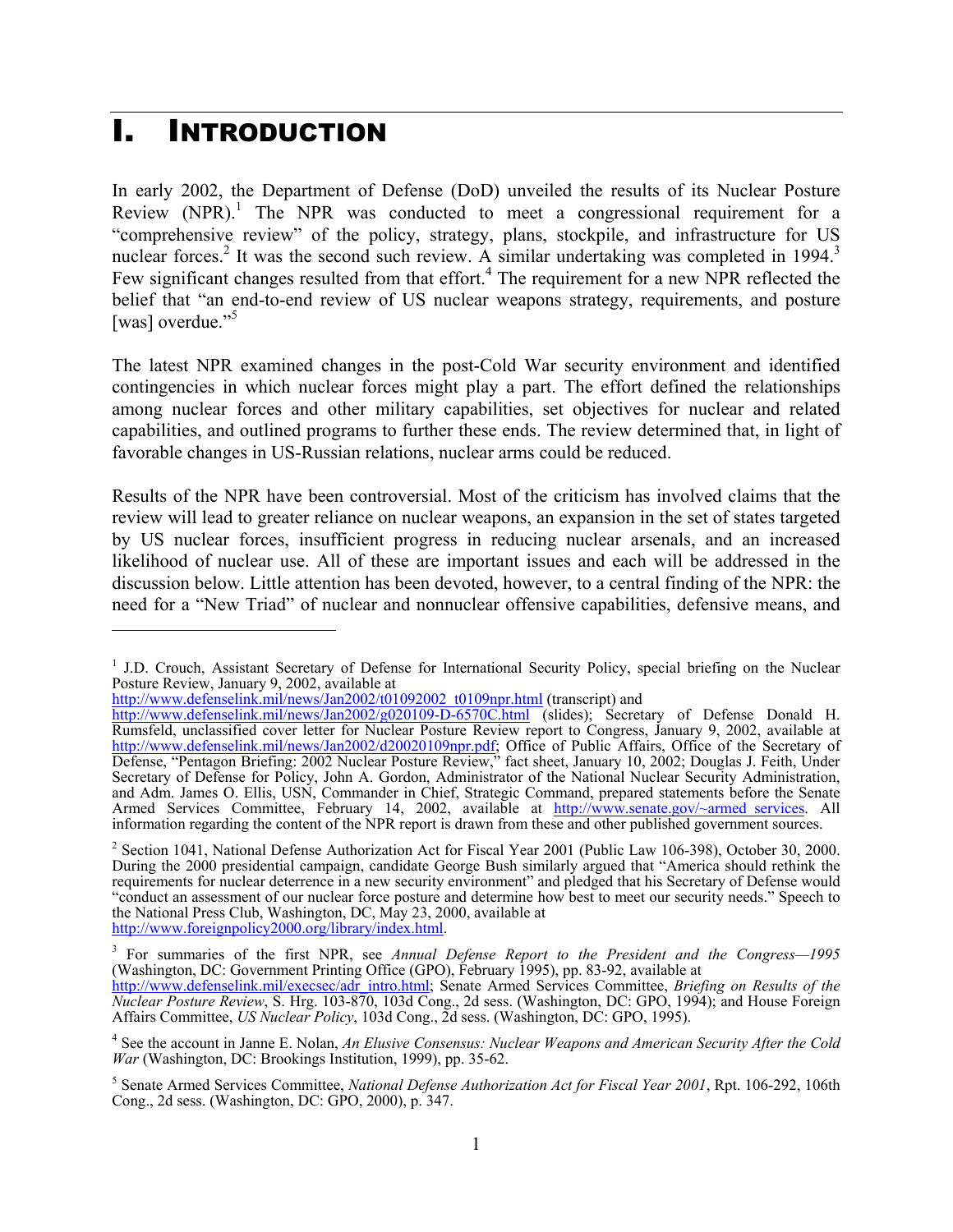defense-industrial infrastructure to supplant the Cold War nuclear triad of submarine-launched ballistic missiles (SLBMs), intercontinental ballistic missiles (ICBMs), and long-range bombers. Yet this change has major implications for US defense planning and programs. After describing the nature and purpose of the New Triad in greater detail, this paper will focus on some of these implications. The purpose of the paper is not to provide a detailed critique of the New Triad, but simply to consider how this collection of capabilities, as it evolves over the coming decades, might strengthen the security of the United States, its allies, and friends.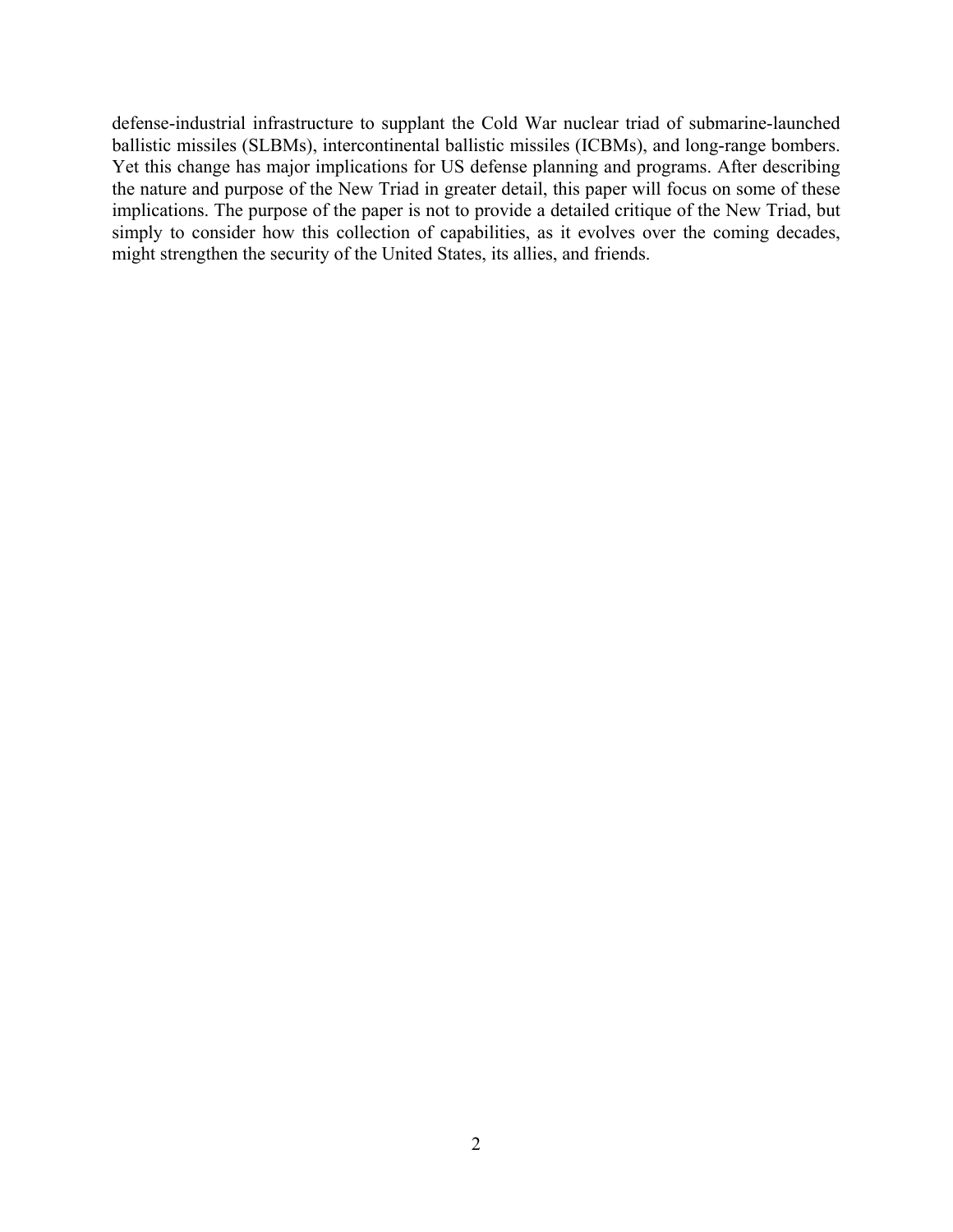## II. ELEMENTS AND OBJECTIVES OF THE NEW **TRIAD**

As defined in the NPR, the New Triad has three major elements: offenses, defenses, and infrastructure. *Offenses* comprise nonnuclear and nuclear strike capabilities. Nonnuclear strike capabilities include long-range precision-guided conventional weapons and their delivery means (cruise missiles launched from submarines, for example), as well as capabilities for offensive information operations (such as electronic attacks and computer network attacks).<sup>6</sup> Nuclear strike capabilities include strategic nuclear forces (SLBMs, ICBMs, and bombers), as well as shorterrange, nuclear-capable strike aircraft based on land and nuclear-armed cruise missiles launched from attack submarines.<sup>7</sup>

*Defenses* encompass active defenses, passive defenses, and defensive information operations. Active defenses intercept ballistic missiles, cruise missiles, and strike aircraft. Passive defenses protect against missile and air attack by means of concealment, hardening, redundancy, warning, dispersal, mobility, and other measures.<sup>8</sup> Defensive information operations counter attacks on critical information systems.

*Infrastructure* is the aggregate of the labs, plants, and workforce that develop, build, maintain, and modernize the other elements of the New Triad. This includes both the nuclear weapons complex and the defense-industrial base that produces delivery platforms, weapons, sensors, communications systems, data processors, and other items needed for offensive strikes and defensive protection.

The three elements of the New Triad are tied together by *command and control, intelligence, and planning capabilities*. Command and control—including communications links among decisionmakers, command centers, and operational forces—enables the authorized, combined, and effective use of offenses and defenses. Intelligence is essential for characterizing threats,

http://www.dtic.mil/doctrine/jel/new\_pubs/jp1\_02.pdf.

<u>.</u>

<sup>&</sup>lt;sup>6</sup> Information operations are discussed in Joint Chiefs of Staff (JCS), Joint Doctrine for Information Operations, Information operations are discussed in Joint Chiefs of Staff (JCS), *Joint Doctrine for Information Operations*, Joint Publication 3-13 (Washington, DC: JCS, October 9, 1998), available at

http://www.dtic.mil/doctrine/jel/new\_pubs/jp3\_13.pdf. Electronic attack is "the use of electromagnetic energy, directed energy, or antiradiation weapons to attack personnel, facilities, or equipment with the intent of degrading, neutralizing, or destroying enemy combat capability." Computer network attack involves "operations to disrupt, deny, degrade, or destroy information resident in computers and computer networks, or the computers and networks themselves." The two types of attack are distinct. For example, "sending a code or instructions to a central processing unit that causes [a] computer to short out the power supply is [a computer network attack]. Using an electromagnetic pulse device to destroy a computer's electronics and causing the same result is [an electronic attack]." JCS, *Department of Defense Dictionary of Military and Associated Terms*, Joint Publication 1-02 (Washington, DC: JCS, May 7, 2002), available at

<sup>7</sup> *Annual Defense Report to the President and the Congress—2001* (Washington, DC: GPO, January 2001), pp. 91- 93, available at http://www.defenselink.mil/execsec/adr\_intro.html.

<sup>8</sup> Active and passive defenses are defined in JCS, *Joint Doctrine for Countering Air and Missile Threats*, Joint Publication 3-01 (Washington, DC: JCS, October 19, 1999), available at http://www.dtic.mil/doctrine/jel/new\_pubs/jp3\_01.pdf.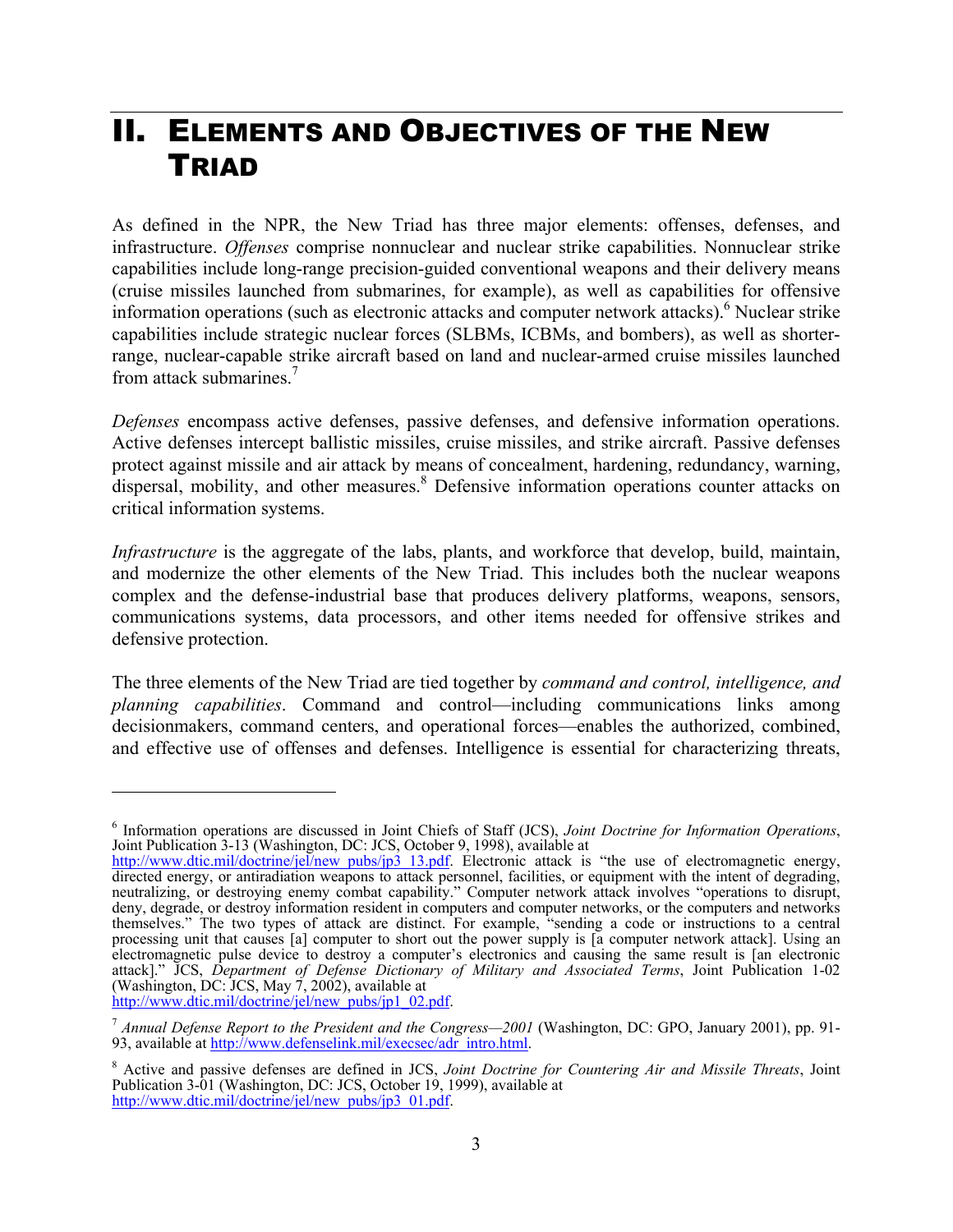devising deterrent strategies suited to specific adversaries, discovering enemy vulnerabilities, targeting strike capabilities, and providing the warning needed to increase the readiness of offenses, defenses, and infrastructure. Peacetime planning is needed for the integrated and balanced development of the different capabilities of the New Triad and the preparation of coordinated plans for attack options, defensive operations, and infrastructure activities. Realtime, adaptive planning allows strike capabilities and defensive systems to respond to the unanticipated exigencies of actual crises and conflicts.

The strategic nuclear forces of the New Triad are divided into an *operationally deployed force* and a *responsive force*. The operationally deployed force and the responsive force will share the same force structure of SLBMs, ICBMs, and bombers. The difference between the operationally deployed force and the responsive force is a matter of warheads—missile reentry vehicles, cruise missiles, and gravity (free-fall) bombs—not force structure. The operationally deployed force consists of warheads that are on ballistic missiles, on bombers, or stored at bomber bases, and thus are available immediately or within a few days. The responsive force would be created (or "reconstituted") by "uploading" additional warheads on ballistic missiles and bombers in response to adverse changes in the US strategic position. This process could take weeks, months, or more than a year, depending on the delivery platforms involved and the total number of warheads uploaded. Uploaded warheads would come from the nuclear stockpile. During the transition from the operationally deployed to the responsive force, the number of warheads on missiles and bombers would change while the force structure would not.

The operationally deployed force and the responsive force are intended for different contingencies. The operationally deployed force is meant to cover *immediate and unexpected contingencies*; the responsive force, *potential contingencies*. These contingencies have not been specified in public presentations of the NPR. Instead, defense officials have said that the United States must be prepared for a "wide spectrum of potential opponents, contingencies, and threatening capabilities, some of which will be surprising."<sup>9</sup> Regional powers armed with weapons of mass destruction (WMD) have been identified as likely opponents in immediate or unexpected contingencies. According to Vice President Cheney, "the [NPR] report specifically cited…Iraq, Iran, Syria, Libya, [and] North Korea."10 Secretary of Defense Rumsfeld has said that China and its nuclear force also must be taken into account in US nuclear planning.<sup>11</sup> Conflict with Russia has been ruled out as an immediate contingency, with the caveat that this does not mean the United States "will not retain significant nuclear capabilities, or […] ignore developments in Russia's (or any other nation's) nuclear arsenal."<sup>12</sup> Potential contingencies are

1

 $9^9$  Feith, statement before the Senate Armed Services Committee, February 14, 2002, p. 3.

 $10$  Press conference, London, March 11, 2002 (transcript), available at  $\frac{http://www.usinfo.state.gov}$ .

<sup>&</sup>lt;sup>11</sup> "I think it would be a mistake to leave the impression that  $[...]$  either the SIOP [Single Integrated Operational Plan, the strategic nuclear war plan] or [the planned number of operationally deployed strategic nuclear weapons] is premised on Russia. The reality is [that] we live in the world, there is a security environment, Russia exists and has capabilities to be sure, but so does the People's Republic of China, and they are increasing their defense budget and they are increasing their nuclear capabilities purposefully. [And] there are other countries […]." Testimony before the Senate Foreign Relations Committee, July 17, 2002.

 $12$  Feith, statement before the Senate Armed Services Committee, February 14, 2002, p. 6.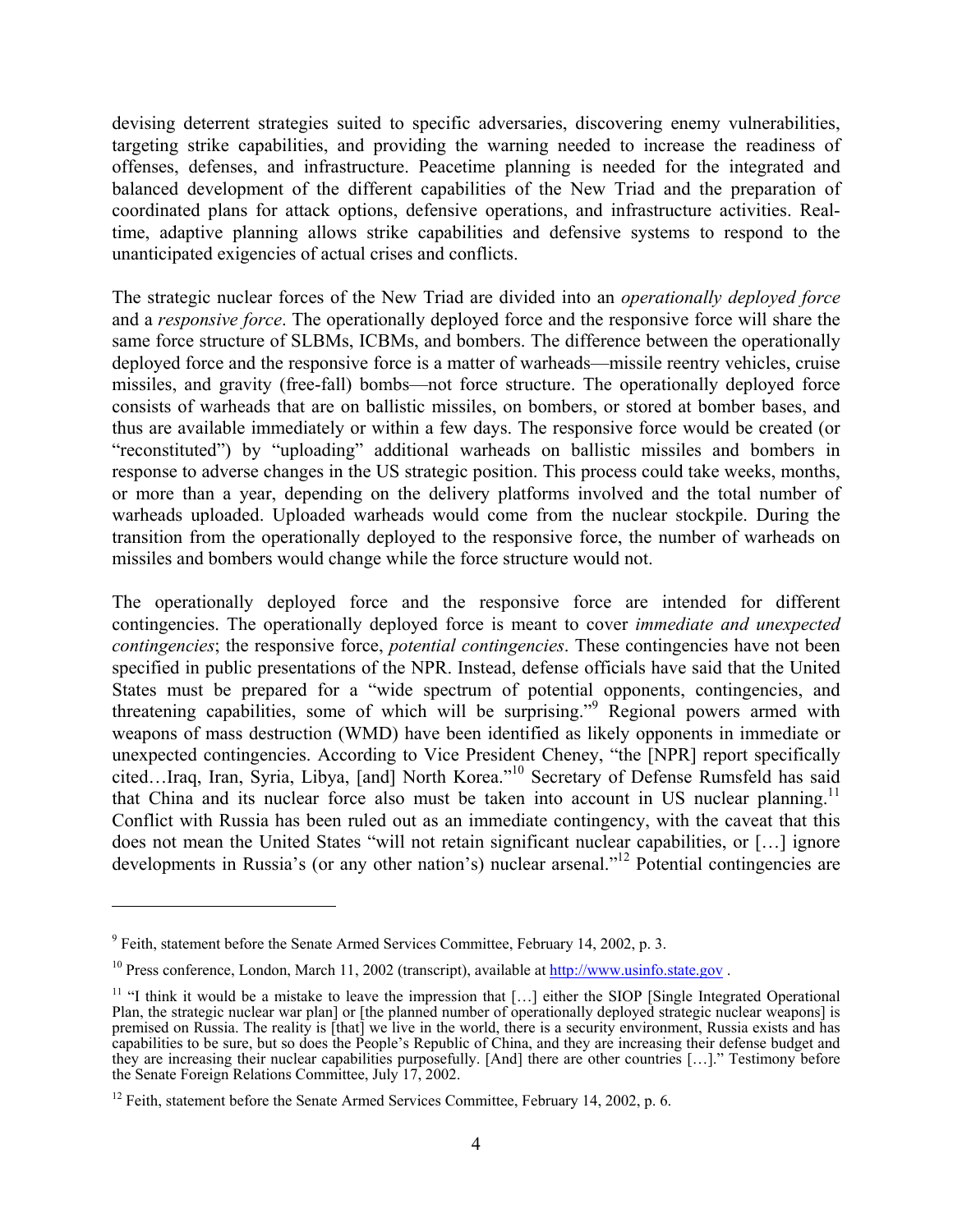"more severe dangers that could emerge over a longer period of time" as a result of "a major change in the security environment."<sup>13</sup>

The broad objectives set for the New Triad are identical to the key defense policy goals laid down in the Quadrennial Defense Review (QDR), the September 2001 report that outlined the Bush Administration's overall military strategy.14 The capabilities of the New Triad are to *assure* allies and other friendly countries of US security commitments, *dissuade* adversaries from competing militarily with the United States, *deter* coercion or attack against the United States or its allies and friends, and decisively *defeat* an enemy while defending the United States and its security partners. These aims will guide the development, deployment, and employment of the elements of the New Triad. They also will serve as criteria for measuring its progress and effectiveness.

In short, the New Triad has three elements: nonnuclear and nuclear strike capabilities, active and passive defenses, and defense-industrial infrastructure, all supported by command and control, intelligence, and planning. Nuclear strike capabilities include a strategic nuclear force structure with two states: the operationally deployed force and the responsive force. The operationally deployed force and the responsive force are intended for two categories of contingencies: immediate and unexpected contingences, and potential contingencies. And the offenses, defenses, and infrastructure of the New Triad have four objectives: assurance, dissuasion, deterrence, and defense.

Parts of the New Triad already exist. A large and diversified nuclear force has been deployed for decades. Precision-guided conventional weapons have been used in combat. Preparations have been made for offensive and defensive information operations. A limited air defense system is maintained. Passive defenses of various sorts are available. A defense infrastructure supports offensive and defensive capabilities in the field. But all of these elements require significant improvements. Moreover, little has been done to integrate existing capabilities into a coherent whole. The New Triad construct requires defense planners to look at offenses, defenses, and infrastructure as a coherent whole shaped by the goals of defense policy. The innovative aspect of the New Triad is primarily conceptual.

Homeland missile defense is one part of the New Triad that does not now exist. Significant technological hurdles must be surmounted before a missile defense system for the United States can be deployed. Such a system must have a low leakage rate against incoming missiles and their reentry vehicles, as well as an ability to defeat countermeasures (including decoys, chaff, and other penetration aids) that an enemy might adopt in response to the system. Missile defense, like any major military system, must have an affordable cost. The director of the Defense Department's Missile Defense Agency (MDA) has cautioned that, despite progress in moving

 $13$  Ibid., p. 4; Crouch, special briefing on the NPR, January 9, 2002.

<sup>&</sup>lt;sup>14</sup> Crouch, special briefing on the NPR, January 9, 2002; Feith, statement before the Senate Armed Services Committee, February 14, 2002, p. 4; and DoD, *Quadrennial Defense Review Report* (Washington, DC: DoD, September 30, 2001), pp. iii-iv, 11-13, available at http://www.defenselink.mil/pubs/qdr2001.pdf.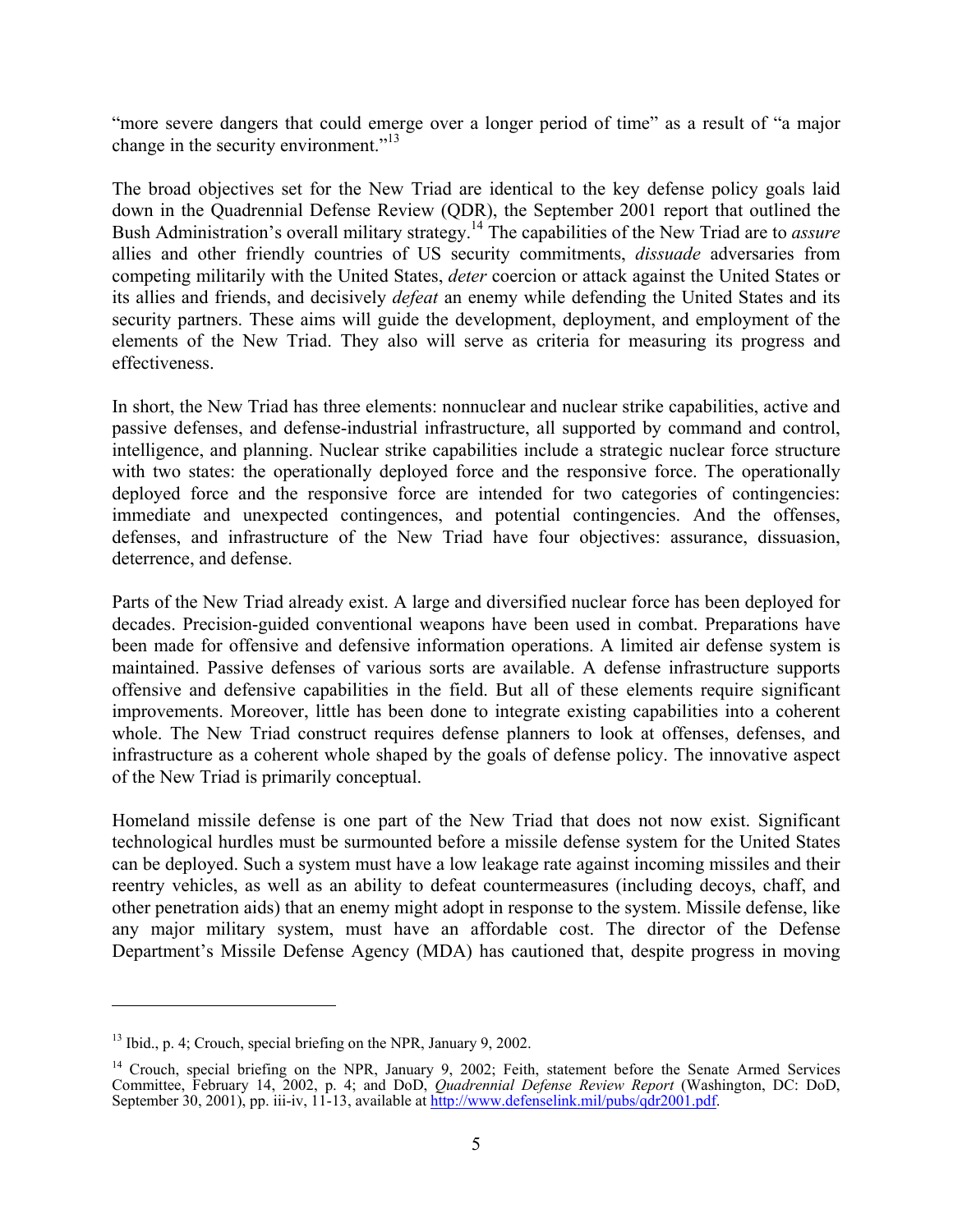toward effective missile defense capabilities, "there remains a long road ahead."15 While current plans call for a ground-based, test-bed system with five interceptors that could have some "limited emergency capability" (against North Korean missiles, for example) later in this decade, more substantial defenses are farther in the future. To increase the prospects for an effective system, MDA is pursuing a layered defense capable of intercepting ballistic missiles in each phase of flight—boost, midcourse, and terminal. A layered defense would offer multiple opportunities to engage missiles and reentry vehicles and would complicate enemy efforts to overcome the system. In addition, the MDA program is not limited to one type of defense, but includes work on kinetic and directed energy weapons that could be ground-, sea-, air-, or spacebased. The diverse nature of the research and development program, combined with plans to deploy a system incrementally and incorporate improvements as new technological options become available, would give the United States flexibility in responding to future missile threats. $16$ 

That said, missile defenses are still likely to be the most uncertain part of the New Triad. Should an effective system for missile defense fail to materialize, certain advantages of the New Triad, described below, would be unrealized or diminished. Protection against accidental or unauthorized missile launches would be lost, as would the potential contributions of missile defense to discouraging aggression and encouraging reductions in US nuclear arms. Without missile defense, the New Triad would remain an essential portfolio of capabilities, but other elements would need to be further strengthened to compensate, at least partially, for its absence.

http://www.defenselink.mil/news/Jun2002/t06252002\_t0625kadish.html and

<sup>&</sup>lt;sup>15</sup> Lt. Gen. Ronald T. Kadish, USAF, prepared statement before the Senate Armed Services Committee, March 7, 2002, p. 3, available at http://www.senate.gov/~armed\_services/statemnt/2002/March/Kadish3-7.pdf.

<sup>&</sup>lt;sup>16</sup> For discussions of the current missile defense program, see ibid.; Kadish, special briefing on missile defense, June 25, 2002 (transcript and briefing slides), available at

http://www.defenselink.mil/news/Jun2002/g020625-D-6570C.html; and Deputy Secretary of Defense Paul Wolfowitz, prepared statement before the House Armed Services Committee, June 27, 2002, available at http://armedservices.house.gov/openingstatementsandpressreleases/107thcongress/02-06-27wolfowitz.html.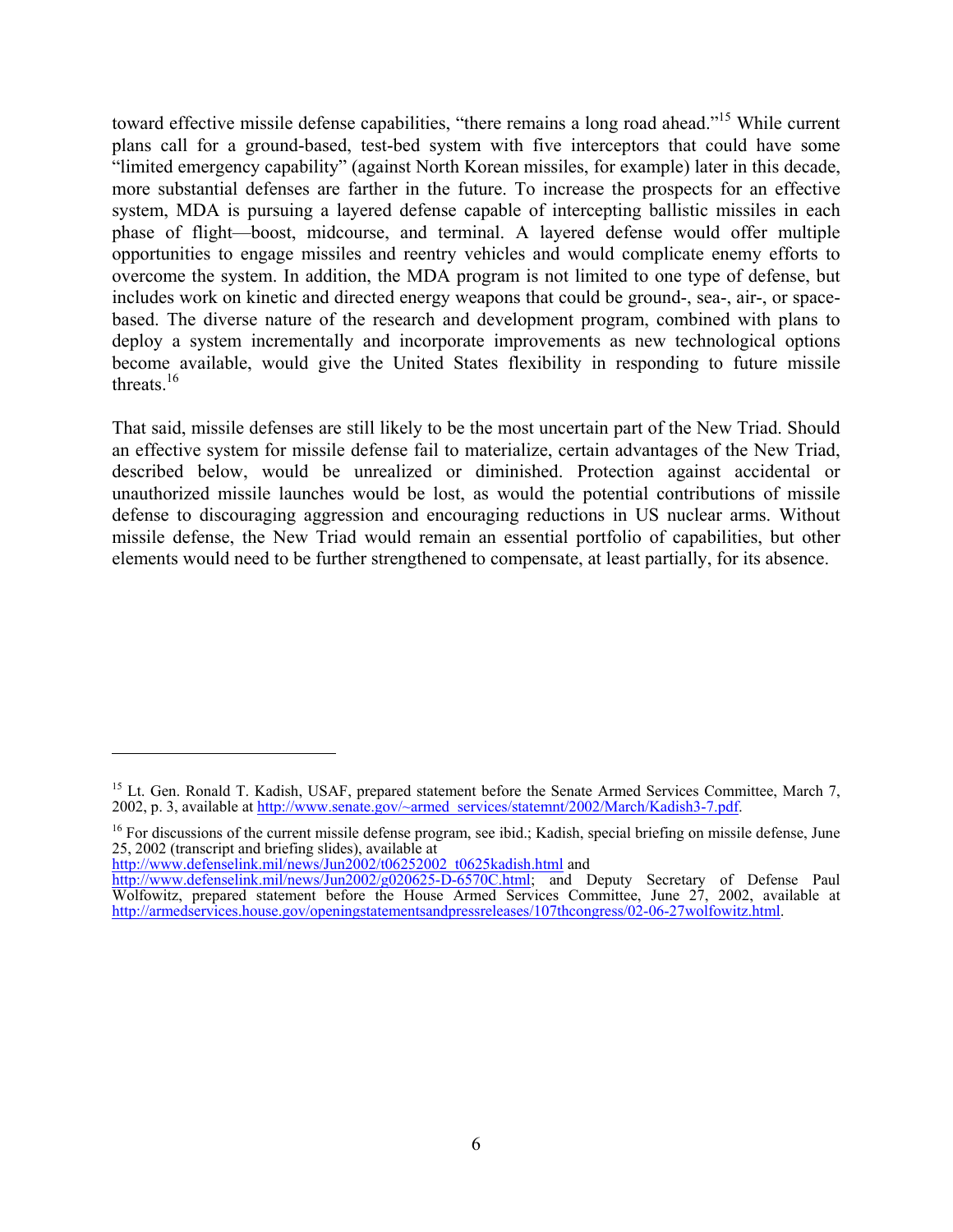## III. SOME IMPLICATIONS OF THE NEW TRIAD

The New Triad differs substantially from the nuclear triad that grew out the Cold War. The nuclear triad was born four decades ago.<sup>17</sup> The New Triad is embryonic. The nuclear triad was directed primarily against the dangers of a nuclear attack or large-scale conventional assault by Moscow. The New Triad is designed for a wider range of opponents and contingencies. The nuclear triad included only offensive forces. Defenses were excluded on the grounds that they were infeasible or "destabilizing" (that is, likely to upset the nuclear balance by provoking an offense-defense "arms race" or providing a shield behind which a first strike could be launched). The nuclear triad lacked nonnuclear strike capabilities. Long-range precision-guided nonnuclear weapons and offensive information operations were considered insufficient to replace or complement nuclear forces in certain missions. The nuclear triad was postured against a surprise attack. Much of the strategic nuclear force was—and is—maintained on day-to-day alert, with the remainder capable of shifting to alert status in a crisis (a change called "generated alert"). With its responsive force and defense-industrial component, the New Triad is configured for buildups to dissuade or counter new security threats that develop over extended periods. The nuclear triad had as its chief aims the assurance of allies and the deterrence of aggression. Dissuasion of military competition was of lesser importance. Escalation control and conflict termination favorable to the United States and its allies were the stated objectives in the event of war.<sup>18</sup> In contrast, the New Triad has dissuasion as a key goal, along with assurance and deterrence. If deterrence fails, the New Triad is to be used for more than escalation control and favorable conflict termination. Offensive and defensive capabilities are assigned a more ambitious objective: to "decisively defeat an enemy while defending against its attacks on the United States, our friends, and our allies."19

These differences between the nuclear and new triads have a number of implications for the ways in which the United States prepares for, prevents, and, if necessary, prosecutes and protects against strategic warfare.<sup>20</sup> Over time, the New Triad could produce 1) additional options for dealing with the variety of adversaries, contingencies, and military problems in the unfolding security environment; 2) a smaller nuclear force with a smaller part in plans for strategic war; and 3) a greater role for strategic warning and nuclear force reconstitution. The New Triad also raises questions about how the United States will plan, organize, and arm for strategic war. These implications are discussed in the sections that follow.

<sup>&</sup>lt;sup>17</sup> The nuclear triad dates from 1960, the year of the first patrol by a ballistic missile submarine. The first intercontinental ballistic missile was placed on alert the previous year. Nuclear-armed bombers, of course, were first deployed in 1945.

<sup>&</sup>lt;sup>18</sup> See, for example, JCS, *Doctrine for Joint Nuclear Operations*, Joint Publication 3-12 (Washington, DC: JCS, December 15, 1995), pp. vi, I-2, I-5, available at http://www.dtic.mil/doctrine/jel/new\_pubs/jp3\_12.pdf.

 $19$  Feith, statement before the Senate Armed Services Committee, February 14, 2002, p. 4.

 $20$  Strategic warfare involves the use of force against vital targets, usually in an enemy's homeland, to destroy the enemy's will or ability to wage war. Vital targets include command centers, WMD capabilities, forces essential to national control, war-supporting industries, and critical power, transportation, and information networks.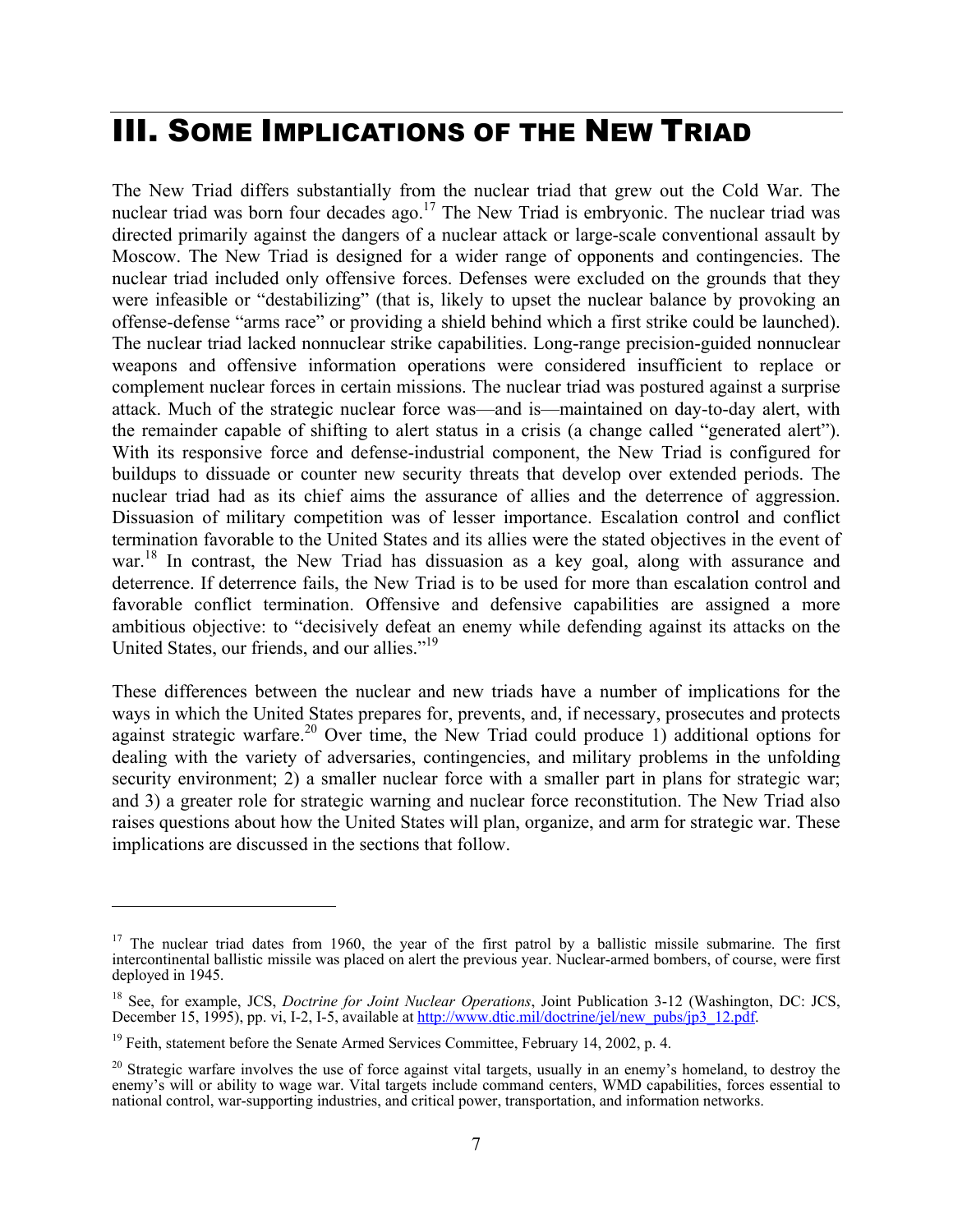### ADDITIONAL OPTIONS

1

Because of their potential for widespread and indiscriminate destruction, nuclear weapons long have been regarded by US leaders as weapons of last resort. Their utility generally has been defined in terms of a limited, but important, set of purposes: deterring coercion or attacks involving nuclear or other weapons of mass destruction; helping to deter major conventional aggression; preventing a catastrophic defeat of general-purpose forces; destroying priority targets resistant to nonnuclear attack; and countering the use of nuclear or other weapons of mass destruction. To date, they have been a deterrent, serving only the first two purposes.

By augmenting nuclear forces with nonnuclear strike capabilities, defenses, and related infrastructure, the New Triad is inherently more flexible than the nuclear triad. Compared with nuclear arms, nonnuclear strike capabilities are more usable instruments of war and have wider applications. Over 35,000 nonnuclear, precision-guided munitions have been expended in diverse US military operations conducted during the last 10 years.<sup>21</sup> Offensive information operations will offer additional means for attacking the militaries, regimes, and economies of hostile powers.<sup>22</sup> If missile defenses are deployed and effective, and other defenses are augmented, strategic offensive forces will regain the defensive complement absent since the 1960s, when the decline in continental air defenses began. Defenses can both reinforce deterrence and protect against attacks that cannot be deterred. A defense-industrial infrastructure that sustains US preeminence in advanced strike capabilities and defensive systems, and can strengthen offenses or defenses in a timely manner, may discourage foreign military challenges (competitive arms buildups, for example) that could lead to conflicts in which nonnuclear or nuclear strike capabilities come into play. The elements of the New Triad, particularly in combination, are adaptable to a broader range of adversaries, types of conflict, and military threats than the nuclear triad, which was optimized for the prolonged, high-stakes nuclear stalemate with the Soviet superpower. This flexibility is especially important in a period in which the next conflict, like recent wars, probably will be unforeseen.

<sup>21</sup> *Gulf War Air Power Survey, Vol. V, Part I* (Washington, DC: GPO, 1993), pp. 553-554; Lt. Col. Richard L. Sargent, USAF, "Weapons Used in Deliberate Force," in *Deliberate Force: A Case Study in Effective Air Campaigning,* ed. Col. Robert C. Owen, USAF (Maxwell Air Force Base, AL: Air University Press, January 2000), pp. 258, 267, available at http://www.maxwell.af.mil/au/aul/aupress/Owen/Owen.pdf; Benjamin S. Lambeth, *NATO's Air War for Kosovo: A Strategic and Operational Assessment*, MR-1365-AF (Santa Monica, CA: RAND, 2001), p. 88, available at http://www.rand.org/publications/MR/MR1365; Gen. Thomas R. Franks, USA, Commander in Chief, Central Command, prepared statement before the House Armed Services Committee, February 27, 2002, available at

http://www.house.gov/hasc/openingstatementsandpressreleases/107thcongress/02-02-27franks.html; William Arkin, "Weapons Total From Afghanistan Includes Large Amount of Cannon Fire," *Defense Daily*, March 5, 2002, p. 12; and Eric Schmitt, "Improved U.S. Accuracy Claimed in Afghan Air War," *New York Times*, April 9, 2002, p. A14.

<sup>&</sup>lt;sup>22</sup> See, for example, Brian Nichiporuk, "U.S. Military Opportunities: Information-Warfare Concepts of Operation," in *The Changing Role of Information in Warfare*, MR-1016-AF, ed. Zalmay M. Khalilzad and John P. White (Santa Monica, CA: RAND, 1999), pp. 179-215, available at

http://www.rand.org/publications/MR/MR1016/MR1016.chap7.pdf; and Gregory J. Rattray, *Strategic Warfare in Cyberspace* (Cambridge, MA: MIT Press, 2001).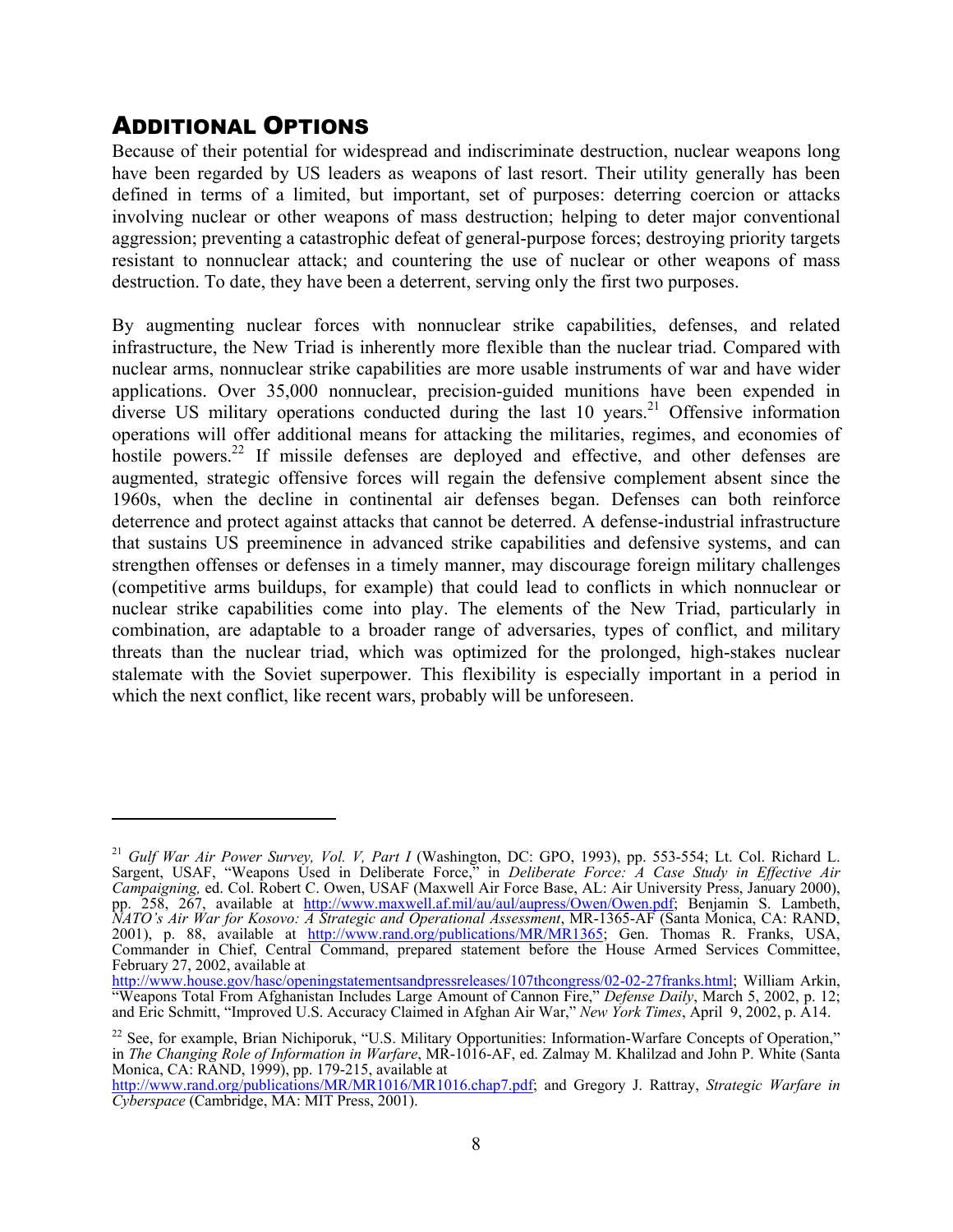#### Strategic Attack

 $\overline{a}$ 

#### **Nonnuclear Preventive Attack**

The nonnuclear strike capabilities of the New Triad make possible strategic attack without nuclear use. This option might be employed, for example, to defang an opponent armed with weapons of mass destruction. A regime or subnational group might be deemed too aggressive, fanatical, erratic, or reckless to have such weapons. At the same time, the danger might be insufficient in magnitude or imminence to justify a disarming strike with nuclear weapons. Preventive attacks have been considered a number of times in the past, to destroy Stalinist Russia's nascent nuclear arsenal, keep Mao's China from testing a nuclear device, stop Libya from manufacturing chemical agents, and bomb a plutonium-producing reactor in North Korea.<sup>23</sup> At some future point, senior officials almost certainly will weigh the option again. As President Bush warned in an address at West Point,

> When the spread of chemical and biological and nuclear weapons, along with ballistic missile technology—when that occurs, even weak states and small groups could attain a catastrophic power to strike great nations. Our enemies have declared this very intention, and have been caught seeking these terrible weapons. They want the capability to blackmail us, or to harm us, or to harm our friends—and we will oppose them with all our power. […]

> Deterrence […] means nothing against shadowy terrorist networks with no nation or citizens to defend. Containment is not possible when unbalanced dictators with weapons of mass destruction can deliver those weapons on missiles or secretly provide them to terrorist allies. […] If we wait for threats to fully materialize, we will have waited too long.  $[...]$

> We must take the battle to the enemy, disrupt his plans, and confront the worst threats before they emerge. [...]

> [O]ur security will require all Americans to be forward-looking and resolute, to be ready for preemptive action when necessary to defend our liberty and our lives. $<sup>2</sup>$ </sup>

 $23$  For accounts of instances in which the option of preventive attack has been raised, see Marc Trachtenberg, "A 'Wasting Asset': American Strategy and the Shifting Nuclear Balance, 1949-1954," *International Security*, 13 (Winter 1988-89), pp. 5-49; William Burr and Jeffrey T. Richelson, "Whether to 'Strangle the Baby in the Cradle': The United States and the Chinese Nuclear Program," *International Security*, 25 (Winter 2000-01), pp. 54-99; Thomas C. Wiegele, *The Clandestine Building of Libya's Chemical Weapons Factory: A Study in International Collusion* (Carbondale, IL.: Southern Illinois University Press, 1992), pp. 31, 46, 115; Philip Shenon, "Perry, in Egypt, Warns Libya to Halt Chemical Weapons Plant," *New York Times*, April 4, 1996, p. A6; and Ashton B. Carter and William J. Perry, *Preventive Defense: A New Security Strategy for America* (Washington, DC: Brookings Institution, 1999), p. 128.

<sup>&</sup>lt;sup>24</sup> Commencement Address at the United States Military Academy in West Point, New York, June 1, 2002, in *Weekly Compilation of Presidential Documents*, June 10, 2002, p. 946, available at

http://www.access.gpo.gov/nara/v38no23.html. See also Thomas E. Ricks and Vernon Loeb, "Bush Developing Military Policy of Striking First," *Washington Post*, June 10, 2002, p. A1; and David E. Sanger, "Bush to Formalize a Defense Policy of Hitting First," *New York Times*, June 17, 2002, p. A1. For similar official statements regarding the option of preventive attack, see President George W. Bush, Address Before a Joint Session of the Congress on the State of the Union, January 29, 2002, in *Weekly Compilation of Presidential Documents*, February 4, 2002, p.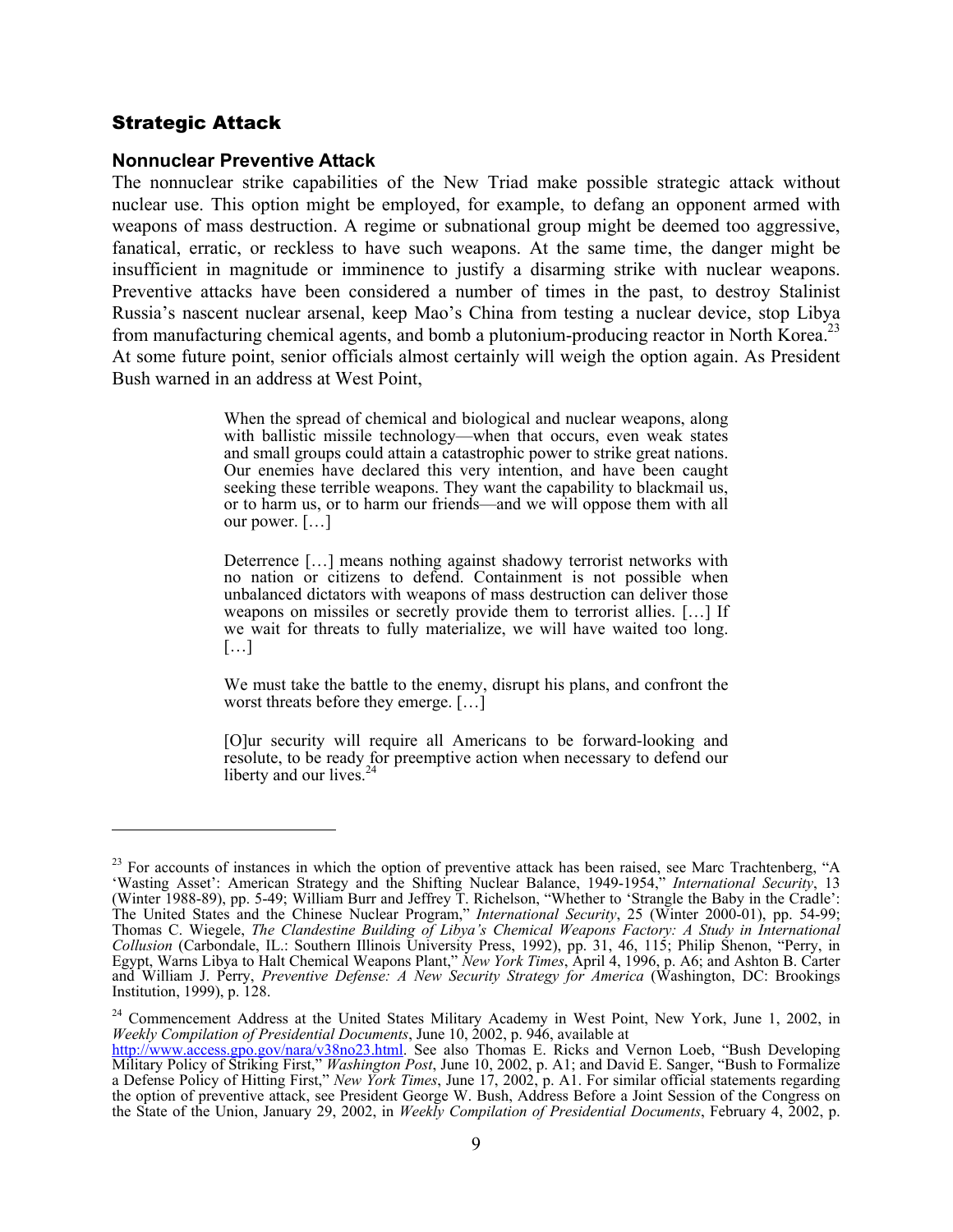Once more officials ultimately may decide that forcible disarmament is unwarranted, but lack of suitable strike capabilities should not be among the reasons.

Nonnuclear attacks against WMD targets could be imperative in some conflicts. Consider a new war on the Korean peninsula. For such a war, the United States plans not only to defeat a North Korean attack, but to topple the communist regime.<sup>25</sup> That regime "probably has one or two nuclear bombs."<sup>26</sup> The one or two weapons are thought to serve as an atomic Praetorian Guard that would be employed if the survival of the regime were at stake.<sup>27</sup> If US and allied forces were at the gates of Pyongyang, threats of nuclear retaliation might be inadequate to deter North Korean nuclear use because the regime would be doomed in any event. To prevent nuclear use, an offensive to end the regime might need to be coupled with attacks to eliminate the Praetorian Guard. Were the president unwilling to authorize nuclear strikes for this purpose, nonnuclear means of attack would provide an alternative.<sup>28</sup> Like the North Korean leadership, other authoritarians may see their WMD arsenals as last-ditch defenses, necessitating a similar preventive approach by the United States.<sup>29</sup>

#### **Nonnuclear Strategic Campaigns**

 $\overline{a}$ 

In addition to operations to forestall acquisition or employment of WMD, nonnuclear strike capabilities could be used in broader strategic campaigns to achieve various aims. During the Cold War, "strategic" became conflated with "nuclear." In the post-Cold War era, precisionguided conventional weapons and advanced information technologies, which together are the pivot of an ongoing revolution in military affairs (RMA), provide the wherewithal for producing

<sup>135,</sup> available at http://www.access.gpo.gov/nara/v38no5.html; Secretary of Defense Donald H. Rumsfeld, "21st Century Transformation," remarks at National Defense University, January 31, 2002, available at

http://www.defenselink.mil/speeches/2002/s20020131-secdef.html; and Secretary of State Colin L. Powell, cited in Glenn Kessler and Peter Slevin, "Preemptive Strikes Must Be Decisive, Powell Says," *Washington Post*, June 15, 2002, p. A16.

<sup>&</sup>lt;sup>25</sup> Gen. Thomas A. Schwartz, USA, Commander in Chief, UN Command/Combined Forces Command and Commander, US Forces Korea, prepared statement before the Senate Armed Services Committee, March 5, 2002, p. 10, available at http://www.senate.gov/~armed\_services/statemnt/2002/Schwartz.pdf. Replacing North Korea's government in the event of war would be consistent with the strategy outlined in the QDR report. If deterrence fails, "US forces must maintain the capability at the direction of the President to impose the will of the United States and its coalition partners on any adversaries, including states or non-state entities. Such a decisive defeat could include changing the regime of an adversary state or occupation of foreign territory until U.S. strategic objectives are met." *Quadrennial Defense Review Report*, p. 13.

<sup>&</sup>lt;sup>26</sup> John E. McLaughlin, Deputy Director of Central Intelligence, remarks to Texas A&M conference on "North Korea: Engagement or Confrontation," April 17, 2001, transcript available at http://www.odci.gov/cia/public\_affairs/speeches/archives/2001/ddci\_speech\_04172001.html.

<sup>&</sup>lt;sup>27</sup> Defense Intelligence Agency (DIA), written responses to questions for the record, in Senate Select Committee on Intelligence, *Current and Projected National Security Threats to the United States and Its Interests Abroad*, 103d Cong., 2d sess. (Washington, DC: GPO, 1994), p. 94.

 $28$  In this regard it should be recalled that in 1994, Secretary of Defense William Perry said publicly that he could not "envision any circumstances in which the use of nuclear weapons would be a reasonable or prudent military action" in a Korean conflict. Interview on "Meet the Press," April 3, 1994 (transcript), p. 8.

<sup>29</sup> Iraq's Saddam Hussein is a case in point. See James Dao, "Pentagon's Worry: Iraqi Chemical Arms," *New York Times*, May 19, 2002, p. A10; and Thomas E. Ricks, "Military Bids to Postpone Iraq Invasion," *Washington Post*, May 24, 2002, p. A1.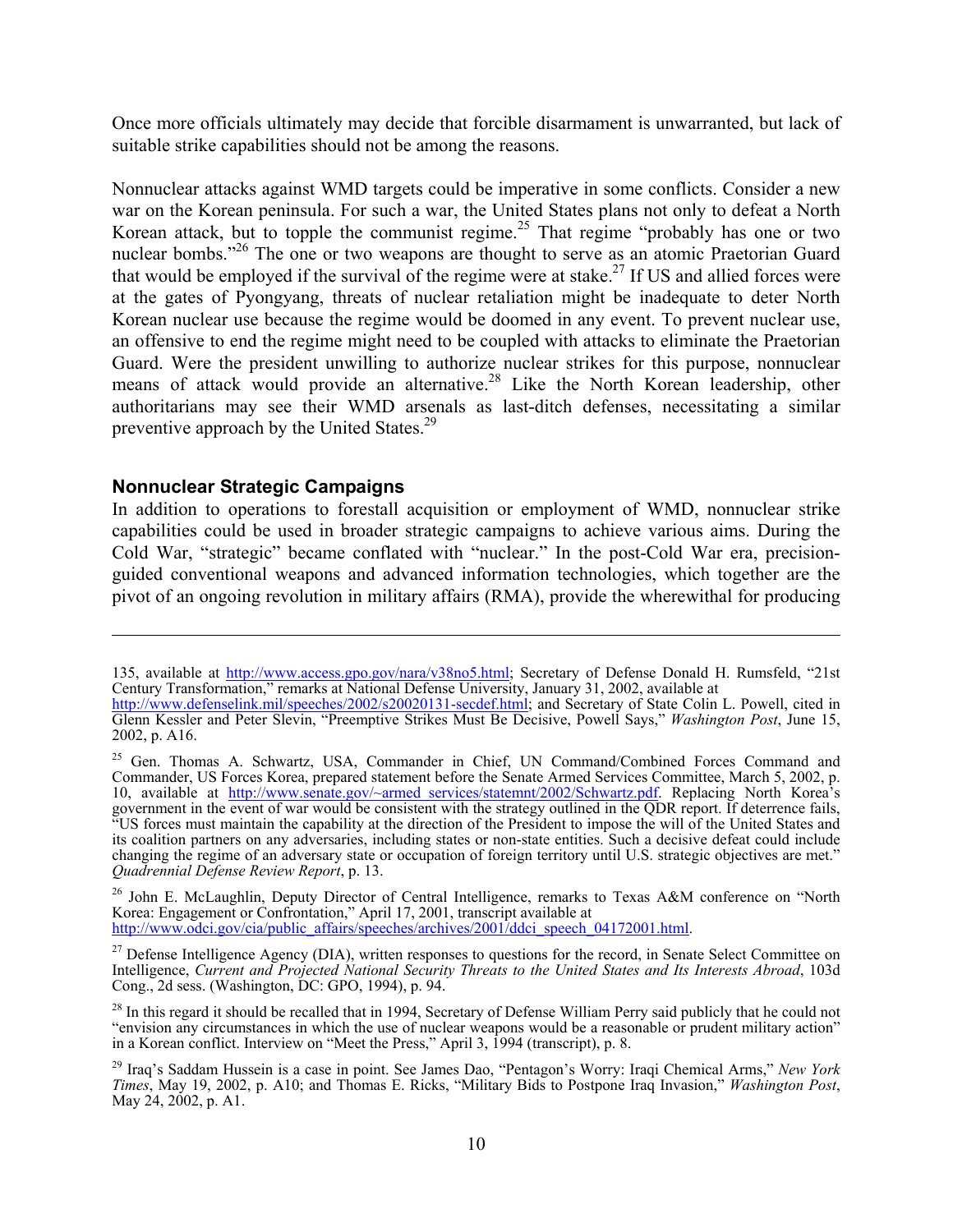strategic effects through nonnuclear attacks.<sup>30</sup> Nonnuclear strategic air campaigns already have been waged to eject Iraq's army from Kuwait (Desert Storm, 1991), compel Bosnian Serb forces to end hostilities with Bosnian Muslims and Croats (Deliberate Force, 1995), stop Serb aggression in Kosovo (Allied Force, 1999), and eradicate the al Qaeda terrorist network in Afghanistan and the regime that harbored it (Enduring Freedom, 2001-present). In future conflicts as well, nonnuclear strike capabilities will offer strategic options for disarming or coercing, and thereby defeating, adversaries of the United States, its allies, or friends.

Though not employed in a nonnuclear strategic campaign, the nuclear forces of the New Triad nonetheless could play a key role in deterring WMD use by the enemy. Sustained nonnuclear attacks against opposing conventional forces, WMD capabilities, and command-and-control links would place the enemy at an increasing military disadvantage. Attacks on leadership and defense-related economic targets would add to the costs of aggression. To stop the attacks, the enemy could sue for terms or attempt a military counter. If a response in kind were unavailable, WMD use might be threatened as an asymmetric response to inflict substantial losses on the United States. A counter-threat of nuclear retaliation then could be essential in preventing the enemy from escalating out of an impending defeat rather than accepting a settlement consistent with US strategic objectives. (Nuclear retaliation is the only WMD option for responding to WMD use because the United States has forsworn chemical and biological weapons.) As noted above, however, even the threat of nuclear retaliation might not suffice to deter WMD use by a regime already faced with its demise. In that case, the prospects for escalation would depend on the effectiveness of US strike capabilities in destroying enemy weapons of mass destruction. In other cases, the US operationally deployed nuclear force would confront enemy leaders with the danger that any resort to weapons of mass destruction would carry catastrophic costs. The nuclear weapons of the mid-20th-century revolution in military affairs, then, are a double-edged

1

<sup>&</sup>lt;sup>30</sup> Several years ago, in analyzing the prospects for the latest RMA, Andrew Marshall, the Defense Department's Director of Net Assessment, said

There are two major ideas about how warfare may change that now seem very plausible. The first is that long-range precision strike weapons coupled to very effective sensors and command and control systems will come to dominate much of warfare. Rather than closing with an opponent, the major operational mode will be destroying him at a distance. Thus far, this idea has been elaborated most in connection with a large continental air-land theater, but it seems plausible that long-range precision strike operations may also play a very prominent role in power projection, war at sea, and space.

The second idea is the emergence of what might be called information warfare. The information dimension or aspect of warfare may become increasingly central to the outcome of battles and campaigns. Therefore, protecting the effective and continuous operation of one's own information systems and being able to degrade, destroy or disrupt the functioning of the opponent's, will become a major focus of the operational art. Much as over the last 60-70 years one wished to obtain air superiority in order to better conduct all other military operations, in the future obtaining early superiority in the information area may become central to doing well in warfare.

Prepared statement, in Senate Armed Services Committee, *Department of Defense Authorization for Appropriations for Fiscal Year 1996 and the Future Years Defense Program, Part 5*, 104th Cong., 1st sess. (Washington, DC: GPO, 1996), p. 258.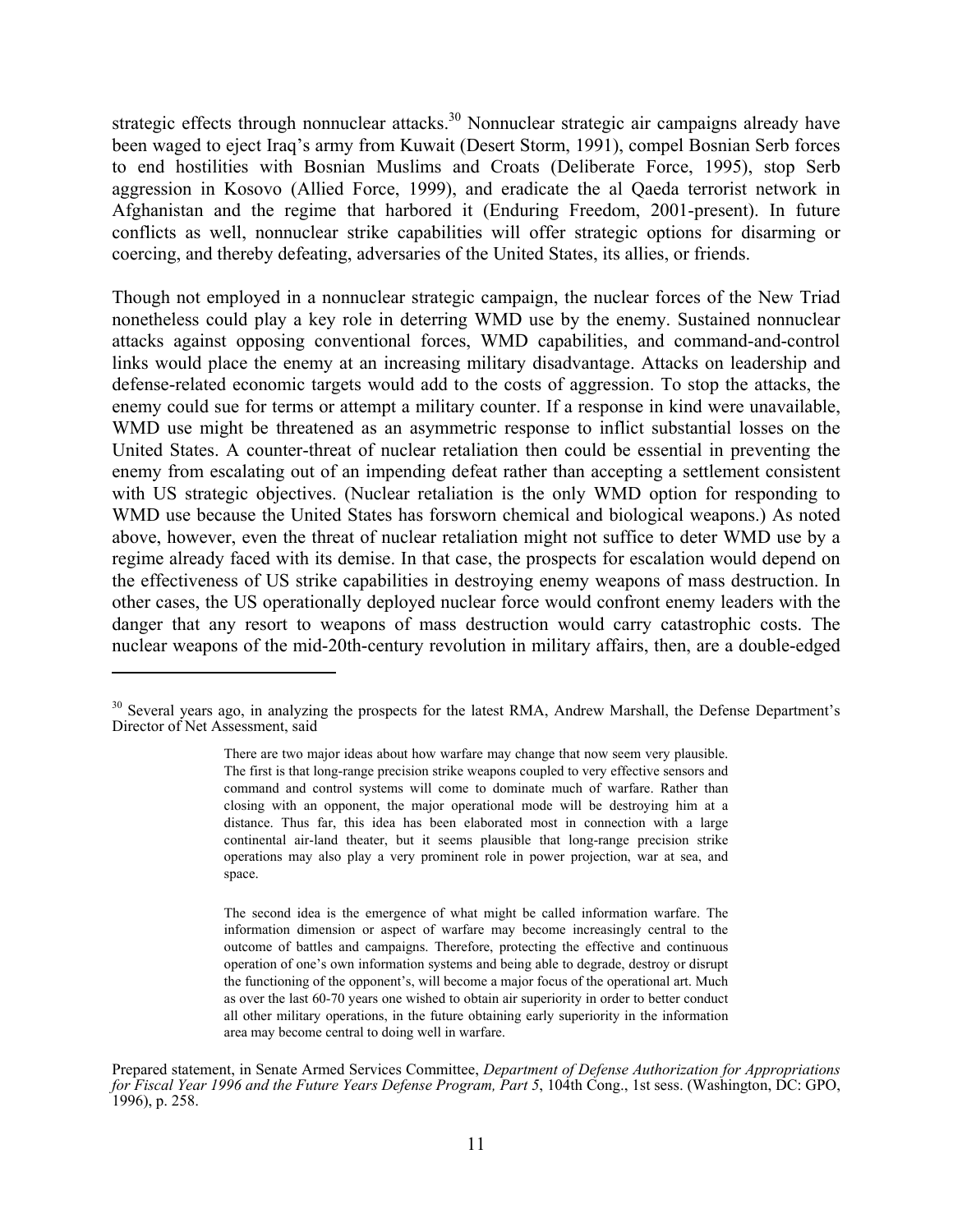sword for the nonnuclear strike capabilities of today's revolution. In the hands of opponents of the United States, nuclear weapons, along with chemical and biological weapons, have counterrevolutionary potential to undercut nonnuclear strategic attacks. US nuclear weapons, in contrast, can support nonnnuclear attacks by deterring WMD use.

#### **Nonnuclear Alternative to Nuclear Retaliation**

 $\overline{a}$ 

The nonnuclear strike capabilities of the New Triad would provide alternatives to nuclear retaliation if deterrence failed and chemical or biological weapons were used against US forward-deployed forces, security partners of the United States, or the United States itself. (Even in response to certain types of limited nuclear use, nonnuclear retaliation would not be an inconceivable alternative.) In the wake of a chemical or biological attack, the president might decide against a nuclear response if the attack and its effects were relatively small, targets suitable for nuclear weapons were lacking, large enemy civilian casualties were likely, vital interests were not at stake, severe aftershocks from breaking the long tradition of nonuse were expected, or the crisis were seen as an opportunity to demonstrate, as a deterrent to future aggression, the superiority of nonnuclear strike capabilities over weapons of mass destruction. The president instead might adopt the strategy developed during the Gulf War: hint at nuclear retaliation to deter, hit with nonnuclear attacks to defeat. In the run-up to Desert Storm, the Secretary of State threatened that the United States would go beyond the liberation of Kuwait to the "elimination of the Iraqi regime" if chemical or biological weapons were used.<sup>31</sup> The Secretary of Defense made a veiled threat of nuclear retaliation, declaring that Saddam Hussein "needs to be made aware that the President will have available the full spectrum of capabilities. And were [he] foolish enough to use weapons of mass destruction, the US response would be absolutely overwhelming and it would be devastating."<sup>32</sup> Yet President George H.W. Bush privately ruled out a nuclear response.<sup>33</sup> Retaliatory plans called for nonnuclear strikes of increased scope and intensity against the regime and economic base.<sup>34</sup> In the end, the plans were not executed. Evidence from Iraqi sources indicates Saddam was deterred from using his chemical and biological weapons because of the nuclear threat posed by the United States.<sup>35</sup>

<sup>31</sup> James A. Baker (with Thomas M. DeFrank), *The Politics of Diplomacy: Revolution, War and Peace, 1989-1992* (New York: G.P. Putnam's Sons, 1995), p. 359.

<sup>&</sup>lt;sup>32</sup> Dick Cheney, remarks in Cairo following a meeting with Egyptian President Hosni Mubarak, December 23, 1990, in *Public Statements of Richard B. Cheney, Secretary of Defense, 1990, Vol. IV* (Washington, DC: Historical Office, Office of the Secretary of Defense, 1990), p. 2547.

<sup>33</sup> George Bush and Brent Scowcroft, *A World Transformed* (New York: Alfred A. Knopf, 1998), p. 463; and *The Politics of Diplomacy*, p. 359.

<sup>&</sup>lt;sup>34</sup> National Security Directive 54, "Responding to Iraqi Aggression in the Gulf," January 15, 1991 (Top Secret; declassified June 5, 1997), p. 3, available at http://bushlibrary.tamu.edu/research/nsd/index.html; Brent Scowcroft, former National Security Advisor to President George H.W. Bush, interview on "Meet the Press," August 27, 1995 (transcript), pp. 9-10; Robert Gates, former Deputy National Security Advisor to President George H.W. Bush, interview for "Frontline: The Gulf War," January 10 and 11, 1996 (transcript); and Colin Powell, former Chairman of the JCS, interview for "Frontline: The Gulf War," January 9 and 10, 1996 (transcript). Both the Gates and Powell interviews are available at http://www.pbs.org/wgbh/pages/frontline/gulf/oral/decision.html.

<sup>&</sup>lt;sup>35</sup> Remarks by Tariq Aziz, Iraqi Deputy Foreign Minister, recounted by Rolf Ekeus, Executive Chairman of the UN Special Commission on Iraq, in Senate Governmental Affairs Committee, *Global Proliferation of Weapons of Mass Destruction, Part II,* S. Hrg. 104-422, 104th Cong., 2d sess. (Washington, DC: GPO, 1996), p. 92; and Wafic al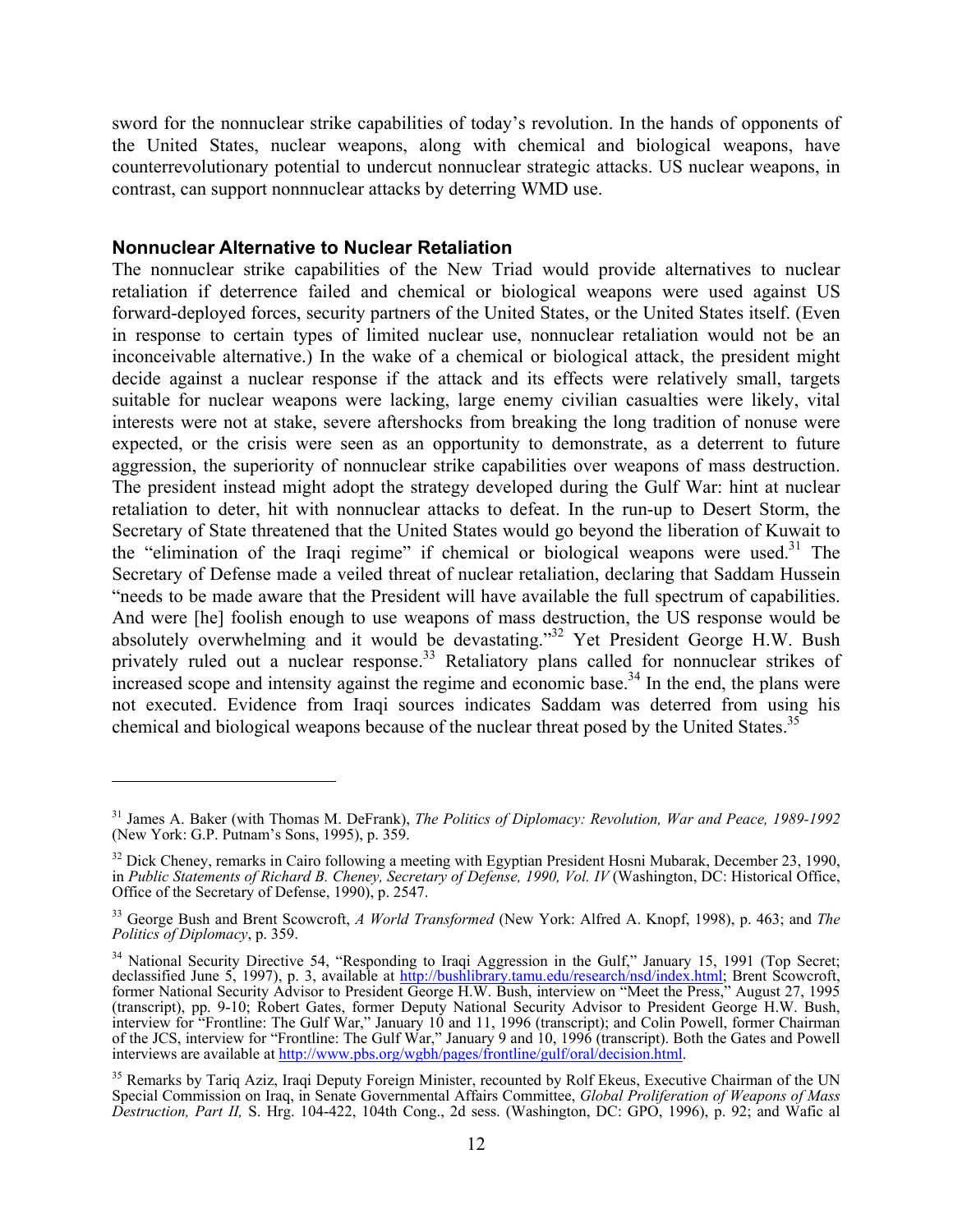If necessary, of course, nuclear strikes could be ordered in response to chemical or biological use. Contrary to the claims of some, enlisting the nuclear forces to deter or retaliate for chemical or biological attacks would not represent a departure from previous US policy. In January 1993, at the end of the earlier Bush Administration, the annual Defense Department report argued that, "A strong U.S. nuclear force provides a secure retaliatory capability that serves to deter the use of weapons of mass destruction."<sup>36</sup> Eight years later, at the end of the Clinton administration, the Defense report for 2001 reaffirmed that "the United States must maintain survivable strategic forces of sufficient size and diversity—as well as … theater nuclear weapons …—to deter potentially hostile foreign leaders with access to weapons of mass destruction."37 In mid-2000, then-Under Secretary of Defense for Policy Walter Slocombe testified to a congressional committee that,

> we have made clear that any use of weapons of mass destruction against the United States or our forces or our allies would meet with a prompt and overwhelming response, from which no weapon in the American military arsenal would be excluded. I think that is a powerful deterrent. I think as someone who was not in the government at the time, that conveying that message to Saddam Hussein had a powerful effect on him during the Gulf War. $3$

Using nuclear weapons to counter chemical or biological use is one aspect of the New Triad that is not new.

#### **Nonnuclear-Nuclear Campaigns**

1

A combination of nonnuclear and nuclear strike capabilities might be required in some future strategic campaign. Planning for a mixed offensive would depart from the practice of the past half century. Recent strategic air campaigns, as well as those in the Korean and Vietnam wars, obviously were exclusively nonnuclear. The Single Integrated Operational Plan, the venerable war plan for strategic attacks by intercontinental-range ballistic missiles and bombers, has been exclusively nuclear. War plans early in the Cold War, however, included a combined nuclearnonnuclear air offensive against the Soviet Union. Shortages in atomic capabilities meant the relatively limited number of atomic-armed bombers would hit tens of Soviet cities (key governmental and industrial centers), while most bombers would serve as decoys, saturate air defenses, and send thousands of tons of high explosives against other targets.<sup>39</sup> With the New Triad, plans for nonnuclear-nuclear campaigns may return. But now nuclear forces are the mature component of the mix, while nonnuclear strike capabilities, particularly those for longrange strategic attack, must be developed further.

Samarrai, former head of Iraqi military intelligence, interview for "Frontline: The Gulf War," January 10 and 11, 1996 (transcript), available at http://www.pbs.org/wgbh/pages/frontline/gulf/oral/iraqis.html.

<sup>36</sup> *Annual Defense Report to the President and the Congress—1993* (Washington, DC: GPO, January 1993), p. 67.

<sup>37</sup> *Annual Defense Report to the President and the Congress—2001*, p. 89.

<sup>38</sup> Senate Armed Services Committee, *U.S. Strategic Nuclear Force Requirements*, S. Hrg. 106-738, 106th Cong., 2d sess. (Washington, DC: GPO, 2000), p. 25.

<sup>39</sup> Steven T. Ross, *American War Plans, 1945-1950* (London: Frank Cass, 1996).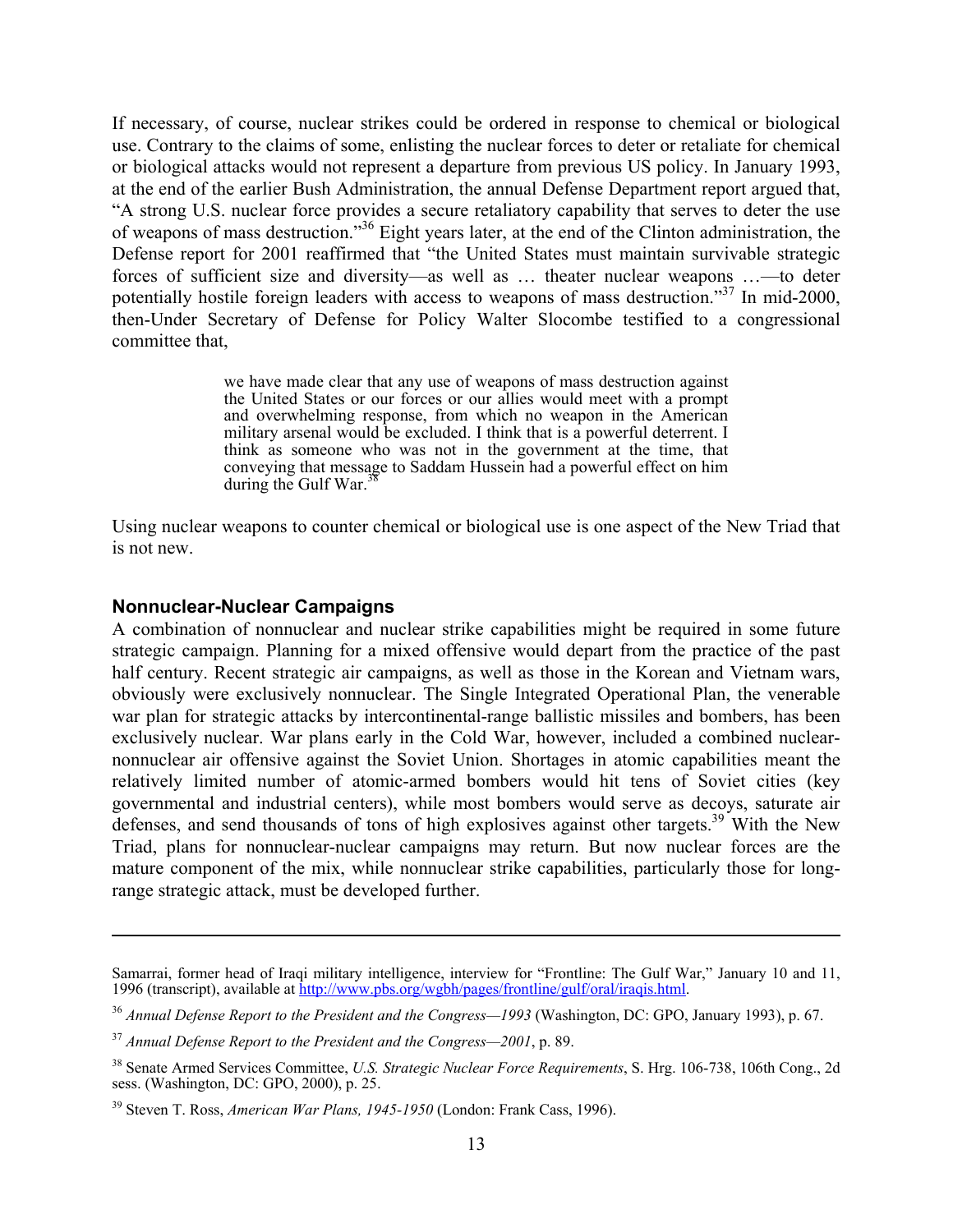Nonnuclear and nuclear strikes could be combined in a number of ways. For example, nonnuclear operations in the initial phase of a conflict could weaken enemy military capabilities before any escalation to nuclear use. Air defenses could be suppressed through offensive information operations or strikes with precision-guided conventional weapons. Communications links between command-and-control centers and military forces, including WMD-armed units, could be disrupted. WMD storage sites could be hit before weapons were mated with missiles or aircraft. Entrances to tunnels could be struck to prevent mobile missile launchers inside from moving to firing positions. Areas near mobile missile bases, presurveyed launch points, hide sites, and dispersal routes could be seeded with air-delivered scatterable mines. Waters around bases for missile submarines likewise could be planted with minefields. And runways at airfields for WMD-capable strike aircraft could be cut and closed. Attacks of this sort would impede timely military actions by the enemy, increase the vulnerability of key targets to nuclear strikes, and shift the military balance to improve the intrawar coercive leverage of the United States.

In strategic campaigns that were predominantly nonnuclear, nuclear weapons could be reserved for selected, priority targets able to survive other forms of attack. Nuclear attacks might be necessary against deeply buried facilities, for example. Command posts, WMD-related complexes, and other critical facilities can be located hundreds of feet underground. Nonnuclear weapons, information operations, or special operations forces might be capable of disrupting the functions of these facilities. Precision strikes on access points, air vents, power lines, and communications links could be used to isolate the facilities. High-power microwave weapons, using external antenna arrays and power and communcations lines as conduits, could damage electronic equipment inside the facilities. But nuclear weapons would be required if physical destruction of the facilities were necessary.<sup>40</sup>

In a predominantly nuclear attack, nonnuclear strike forces could be assigned targets in or near urban areas to reduce civilian losses without granting sanctuary to enemy war-making or warsustaining capabilities. Minimizing harm to noncombatants is a moral and legal obligation.<sup>41</sup> Were only nuclear weapons available, "a strategically important installation might not be targeted in a specific attack option" because of this constraint.<sup>42</sup> With precision-guided conventional weapons, the United States could strike targets in urban areas while significantly limiting civilian damage, as was demonstrated by the strikes on Baghdad (in Desert Storm) and Belgrade (in Allied Force).<sup>43</sup> In some conflicts, holding down civilian losses also would have a

<sup>40</sup> See *Report to Congress on the Defeat of Hard and Deeply Buried Targets*, submitted by the Secretary of Defense in conjunction with the Secretary of Energy (Washington, DC: DoD and Department of Energy, July 2001), available at http://www.fas.org/mininuke.pdf; and Lt. Col. Eric M Stepp, USAF, *Deeply Buried Facilities: Implications for Military Operations*, Occasional Paper No. 14, Air War College Center for Strategy and Technology (Maxwell Air Force Base, AL: Air University, May 2000), available at https://research.maxwell.af.mil.

<sup>41</sup> James Turner Johnson, *Can Modern War Be Just?* (New Haven, CT: Yale University Press, 1984); and "International Law and Legal Considerations in Targeting," Appendix A in JCS, *Joint Doctrine for Targeting*, Joint Publication 3-60 (Washington, DC: JCS, January 17, 2002), available at http://www.dtic.mil/doctrine/jel/new\_pubs/jp3\_60.pdf.

<sup>42</sup> Defense Department officials, cited in General Accounting Office (GAO), *Strategic Weapons: Nuclear Weapons Targeting Process*, GAO/NSIAD-91-319FS (Washington, DC: GAO, September 1991), p. 15.

<sup>43</sup> See, for example, the eyewitness accounts of Milton Viorst, "Report from Baghdad," *The New Yorker*, June 24, 1991, p. 58, and Blaine Harden, "The Milosevic Generation," *New York Times Magazine*, August 29, 1999, p. 34.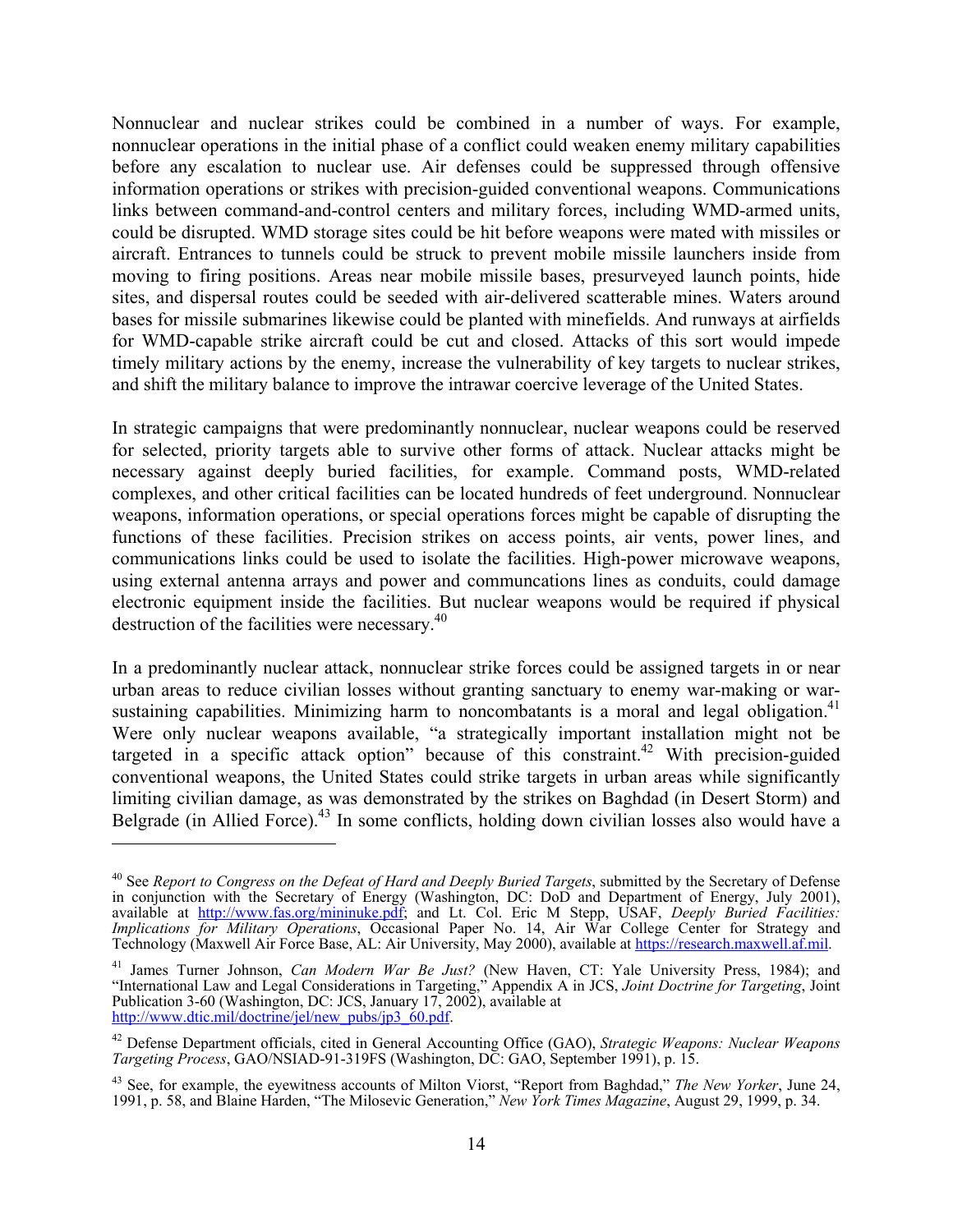strategic rationale: restraint would give the enemy some incentive to reciprocate and mutual forbearance would help prevent the conflict from escalating to still greater destruction. Even the partial substitution of nonnuclear for nuclear strike capabilities could spare an enormous number of lives.

Some argue that greater US reliance on long-range precision-guided conventional weapons will increase the proliferation of weapons of mass destruction. They claim that adversaries unable to match US nonnuclear strike capabilities will acquire weapons of mass destruction as an asymmetric counter. This reasoning ignores the facts. The first major demonstration of the operational effectiveness of US precision-guided weapons was the Gulf War of 1991. Foreign militaries were greatly impressed by the key contribution of precision weapons to the US victory. Those hostile to the United States recognized the need for strategies, tactics, and capabilities to offset the US advantage. Weapons of mass destruction have been seen as one response.<sup>44</sup> But every potential adversary of the United States had, or was pursuing, nuclear, biological, or chemical weapons well before 1991<sup>45</sup> While adversaries may see weapons of mass destruction as counters to US precision-guided weapons, US nonnuclear strike capabilities have not been the cause of proliferation, which results from political, military, and technological factors that vary with each country. Abandoning this advantage would not reverse proliferation, but would seriously impair the ability of the United States to defend itself and others. Were certain allies and friends to lose confidence in US defense commitments, those countries might seek security in nuclear weapons of their own, increasing nuclear proliferation. The long-range precisionguided weapons of the New Triad offer options for deterring or otherwise preventing WMD use, thus contributing to US efforts to deal with the existing problem of proliferation.

#### Defensive Options

 $\overline{a}$ 

Like nonnuclear strike capabilities, the active and passive defenses of the New Triad would make available options to counter threats for which nuclear use would be unjustified or inadequate. Passive defenses—warning systems, emergency shelters, decontamination preparations, and medical countermeasures—could protect military personnel or civilians against WMD attacks that strike capabilities were unable to prevent. Depending on their effectiveness, these defenses also could have some dissuasive and deterrent effect by demonstrating that the United States stood ready to withstand WMD use. Defensive information operations—activities that include controlling access, detecting intrusions, and restoring capabilities with regard to information networks—could guard critical military and economic infrastructures against cyberattacks. This would frustrate another of the asymmetric responses to the precision-strike advantage, and broader military superiority, enjoyed by the United States.<sup>46</sup>

<sup>&</sup>lt;sup>44</sup> See Patrick J. Garrity, *Why the Gulf War Still Matters: Foreign Perspectives on the War and the Future of International Security*, LA-12592 (Los Alamos, NM: Center for National Security Studies, Los Alamos National Laboratory, July 1993).

<sup>45</sup> See Joseph Cirincione (with Jon B. Wolfsthal and Miriam Rajkumar), *Deadly Arsenals: Tracking Weapons of Mass Destruction* (Washington, DC: Carnegie Endowment for International Peace, 2002).

<sup>&</sup>lt;sup>46</sup> "[N]o country in the world rivals the US in its reliance, dependence, and dominance of information systems. The great advantage we derive from this also presents us with unique vulnerabilities. Computer-based information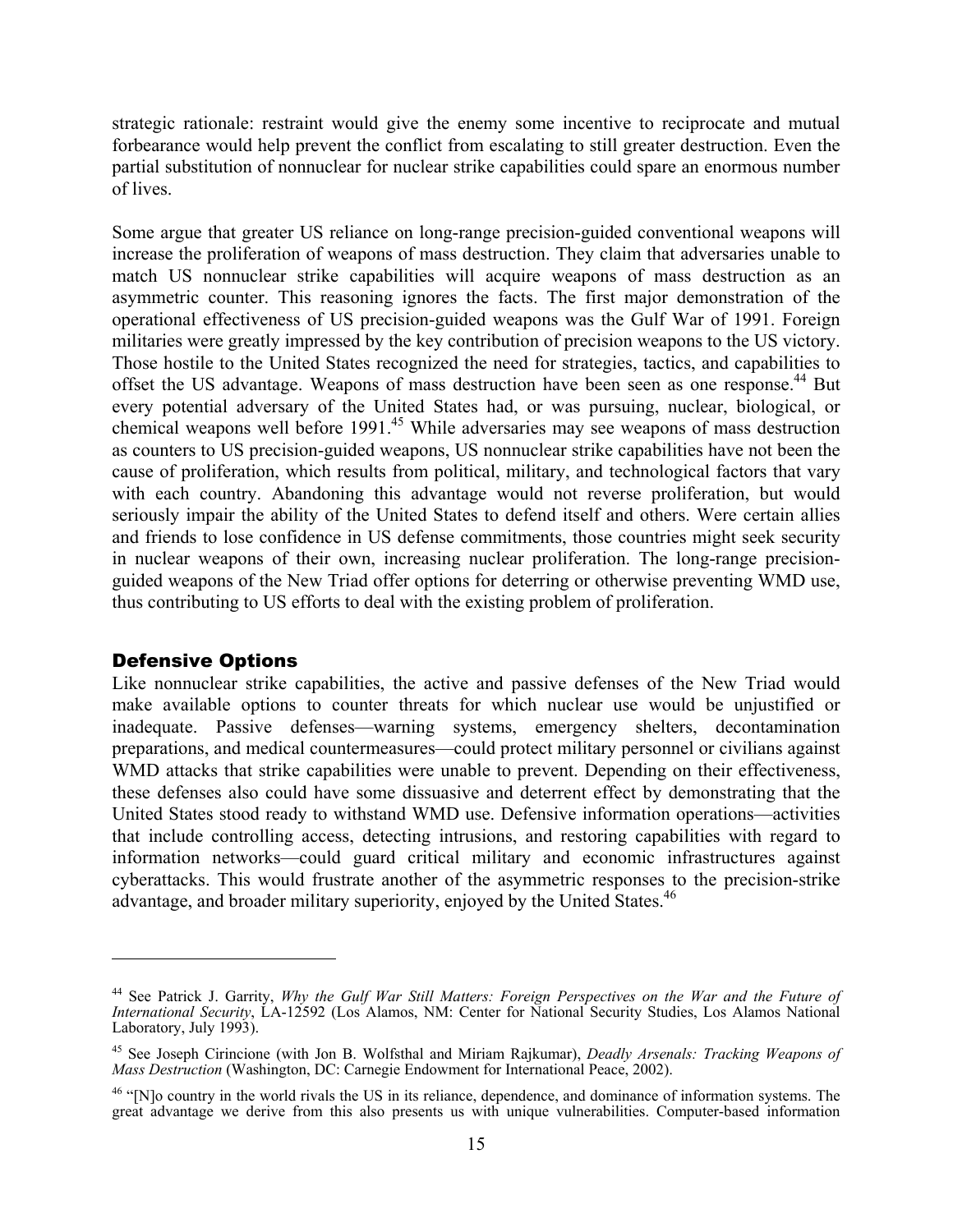Missile defense, if effective, could provide options of equal or greater significance. Defense against accidental or unauthorized launch of WMD-armed missiles is an example. The United States currently has no defense against this danger. An accidental launch cannot be deterred and an unauthorized launch would be difficult, if not impossible, to preempt. Any US action most likely would occur after the fact. The response might be limited to recovery efforts, although military strikes, especially with nonnuclear weapons, might be carried out against any remaining missiles under the control of a hostile subnational group. While the intelligence community judges the accidental or unauthorized launch of Russian or Chinese strategic missiles to be "highly unlikely," this judgment comes with the caveat "as long as current security procedures and systems are in place."<sup>47</sup> Security breakdowns under future political instability in either country could increase the likelihood of a missile launch. Moreover, the safeguards on firstgeneration ICBMs that might be deployed by North Korea, Iran, or Iraq could be insufficient to preclude an accidental or unauthorized launch.<sup>48</sup> If a nuclear warhead did strike a major city as a result of an accidental or unauthorized launch, the loss of life and property would be many times greater than that sustained on September 11th. The low probability of an accidental or unauthorized launch must be weighed against the high level of destruction it could cause.

Missile defense also could be useful in opposing missile-backed blackmail. The long-range ballistic missiles deployed or pursued by today's adversaries are much smaller in number and generally less capable than those fielded by the Soviet Union. They are weapons of terror intended more for coercive purposes than military missions. Their use will be threatened to weaken US security commitments and deter US military actions in support of embattled allies or friends.49 Without missile defense, the United States could be at a significant disadvantage in a war of nerves with a missile-armed opponent practiced in the political use of terror. US retaliatory capabilities alone might not assure a public frightened by enemy threats to strike a handful of American cities. Saving a faraway ally might not seem worth the price and the public might pressure the government to keep out, or pull out, of a regional conflict. If defenses could be made effective against smaller missile forces, "rocket rattling" could be countered with "shield shaking," as well as threats of retaliation. The United States could declare that, because of its advanced defenses, it was not intimidated by a third-rate missile power. The presence of a defense also could strengthen the resolve of the public to resist coercion.

1

operations could provide our adversaries with an asymmetric response to US military superiority by giving them the potential to degrade or circumvent our advantage in conventional military power." Lawrence K. Gershwin, National Intelligence Officer for Science and Technology, in Joint Economic Committee, *Wired World: Cyber Security and the US Economy*, S. Hrg. 107-201, 107th Cong., 1st sess. (Washington, DC: GPO, 2001), pp. 5-6, available at http://www.house.gov/jec/hearings/6-21-01.pdf.

<sup>47</sup> Robert D. Walpole, National Intelligence Officer for Strategic and Nuclear Programs, "North Korea's Taepo Dong Launch and Some Implications on the Ballistic Missile Threat to the United States," speech to the Center for Strategic and International Studies, December 8, 1998, available at http://www.odci.gov/cia/public\_affairs/speeches/archives/1998/walpole\_speech\_120898.html.

<sup>48</sup> On the prospects for North Korean, Iranian, or Iraqi ICBMs, see National Intelligence Council (NIC), *Foreign Missile Developments and the Ballistic Missile Threat Through 2015* (Washington, DC: NIC, December 2001), available at http://www.odci.gov/nic/pubs/other\_products/Unclassifiedballisticmissilefinal.htm.

<sup>49</sup> On the uses of smaller ballistic missile forces, see NIC, *Foreign Missile Developments and the Ballistic Missile Threat to the United States Through 2015* (Washington, DC: NIC, September 1999), available at http://www.odci.gov/cia/publications/nie/nie99msl.html#rtoc4.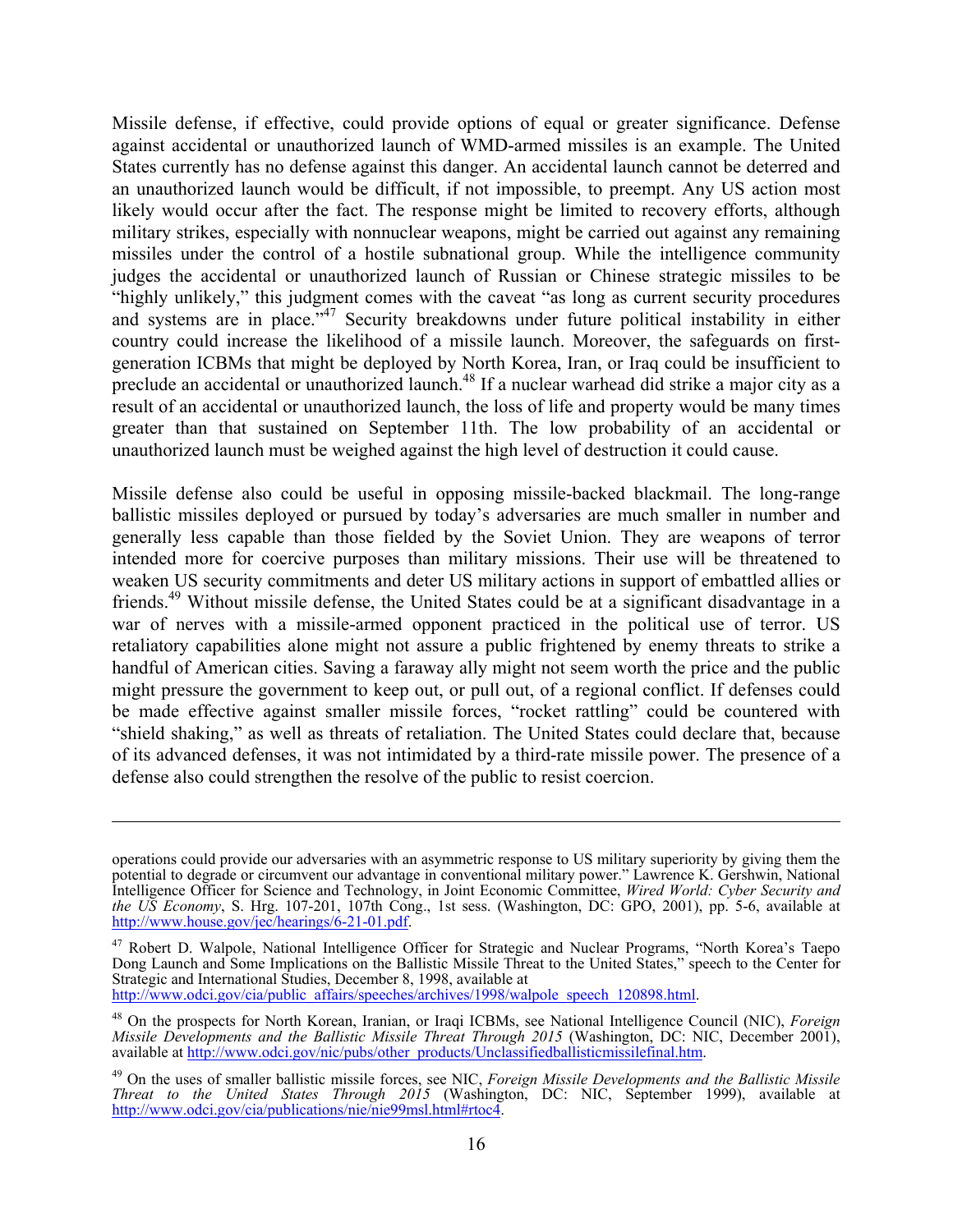Along this same line, missile defense could backstop the strike options afforded by the New Triad. Enemy missiles that survived a preventive attack or broader strategic offensive campaign could be intercepted by defenses. A defensive system could be particularly important in stopping missiles fired from mobile launchers. The fundamental difficulties in attacking mobile missile launchers were evident in the World War II air offensive against German V-weapons and the Gulf War hunt for Iraqi Scuds nearly 50 years later.<sup>50</sup> Mobile missiles remain vexing targets, although their vulnerability to attack is likely to increase with the emergence of new combinations of sensors, data-processing systems, munitions, and delivery platforms.<sup>51</sup> Missile defenses could complement improvements in strike capabilities against mobile missiles. By reducing the prospective damage from enemy attacks, defenses in general would reduce the risks associated with strike options. Reducing risks would better balance the costs of military action with US security interests in a given conflict. Strike options with costs commensurate with interests are likely to be more acceptable to decisionmakers, more credible to adversaries, and more reassuring to allies.

Some assert that US deployment of a missile defense system could prompt China to build up its relatively small force of long-range, nuclear-armed ballistic missiles. How China in fact would react is uncertain. Potential Chinese responses could include improved penetration aids for ICBMs, deployment of additional ICBMs, and multiple-warhead payloads for ICBMs.<sup>52</sup> If the response were limited to penetration aids, missile defense would not have triggered a missile buildup. The effectiveness of penetration aids obviously would depend on the effectiveness of the missile defense, not only at a single point in time, but over an extended period in which improvements in offensive countermeasures competed with advances in missile defense. In this competition, the advantage would not necessarily lie with the offense, particularly in the face of a layered defense. For example, penetration aids would be ineffective against a boost-phase defense segment, because the missile could be destroyed before they were released, as well as against a terminal-phase defense segment, because they would burn up during reentry.

If more Chinese ICBMs were deployed, the missiles would be in addition to a buildup that already is under way, despite the absence of any missile defense for the United States. The size of the increment cannot be forecast with great confidence, but China's ICBM force is expected to "remain considerably smaller and less capable than the strategic missile forces of Russia and the United States.<sup>553</sup> Large increases in the number of ICBMs would be subject to economic constraints—which Chinese officials recognize—and could divert resources from other military

<sup>50</sup> See, *The Army Air Forces in World War II, Vol. III,* ed. Wesley Frank Craven and James Lea Cate (Chicago, IL: University of Chicago, 1951; new imprint by the Office of Air Force History, 1983), pp. 84-106, 525-546; and *Gulf War Air Power Survey, Vol. II, Part II* (Washington, DC: GPO, 1993), pp. 330-340.

<sup>51</sup> See the discussion in Christopher J. Bowie, *Destroyng Mobile Targets in an Anti-Access Environment* (Arlington, VA.: Northrop Grumman Analysis Center, December 2001), available at

http://www.capitol.northgrum.com/files/mobile\_ground\_targets.pdf; and Myron Hura et al., *Enhancing Dynamic Command and Control of Air Operations Against Time Critical Targets*, MR-1496-AF (Santa Monica, CA: RAND, 2002), pp. 13-18, available at http://www.rand.org/publications/MR/MR1496.

<sup>52</sup> DoD, *Annual Report on the Military Power of the People's Republic of China* (Washington, DC: DoD, 2002), pp. 27-28, available at http://www.defenselink.mil/news/Jul2002/d20020712china.pdf.

<sup>53</sup> *Foreign Missile Developments and the Ballistic Missile Threat Through 2015* (December 2001).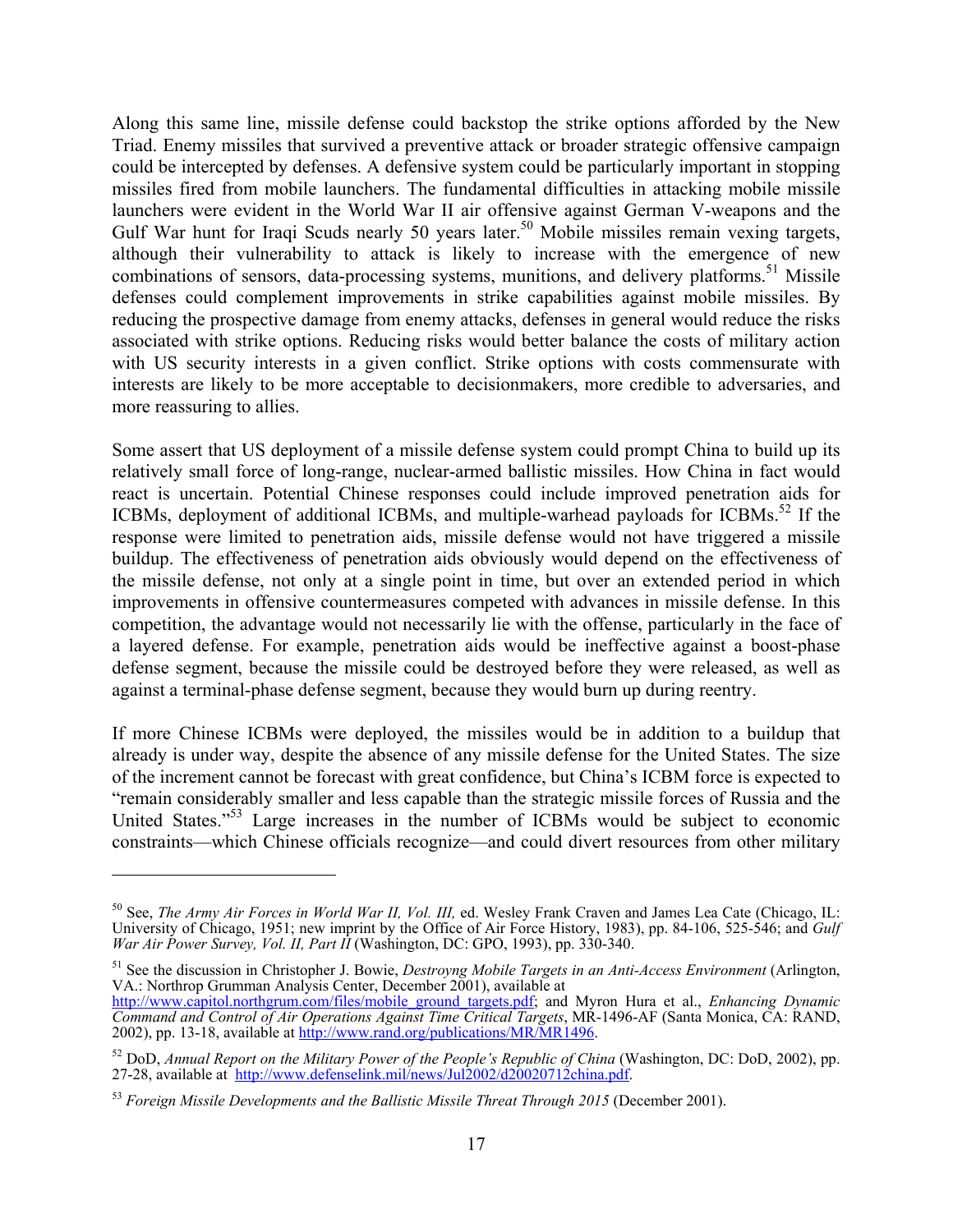efforts directed against the United States or its allies and friends in Asia.<sup>54</sup> Whether additional missiles would be a successful counter would depend, again, on the effectiveness of the US missile defense system. It is possible that a highly effective system actually could discourage a missile buildup. Even if a missile defense did lead to a larger Chinese ICBM force, the United States still could reap a net advantage if the system offered protection against smaller, perhaps more dangerous, threats.

If China chose to arms its ICBMs with multiple warheads, the change most likely would be made with silo-based, rather than mobile, missiles. According to the intelligence community, "Chinese" pursuit of a multiple [reentry vehicle] capability for its mobile ICBMs and SLBMs would encounter significant technical hurdles and would be costly."<sup>55</sup> While China could equip silobased ICBMs with multiple warheads in "a few years," mobile missiles with multiple independently targetable reentry vehicles are not expected to be deployed until well after 2015.<sup>56</sup> Silo-based ICBMs, however, would be more vulnerable than mobile missiles to the strike capabilities of the New Triad.<sup>57</sup> Consequently, China might gain little by fitting fixed ICBMs with multiple warheads. And, like penetration aids, multiple-warhead missiles would offer no advantage against a boost-phase defense segment.

The Chinese response to US missile defense, then, is a complex matter. The simple actionreaction model that underpins claims that an "arms race" would ensue is likely to have poor predictive power.<sup>58</sup> Furthermore, it is by no means certain that Chinese offensive counters would nullify a US defense system.

#### Toolbox of Capabilities

The military applications cited above are intended simply to illustrate the range of options that would be possible with the offensive forces, both nuclear and nonnuclear, and defensive capabilities of the New Triad. Other options are conceivable. Indeed, the New Triad construct by its very nature is likely to encourage defense planners to develop innovative solutions to problems at the strategic, operational, and tactical levels of war, many of which could involve the

1

<sup>&</sup>lt;sup>54</sup> "China has stated that it will not enter an arms race with the United States. Having seen the demise of the Soviet Union, Chinese leaders do not want to sacrifice China's economic modernization in a costly arms race with the United States. Matching the United States missile for missile or developing a Chinese NMD [national missile defense] system would require diverting billions of US dollars and many of China's brightest minds away from economic modernization. This reallocation of resources would only delay China's emergence as a world power and ultimately hinder China's overall military modernization." East Asia Nonproliferation Program, Center for Nonproliferation Studies, "China's Opposition to US Missile Defense Programs," fact sheet, n.d., available at http://cns.miis.edu/cns/projects/eanp/index.htm.

<sup>55</sup> *Foreign Missile Developments and the Ballistic Missile Threat Through 2015* (December 2001).

<sup>56</sup> Ibid.; and Robert D. Walpole, prepared statement before the Senate Governmental Affairs Committee, February 9, 2000, available at http://www.odci.gov/cia/public\_affairs/speeches/archives/2000/nio\_speech\_020900.html.

 $57$  Ibid.

<sup>58</sup> See Keith B. Payne, "Action Reaction Metaphysics and Negligence," *Washington Quarterly*, 24 (Autumn 2001), pp. 109-121.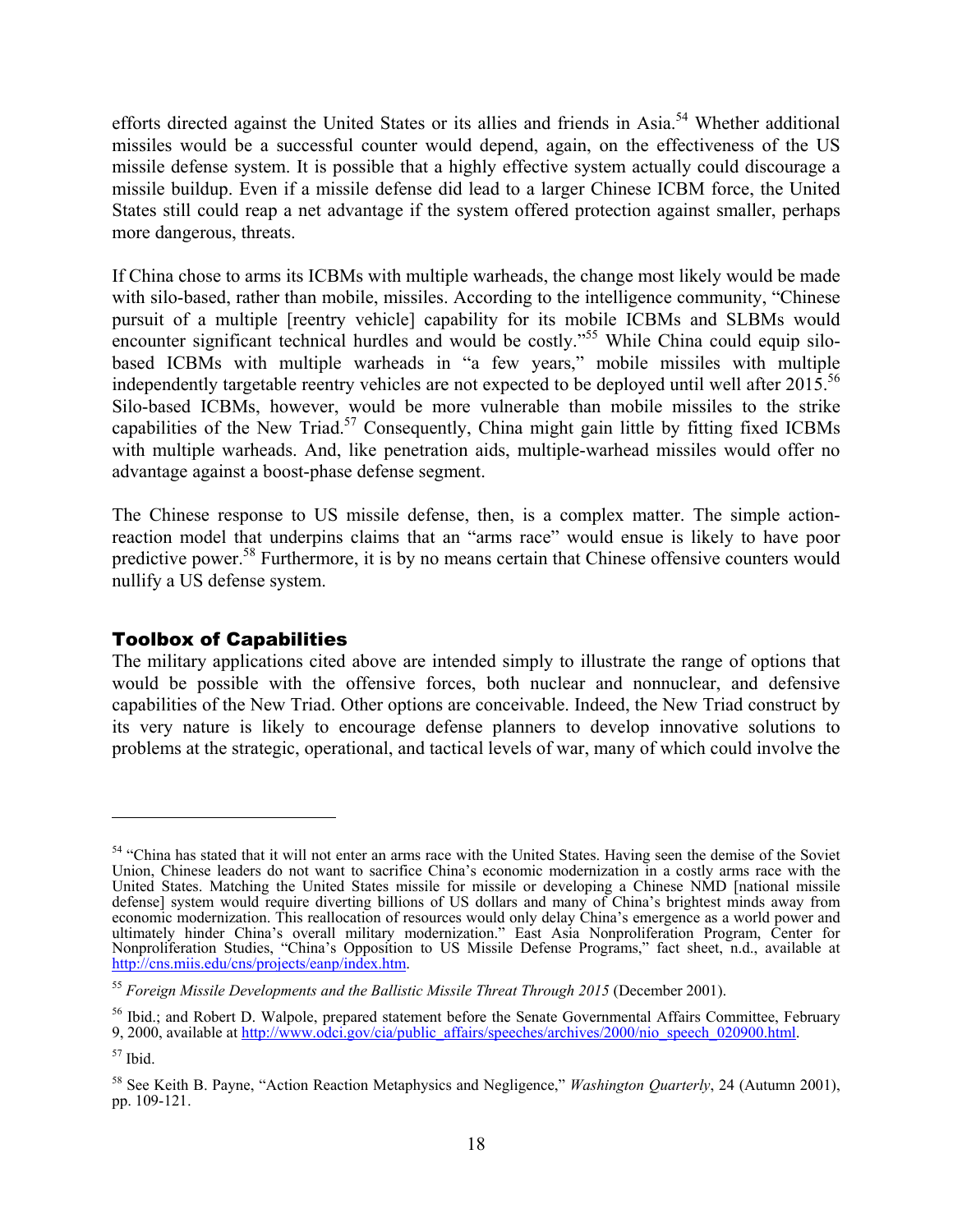substitution of nonnuclear strike capabilities or defensive means for nuclear weapons.<sup>59</sup> With its multiple elements, the New Triad evokes not the "law of the instrument," but what might be called the "law of the toolbox." The law of the instrument says, "Give a small boy a hammer, and he will find that everything he encounters needs pounding.<sup>560</sup> The law of the toolbox suggests that if a skilled adult is given a diverse set of tools, he will use them separately or in combination to accomplish the task at hand in an effective and efficient manner. (As then-General Colin Powell remarked during a televised briefing early in Desert Storm, "I just want everybody to know that we have a toolbox that's full of lots of tools, and I brought them all to the party.")<sup>61</sup> With the improved tools of the New Triad, the armed forces would be better equipped to dismantle—consistent with policy guidance—the military machines that threaten the United States, its allies, and friends. Perhaps even more important, such capabilities could have both dissuasive and deterrent effects on adversaries contemplating aggressive actions. This toolbox approach to some extent already is reflected in the recent JCS publication, *Joint Doctrine for Targeting*, which instructs commanders and their targeting staffs to consider multiple strike capabilities—aircraft, missiles, computer network attack, electronic warfare, and special operations forces—in planning attacks against time-sensitive targets. $62$ 

Additional military options supported by the New Triad are likely to be highly valued by those who occupy the presidency. Although the post-World War II presidents have been distinguished by their differences, all have sought alternatives to large-scale nuclear use in response to major aggression. Harry Truman is remembered as the president who ordered the atomic bombing of Japan. It is forgotten that three years later he ordered an alternative strategic war plan in which only conventional weapons would be used against targets in the Soviet Union. (Truman believed that the atomic bomb might be "outlawed" and that, in any event, the American public would oppose use of atomic arms for "aggressive purposes.")<sup>63</sup> Presidents in general have wanted not only nonnuclear alternatives, but an increasing range of nuclear options, including options small in scale and scope. They have sought capabilities and options for a range of contingencies, so as

<sup>59</sup> With regard to the three levels of war, "The highest level is the *strategic* level. Activities at the strategic level focus directly on policy objectives.[…]Strategy involves establishing goals, assigning forces, providing assets, and imposing conditions on the use of force in theaters of war.[…]The lowest level is the *tactical* level. Tactics refers to concepts and methods used to accomplish a particular mission in either combat or other military operations. […T]actics can be thought of as the art and science of winning engagements and battles.[…]The *operational* level of war links the strategic and tactical levels. As strategy deals with winning wars and tactics with winning battles and engagements, the operational level of war is the art and science of winning campaigns." US Marine Corps, *Warfighting*, MCDP 1 (Washington, DC: US Marine Corps, 1997), pp. 28-32 (emphasis in original), available at https://www.doctrine.usmc.mil/mcdp/view/mcdpub1.pdf.

<sup>60</sup> Abraham Kaplan, *The Conduct of Inquiry: Methodology for Behavioral Science* (San Francisco, CA: Chandler Publishing Co., 1964), p. 28.

<sup>&</sup>lt;sup>61</sup> DoD News Briefing, January 23, 1991 (transcript by the Office of the Assistant Secretary of Defense for Public Affairs), p. 6.

<sup>62</sup> *Joint Doctrine for Targeting*, pp. B-7—B-11.

 $63$  The JCS started but never completed work on the plan. See William D. Leahy diary, entries for May 5, 6, and 12, 1948, Manuscript Division, Library of Congress; Steven L. Rearden, *History of the Office of the Secretary of Defense, Vol I: The Formative Years, 1947-1950* (Washington, DC: GPO, 1984), pp. 434-436; David Alan Rosenberg, "Toward Armageddon: The Foundations of United States Nuclear Strategy, 1945-1961" (Ph.D. dissertation, University of Chicago, 1984), pp. 109-110; and Frank Graham Klotz, "The U.S. President and the Control of Strategic Nuclear Weapons" (Ph.D. dissertation, Oxford University, 1980), pp. 157-161.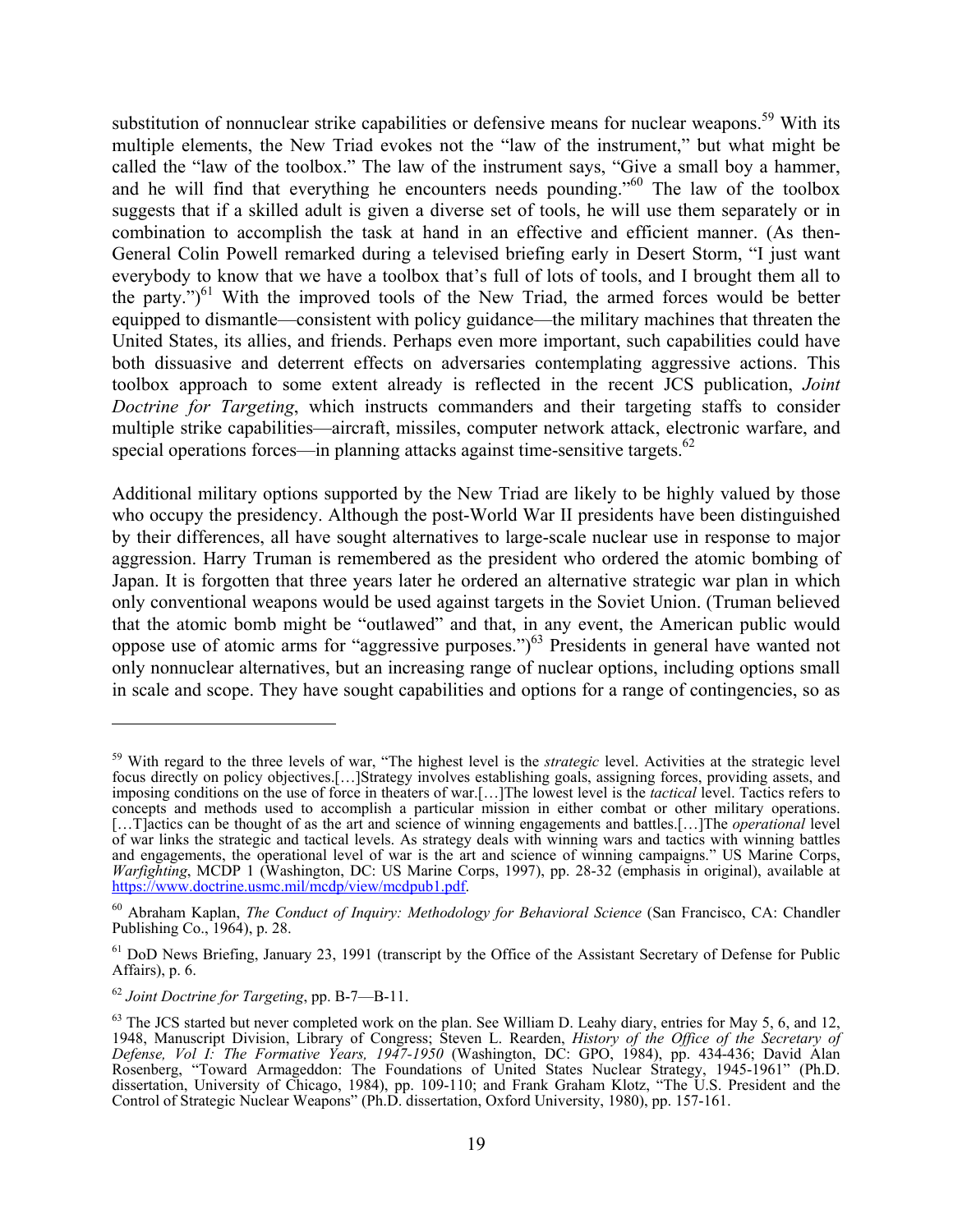to deter foes, assure friends, control escalation, and limit unintended damage.<sup>64</sup> The possibilities opened up by the nonnuclear capabilities intended for the New Triad are the logical extension of this continuing search for more, and more refined, options. Not surprisingly, the Defense Department has said that, as a result of the NPR, the Bush Administration "is fashioning a more diverse set of options for deterring the threat of WMD [by] pursuing missile defenses, advanced conventional forces, and improved intelligence capabilities."65 If more alternatives can be made available, the New Triad should diminish the role of nuclear weapons in US strategy and decrease the likelihood they will be used in war.

### SMALLER NUCLEAR FORCE

#### Reductions in the Operationally Deployed Force

In line with the results of the NPR, the strategic nuclear force of the New Triad will be smaller than the present force. Under current plans, 4 Trident ballistic missile submarines (SSBNs), 50 Peacekeeper ICBMs, and 18 B-52H bombers will be retired during the next few years. These reductions will leave a force structure of 14 Trident SSBNs (each capable of carrying 24 D-5 SLBMs), 500 silo-based Minuteman III ICBMs, 76 B-52H bombers with cruise missiles or gravity bombs, and 21 B-2 bombers with gravity bombs.<sup>66</sup> Over the next 10 years, the number of operationally deployed warheads for this force structure is projected to decline from approximately  $6,000$  today to a level of 1,700 to 2,200.<sup>67</sup> This large cut has been attributed to the new relationship with Russia, which permits that former adversary to be "excluded from [the] calculation of [US] nuclear requirements for immediate contingencies."68 The decision of the Russian government to make comparable reductions in its own strategic nuclear forces also reflects the new relationship, as well as stringent military budgets. $69$ 

 $67$  Cheney, press conference, March 11, 2000.

<sup>64</sup> See Desmond Ball, "The Development of the SIOP, 1960-1983," in *Strategic Nuclear Targeting,* ed. Desmond Ball and Jeffrey Richelson (Ithaca, NY: Cornell University Press, 1986), pp. 62-70; Terry Terriff, *The Nixon Administration and the Making of U.S. Nuclear Strategy* (Ithaca, NY: Cornell University Press, 1995); Walter Slocombe, "The Countervailing Strategy," *International Security*, 5 (Spring 1981), pp. 18-27; *Annual Defense Report to the Congress for Fiscal Year 1987* (Washington, DC: GPO, February 5, 1986), pp. 74-75; R. Jeffrey Smith, "U.S. Trims List of Targets in Soviet Union," *Washington Post*, July 21, 1991, p. A1; *Strategic Weapons: Nuclear Weapons Targeting Process*, pp. 11-13; Deputy Secretary of Defense John M. Deutch, in *Briefing on Results of the Nuclear Posture Review*, p. 13; and R. Jeffrey Smith, "Clinton Directive Changes Strategy on Nuclear Arms," *Washington Post*, December 7, 1997, p. A1.

<sup>&</sup>lt;sup>65</sup> "Statement on Nuclear Posture Review," DoD News Release, No. 113-02, March 9, 2002, available at http://www.defenselink.mil/news/Mar2002/b03092002\_bt113-02.html.

<sup>&</sup>lt;sup>66</sup> Ellis statement before the Senate Armed Services Committee, February 14, 2002, "Basic Terminology of the Nuclear Posture Review"; and *U.S. Air Force Long-Range Strike Aircraft White Paper* (Washington, DC: Department of the Air Force, November 2001), pp. 2, 20, A-1, available at http://www.af.mil/lib/bmap01.pdf. Two SSBNs will be in overhaul at any given time and therefore not part of the operationally deployed force. The bomber figures include training, test, backup, and attrition reserve aircraft. Bombers are dual-capable; that is, they have both nuclear and conventional roles.

<sup>&</sup>lt;sup>68</sup> Feith, statement before the Senate Armed Services Committee, February 14, 2002, p. 6.

<sup>&</sup>lt;sup>69</sup> On Russian plans to reduce strategic arms, see Address by Russian President Vladimir, Russian TV broadcast, December 13, 2001 (transcript) (FBIS Document ID CEP20011213000300); PutinVadim Markushin, "Changing Relations between US and Russia: From the Potential of Deterrence to the Potential of Trust," *Krasnaya Zvezda*,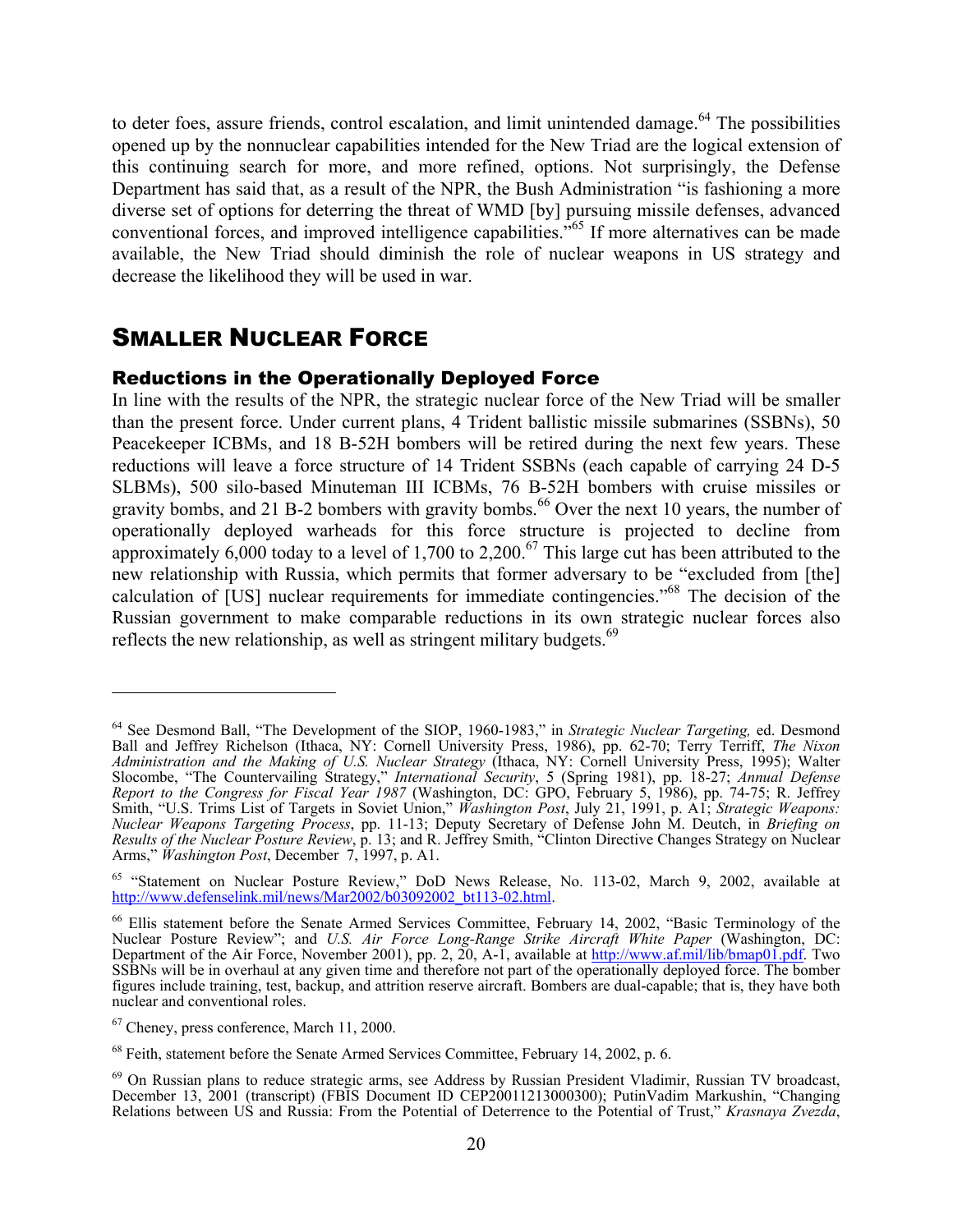Most US warheads removed from operational status will be "downloaded" from delivery platforms that are kept in service rather than retired. The warheads will remain in the nuclear stockpile pending future decisions. A sizable number will be retained for the responsive force; the specific number has yet to be determined by the Defense Department.<sup>70</sup> In addition to warheads for the responsive force, the nuclear stockpile will continue to include logistics spares for operationally deployed warheads, replacements for warheads destroyed in routine evaluative tests, and replacements for warheads with reliability or safety problems.<sup>71</sup> Some number of warheads removed from operational status eventually will be retired and dismantled.<sup>72</sup>

The planned cut in operationally deployed warheads has been criticized as illusory because warheads that are downloaded and stored now can be taken out of storage and uploaded on missiles and bombers later.<sup>73</sup> In response, it can be argued that a policy of reduction and retention is a sensible way to manage the size of the strategic nuclear force. Removing warheads from deployed or retired delivery platforms and keeping those warheads in storage is not inconsistent with past arms control practice. The second Strategic Arms Reduction Treaty (START II), for example, did not require the elimination of warheads. Many who supported START II now fault the planned cut, even though it will bring the number of deployed warheads below not only the START II level (3,000 to 3,500), but also the level proposed for START III (2,000 to 2,500). Maintaining warheads for a responsive force can be seen as prudent in light of the significant uncertainties about the adversaries, nuclear forces, and conflicts the United States

http://www.odci.gov/nic/pubs/other\_products/icarussiansecurity.htm.

 $\overline{a}$ 

 $70$  Crouch, special briefing on the NPR, January 9, 2002; and Feith, statement before the Senate Armed Services Committee, February 14, 2002, p. 9.

<sup>71</sup> Ellis, statement before the Senate Armed Services Committee, February 14, 2002, "Basic Terminology of the Nuclear Posture Review."

 $^{72}$  Crouch, special briefing on the NPR, January 9, 2002; and Secretary of Defense Rumsfeld, testimony before the Senate Appropriations Committee, May 21, 2002 (transcript), available at http://www.defenselink.mil/speeches/2002/s20020521-secdef.html.

November 16, 2001 (FBIS Document ID CEO20011116000373); Sergei Ivanov, Russian Minister of Defense, quoted in "Russian Minister Expects Agreement on Radical Strategic Arms Cuts," Agentstvo Voyennykh Novostey, December 18, 2001 (FBIS Document ID CEP20011218000093); and Gen. Antaloy Kvashin, Chief of the Russian General Staff, quoted in "Kvashin Calls for Balance with US on Offensive, Defensive Arms," Interfax, January 19, 2002 (FBIS Document ID CEP20020119000012). On the economic motivation behind Russian reductions, see NIC, *Annual Report to Congress on the Safety and Security of Russian Nuclear Facilities and Military Forces* (Washington, DC: NIC, February 2002), available at

<sup>&</sup>lt;sup>73</sup> See, for example, Tom Z. Collina, "Bush Misses Historic Opportunity on Nuclear Cuts," Union of Concerned Scientists news release, January 10, 2002, available at http://www.ucsusa.org/releases/01-10-02.html; Joseph Cirincione and Jon B. Wolfsthal, "Nuclear Review Retains Old Posture," Carnegie Non-Proliferation Project, January 17, 2002, available at http://www.ceip.org/files/nonprolif/templates/article.asp?NewsID=2080; Daryl G. Kimball, "New Strategic Experiment," *Arms Control Today*, 32 (January-February 2002), p. 2, available at http://www.armscontrol.org/act/2002\_01-02/default.asp; Ivo H. Daalder and James M. Lindsay (Senior Fellows, Brookings Institution), "Stuck in the Cold War," *Financial Times*, January 14, 2002, p. 11; Charles Pena, "Warhead Reduction or Accounting Gimmick?" *Cato Daily Dispatch*, January 10, 2002, available at

http://www.cato.org/dispatch/01-10-02d.html; "Nuclear Shell Game" (editorial), *Boston Globe*, January 14, 2002, p. 10; "Neutralizing Nukes" (editorial), *Christian Science Monitor*, January 16, 2002, p. 20; "Disarmament's Glacial Pace" (editorial), *Los Angeles Times*, January 26, 2002, p. B18; Department of State, Office of Research, "U.S. Nuclear Policy: 'Sleight of Hand' Doesn't Escape Foreign Notice," report on foreign media reaction, January 18, 2002, available at http://www.usinfo.state.gov/admin/005/wwwh2j81.html; and Bradley Graham, "Senate Democrats Fault Bush Nuclear Plan," *Washington Post*, February 15, 2002, p. A4.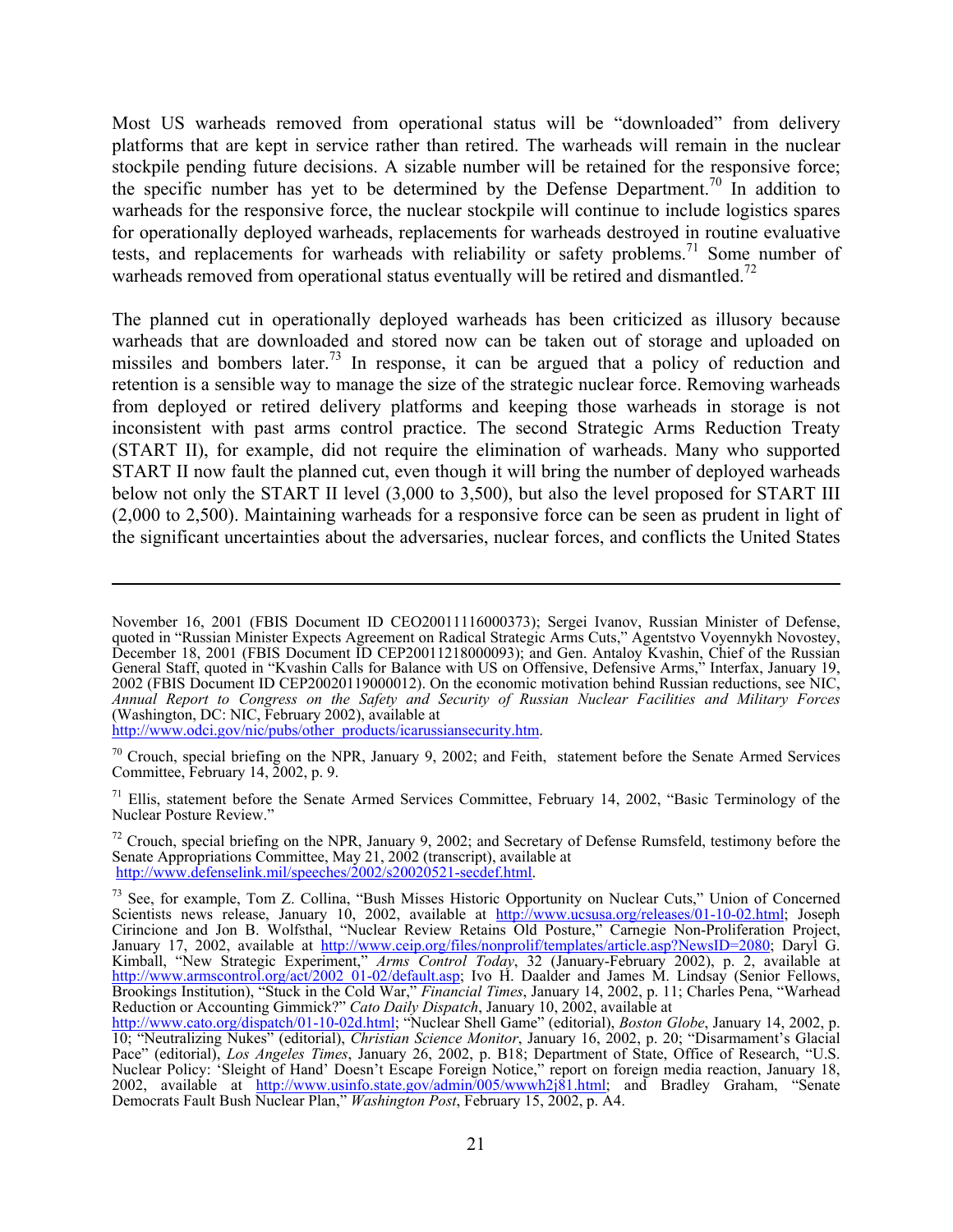will face in the coming decades.<sup>74</sup> Preparations for a responsive force also are not without precedent. In the 1994 NPR, Clinton Administration defense officials established the requirement for a "hedge"—stored warheads that could be uploaded on bombers and missiles in the event Russia reverted to an authoritarian regime with aggressive intent.<sup>75</sup> The hedge reportedly totaled 2,500 to 3,000 warheads.<sup>76</sup> Given the maximum upload capability of the future strategic nuclear force structure, the size of the responsive force probably will not exceed 2,400 to 2,900 warheads.77 Indeed, "the analysis that helped determine the size of the operationally deployed force and the decision to pursue non-nuclear capabilities of the New Triad suggests that [the] responsive capability will not be as large as the 'hedge' force maintained by the [Clinton] Administration<sup>"78</sup>

Some assert that if the United States retains warheads for a responsive force, Russia will follow suit and those warheads will be vulnerable to theft by third parties.<sup>79</sup> But Russia already keeps thousands of warheads in a deficient storage system. Many are tactical warheads and thus unaffected by reductions in strategic forces.<sup>80</sup> The security of Russian nuclear warheads will be a problem regardless of whether downloaded strategic warheads are dismantled. Improvements in the Russian storage system, not dismantlement of downloaded warheads, is likely to yield greater reduction in the risk of theft. The United States has been helping Russia in this regard through the Cooperative Threat Reduction program.<sup>81</sup>

#### Different Approach to Reductions

<u>.</u>

The reduction to 1,700 to 2,200 warheads differs in important respects from previous efforts to decrease strategic nuclear arms. The reduction was determined unilaterally on the basis of US security requirements. The strategic arms control process of the past 30 years involved a series of

 $74$  See Vice Adm. Thomas R. Wilson, USN, Director of the Defense Intelligence Agency, "Global Threats and Challenges," prepared statement before the Senate Armed Services Committee, March 19, 2002, available at http://www.senate.gov/~armed\_services/statemnt/2002/March/Wilson.pdf.

<sup>75</sup> *Annual Defense Report to the President and the Congress—1995*, pp. 85-86; and Deutch and Adm. William A. Owens, USN, Vice Chairman of the JCS, in *Briefing on Results of the Nuclear Posture Review*, pp. 12, 14-15, 26, 57-58.

<sup>76</sup> Walter Pincus, "U.S. Plan to Renovate Warheads Stirs Opposition," *Washington Post*, March 26, 2000, p. A2.

 $77$  The ballistic missiles and bombers that the United States now plans on retaining in 2012, after scheduled reductions in the strategic nuclear force structure, would be capable of carrying a total of approximately 4,600 warheads. If the operationally deployed force had 2,200 warheads, 2,400 additional warheads could be uploaded to constitute the responsive force. If the operationally deployed force had 1,700 warheads, 2,900 warheads could be uploaded. See Secretary of State Colin L. Powell, testimony before the Senate Foreign Relations Committee, July 9, 2002 (FDCH transcript); and Secretary of Defense Rumsfeld, testimony before the Senate Foreign Relations Committee, July 17, 2002.

<sup>78</sup> Feith, statement before the Senate Armed Services Committee, February 14, 2002, p. 9.

<sup>&</sup>lt;sup>79</sup> See, for example, Sen. Carl Levin, opening statement for hearing on the results of the 2001 Nuclear Posture Review, February 14, 2002, available at http://levin.senate.gov/floor/021402cs1.htm.

<sup>80</sup> *Annual Report to Congress on the Safety and Security of Russian Nuclear Facilities and Military Forces*.

<sup>&</sup>lt;sup>81</sup> J.D. Crouch, Assistant Secretary of Defense for International Security Policy, "Cooperative Threat Reduction Program," prepared statement before the Senate Armed Services Committee, March 6, 2002, available at http://www.senate.gov/~armed\_services/statemnt/2002/March/crouch306.pdf.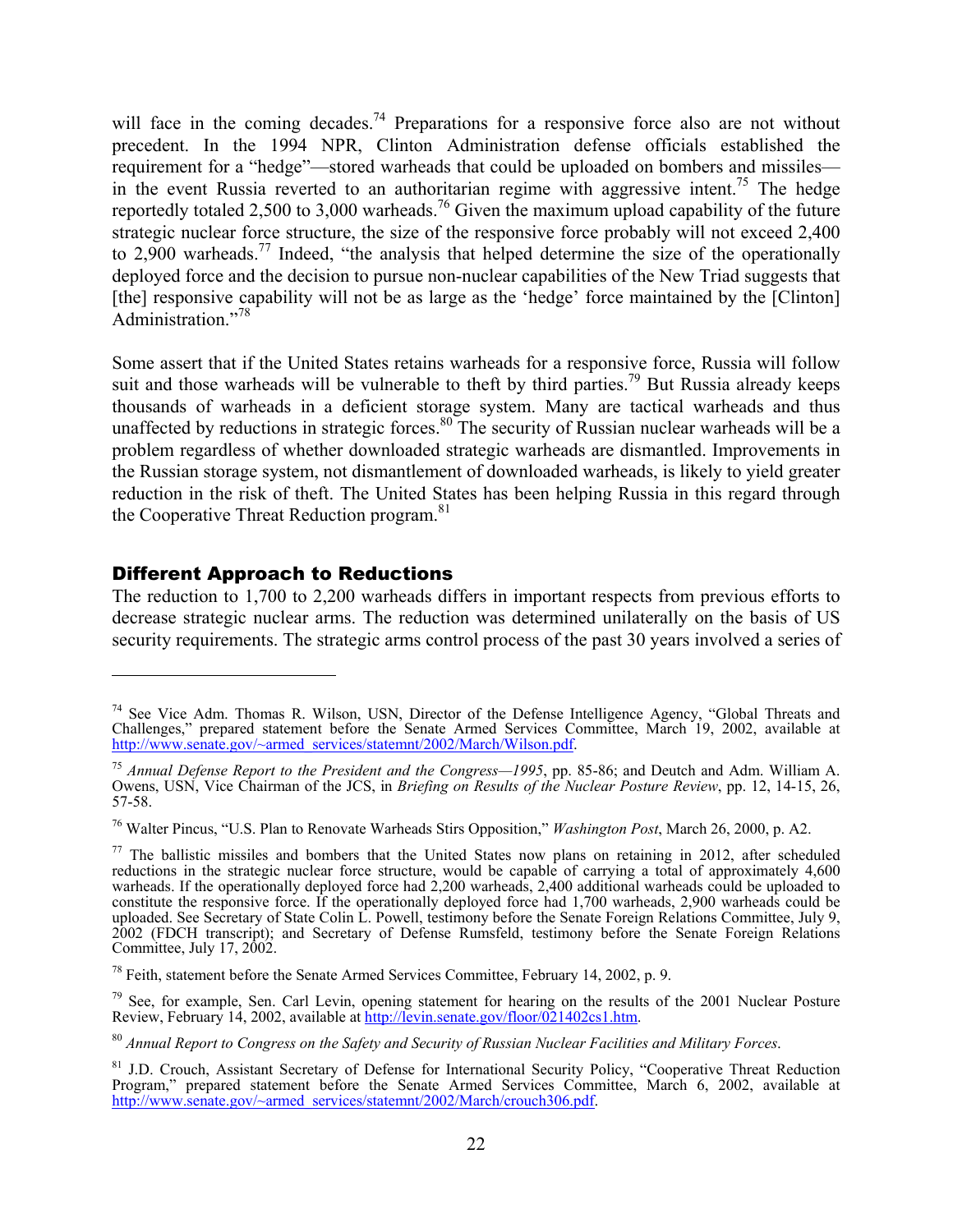protracted negotiations to balance US forces against Soviet/Russian forces. The results were set down in lengthy, intricate treaties. In the current case, Russia will reciprocate the cut planned by the United States. The parallel reductions of the two countries are registered in a treaty only three pages long.<sup>82</sup> The verification regime of the 1991 START I Treaty "will provide the foundation for providing confidence, transparency, and predictability in further strategic offensive reductions, along with other supplementary measures, including transparency measures, to be agreed."83

This path to arms reduction seems better attuned than Cold War-style treaties to the security challenges of the 21st century. If Russia no longer is the focus of nuclear force planning for immediate contingencies, then the size and composition of the operationally deployed force no longer should be tightly tied to the attributes of the Russian strategic nuclear force. Over the next few decades, the United States likely will need to adapt its strategic nuclear forces, along with the other capabilities of the New Triad, to multiple adversaries operating within a dynamic political-military context. In such circumstances, elaborate bilateral treaties of extended duration likely will outlive their usefulness and preclude this needed flexibility. In contrast, reductions that are reached unilaterally, reciprocated by the other side, and, if necessary, recorded in simple agreements, can produce real cuts in nuclear arms without unduly restricting future US options. The reductions now planned by the United States and Russia are in some ways similar to the Presidential Nuclear Initiatives (PNIs) taken a decade ago. Then, too, international political changes led to unilateral changes in US nuclear forces. At the time of the Soviet collapse, President George H.W. Bush decided to eliminate ground-launched theater nuclear weapons, remove tactical nuclear weapons from surface ships and submarines, take bombers and Minuteman II ICBMs off alert, and cancel or cut back several nuclear weapons programs.<sup>84</sup> Parallel actions were announced first by Soviet President Gorbachev and subsequently by Russian President Yeltsin.<sup>85</sup> The PNIs, unlike the currently planned reductions, were not formalized in an agreement.

Besides the impetus from the new relationship with Russia, the New Triad itself could act as an engine for nuclear arms reduction. To the extent nonnuclear strike capabilities substitute for

<sup>&</sup>lt;sup>82</sup> Treaty Between the United States of America and the Russian Federation on Strategic Offensive Reductions, May 24, 2002, in *Weekly Compilation of Presidential Documents*, May 27, 2002, pp. 893-894, available at http://www.access.gpo.gov/nara/v38no21.html; and Message to the Senate Transmitting the Treaty Between the United States of America and the Russian Federation on Strategic Offensive Reductions, June 20, 2002, in *Weekly Compilation of Presidential Documents*, June 24, 2002, pp. 1060-1061, available at http://www.access.gpo.gov/nara/v38no25.html.

<sup>&</sup>lt;sup>83</sup> Joint Declaration by President George W. Bush and President Vladimir V. Putin on the New Strategic Relationship between the United States of America and the Russian Federation, May 24, 2002, in *Weekly Compilation of Presidential Documents*, May 27, 2002, p. 897, available at http://www.access.gpo.gov/nara/v38no21.html.

<sup>&</sup>lt;sup>84</sup> Address to the Nation on Reducing United States and Soviet Nuclear Weapons, September 27, 1991, available at http://bushlibrary.tamu.edu/papers/1991/91092704.html; and Address Before a Joint Session of the Congress on the State of the Union, January 28, 1992, available at http://bushlibrary.tamu.edu/papers/1992/92012801.html.

<sup>85</sup> Mikhail Gorbachev, Address to the Nation on Disarmament, October 5, 1991, in *FBIS-SOV-91-194*, October 7, 1991, pp. 1-3; and Boris Yeltsin, Statement on Disarmament, January 29, 1992, in *FBIS-SOV-92-019*, January 29, 1992, pp. 1-3.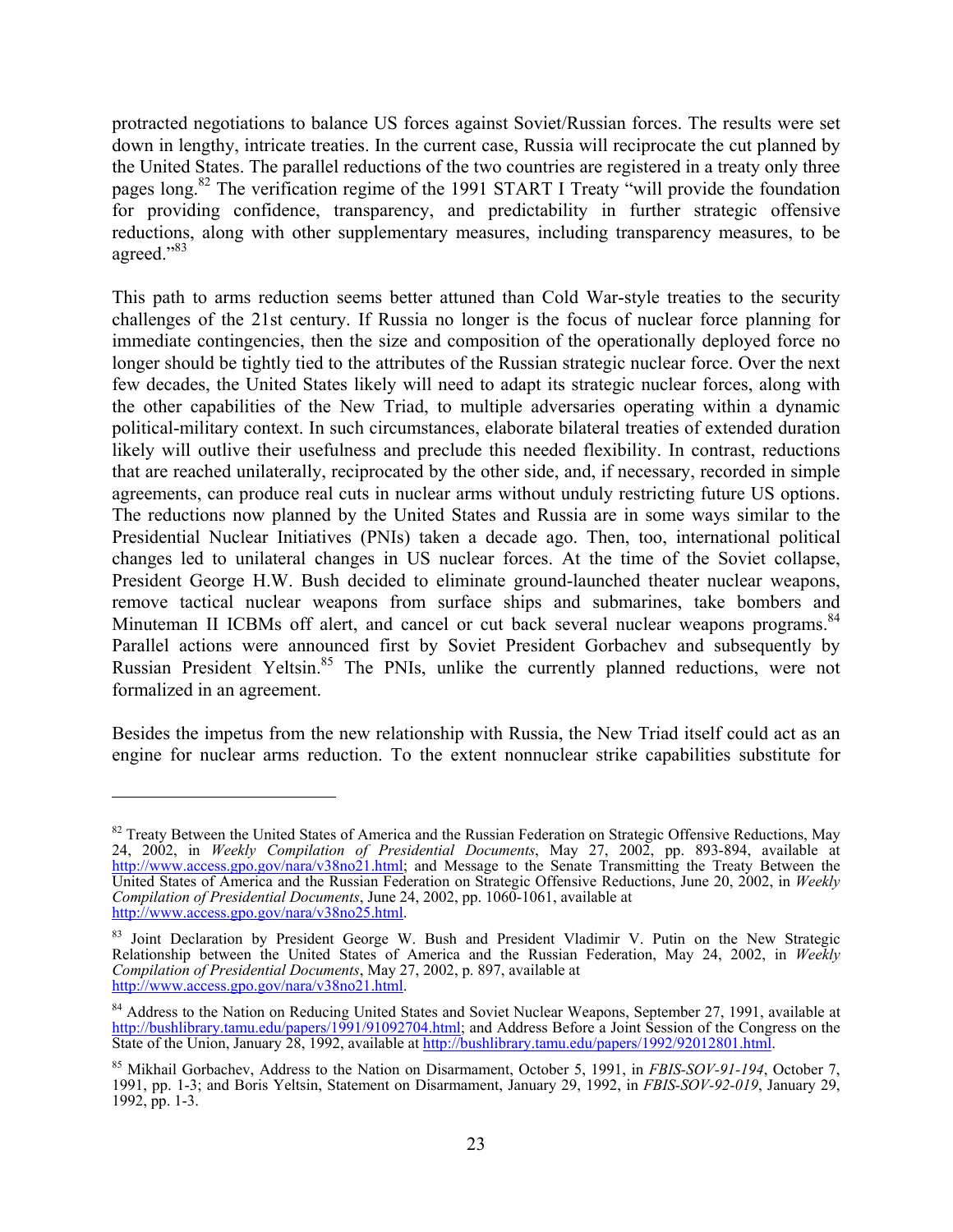nuclear forces, the required number of nuclear weapons would be lower. Active defenses that can intercept enemy missiles and aircraft in flight would reduce the number of nuclear weapons needed to destroy those forces on the ground. A revitalized nuclear infrastructure that can produce new nuclear warheads—a capability the United States now lacks—would permit, all things being equal, a smaller stockpile for the responsive force and other purposes.<sup>86</sup> The stockpile for the responsive force then will be a way station before warheads are dismantled. (Note that a revitalized infrastructure also will have a greater capacity to dismantle warheads.)<sup>87</sup> Better intelligence about the function, location, vulnerabilities, and condition of key targets could allow damage requirements for those targets to be met with fewer nuclear weapons or with nonnuclear strike capabilities. Improvements in command and control and strike planning likewise could result in more effective targeting and a diminished need for nuclear weapons. In short, development of military alternatives and more efficient application of force, not horse trades at the negotiating table, would be the means for bringing about about a smaller nuclear force. Investments in components of the New Triad thus could be down payments on future nuclear reductions.

#### Limits to Further Reductions

There will be limits, however, to reductions in the size of the strategic nuclear force. Nonnuclear strike capabilities and strategic defenses, even if they meet their performance objectives, can only partially substitute for nuclear weapons. In addition, survivability against enemy attack and flexibility to strike a range of targets are requirements that dictate a nuclear force of a certain size. Perhaps most important, the United States is unlikely to field a strategic nuclear force smaller than that of any other state. A commanding nuclear position—superiority in general, at least parity with Russia—could be critical in dissuading adversaries from engaging in threatening military activities, while assuring friendly countries, Congress, and the public that the United States can counter even the most severe security threats. The strategic nuclear force called for by the NPR, while far smaller than that of today, nonetheless will present a formidable entry barrier to opponents who seek advantage by competing in the nuclear realm, a course that might look less arduous than building armed forces comparable in other respects to those of the United States. (According to the Defense Intelligence Agency, "even large regional forces will be hard pressed to match our dominant maneuver, power projection, and precision attack capabilities, and no state will field integrated satellite-to-soldier military 'system of systems' capabilities on par with the US.")<sup>88</sup> Nuclear superiority also is a mark of US preeminence and supports US leadership within alliances and in international affairs more broadly. Alliance arrangements and

http://www.house.gov/hasc/openingstatementsandpressreleases/107thcongress/02-03-21foster.html; and Feith, statement before the Senate Armed Services Committee, February 14, 2002, p. 9.

1

<sup>&</sup>lt;sup>86</sup> According to John Gordon of the National Nuclear Security Administration, "We do not today have the ability to construct or build a new warhead, if you will, from scratch, in that, primarily, we do not have a production facility up and running to produce a plutonium pit [the core of fissile material in a nuclear weapon]." Testimony before the Senate Armed Services Committee, February 14, 2002. See also John S. Foster, Jr., Chairman of the Panel to Assess the Reliability, Safety, and Security of the United States Nuclear Stockpile, prepared statement before the House Armed Services Committee, March 21, 2002, available at

<sup>&</sup>lt;sup>87</sup> Gordon, testimony before the Senate Armed Services Committee, February 14, 2002.

<sup>88 &</sup>quot;Global Threats and Challenges," p. 18.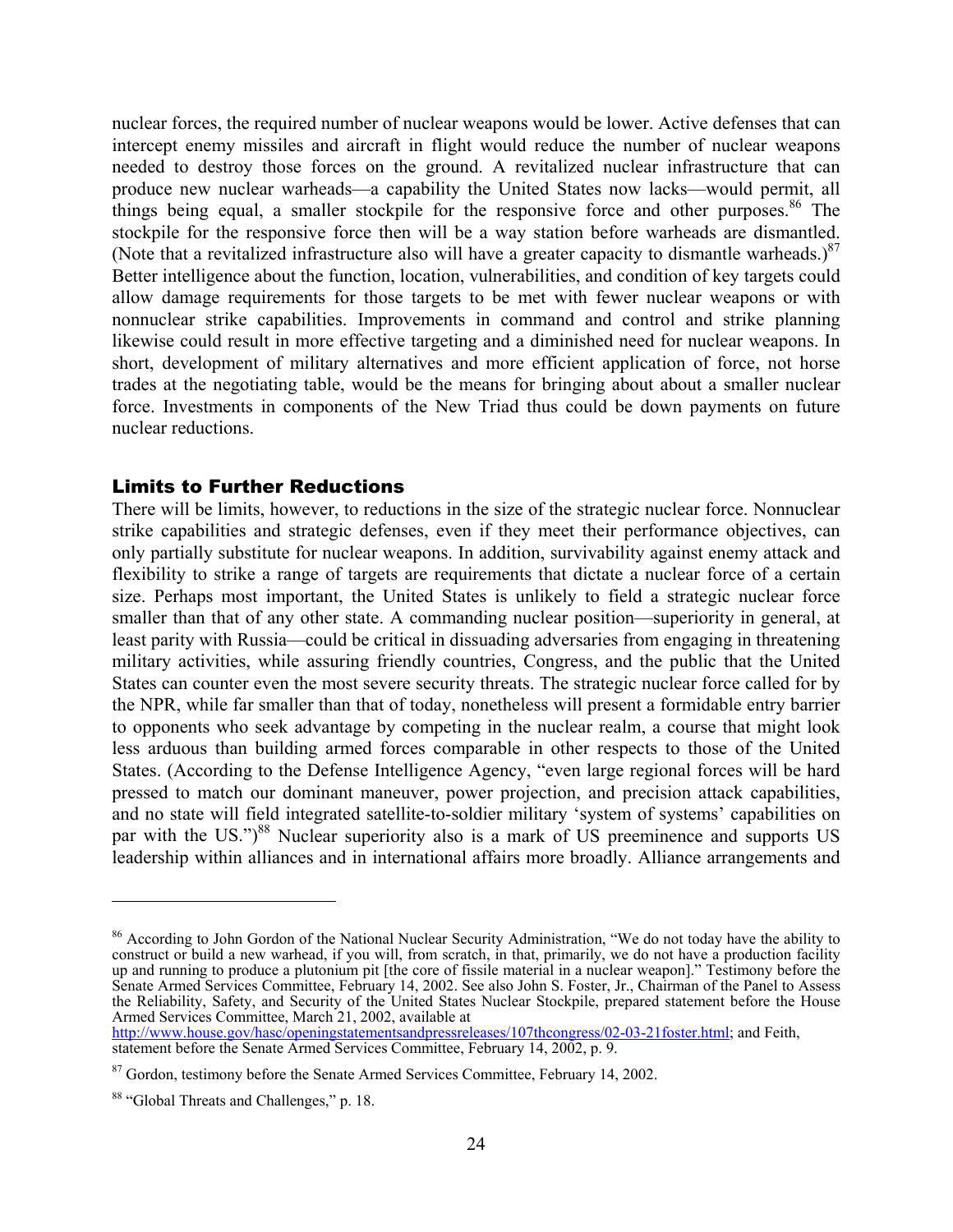international order would be disrupted if the United States were but one of many comparable nuclear powers. Considerations like these have led Congress in the past to mandate that the US strategic nuclear force not become smaller than the Soviet/Russian force.<sup>89</sup> They apparently also resulted in the NPR-related requirement for a "[s]econd-to-none nuclear capability [that] assures allies and [the] public."<sup>90</sup>

Opinion surveys indicate the public in fact expects a nuclear force that is second to none.<sup>91</sup> A series of nationwide polls conducted by the University of New Mexico over a period of several years shows solid majorities believe that the United States should remain a military superpower and that nuclear weapons are important to US international status and influence. Seventy percent of respondents also think the United States should maintain more nuclear weapons than China, which is estimated to have the third-largest nuclear arsenal. $92$ 

These polls in general, it is worth noting, offer evidence that the public is likely to support the smaller nuclear force and more diversified capabilities of the New Triad. Well over half believe nuclear weapons should be retained to deter nuclear use and large conventional conflicts. Answers to the question, "If mutual reductions in the number of US and Russian [strategic] nuclear weapons can be verified, to approximately what level would you be willing to reduce the number of US nuclear weapons?" produce a median range of 1,500 to 2,000 weapons. Sixty percent support additional spending for "[m]aintaining the ability to develop and improve US nuclear weapons in the future." While precision-guided, nonnuclear weapons are seen as having limited potential to replace nuclear weapons for the purposes of deterrence, a majority (60 percent) prefers nonnuclear retaliation for a chemical or biological attack against US forces, and a plurality (46 percent) favors a nonnuclear response to even a nuclear attack. (Roughly 10 percent support a third option, diplomacy.) Approximately 70 percent agree that "[i]n some cases, the US would be justified in using force to prevent other countries from acquiring nuclear weapons." (The figure increases to 75 percent when the countries are specified as Iraq or Iran and the preventive attack can be carried out with nonnuclear weapons.) And 70 percent favor building a national missile defense system, although opinion is more divided as to whether the money would be better spent on other programs, whether nuclear retaliation alone provides

<sup>&</sup>lt;sup>89</sup> See the joint congressional resolution of approval for the first Strategic Arms Limitation Treaty (SALT I) (Public Law 92-448), September 30, 1972; and the Senate resolution of ratification for START II, *Congressional Record— Senate*, January 26, 1996, p. S462.

 $90$  Crouch, special briefing on the NPR, January 9, 2002 (slide titled "QDR: Defense Policy Goals").

<sup>91</sup> See Kerry G. Herron, Hank C. Jenkins-Smith, and Scott D. Hughes, *Mass and Elite Views on Nuclear Security: US National Security Surveys, 1993-1999, Vol. I* (Albuquerque, NM: University of New Mexico Institute for Public Policy, June 2000), pp. viii-x, 15-17, 26-35, 42-63, 73-75, 168-171, 173, 176, 179-185, 187, available at http://www.unm.edu/~instpp/e\_hold/1999\_VOL1.pdf; and Kerry G. Herron and Hank C. Jenkins-Smith, *Evolving Perceptions of Security: US National Security Surveys, 1993-1995* (Albuquerque, NM: University of New Mexico Institute for Public Policy, March 1996), pp. 83-85, 224, 226, available at http://www.unm.edu/~instpp/e\_hold/1995\_SecPerceptions.pdf.

 $92$  The surveys did not ask the public how many nuclear weapons the United States should maintain vis-à-vis Russia, presumably because those who designed the polls took U.S.-Russian parity as a given. On the relative size of the Chinese nuclear arsenal, see Hans M. Kristensen and Joshua M. Handler, "Tables of Nuclear Forces," Appendix 6A in Stockholm International Peace Research Institute, *SIPRI Yearbook 2001: Armaments, Disarmament and International Security* (New York: Oxford University Press, 2001), pp. 457-486, available at http://projects.sipri.se/nuclear/06A.pdf.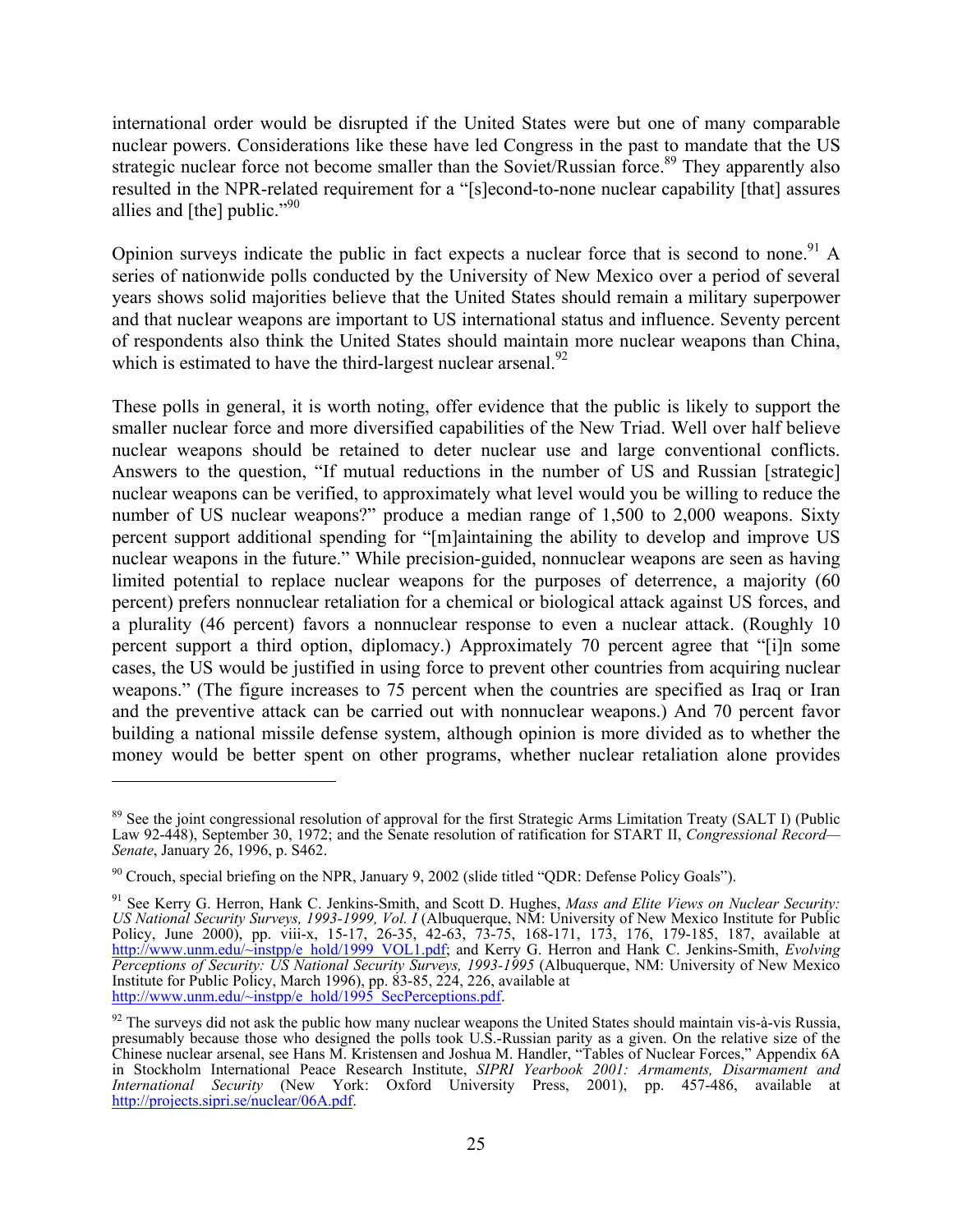adequate protection against missile attacks, and whether such a system would cause an "arms race" with Russia and China. Public opinion polls should not determine defense policy—and there is no evidence that polls influenced the NPR—but public support for the broad contours of US preparations for deterring or waging strategic war would help sustain the New Triad over the long run.

#### Smaller Role for Nuclear Weapons

With additional military options and a smaller nuclear force, the New Triad over time should reduce further the role nuclear weapons play in US strategy. Claims that the NPR considered contingencies in which US strategic nuclear forces might counter aggression by any of several countries, and thereby expanded the ambit of nuclear weapons, overlook publicly available evidence that US nuclear planning for some time has covered multiple adversaries.<sup>93</sup> It should be recalled that in a September 1994 press conference on the first NPR, then-Deputy Secretary of Defense John Deutch explained that, "[t]he way we arrived at requirements for U.S. nuclear force structure […] was to assess the capabilities of the former Soviet Union—the targets that are there—and we looked at the kind of targeting and kinds of attack plans we might have, *and also prepared to deal with hostile governments not only in Russia, but in other countries*."94

### INCREASED IMPORTANCE OF STRATEGIC WARNING AND FORCE RECONSTITUTION

#### Nuclear Force-in-Being and Tactical Warning

 $\overline{a}$ 

The Cold War nuclear triad approached the ideal of the force-in-being: large, powerful, ready. War readiness was maintained at a high level in peacetime. During the last half of the East-West confrontation, 30 percent of bombers were on ground alert, 65 percent of SSBNs were on patrol, and nearly all ICBMs were ready for launch.<sup>95</sup> More bombers and SSBNs could be generated to alert status in response to strategic warning (warning prior to the initiation of hostilities). Bombers and ICBMs of the alert force depended on tactical warning (warning that an attack was under way) to launch from runways and silos in the minutes between the detection of a missile attack and the detonation of missile warheads. The capabilities of the day-to-day alert force and the ability to obtain and act on tactical warning generally received greater attention than matters related to the generated alert force and strategic warning.

 $93$  "[T]he Nuclear Posture Review[...]widens the circumstances thought to justify a possible nuclear response and expands the list of countries considered potential nuclear targets." "America as Nuclear Rogue" (editorial), *New York Times*, March 12, 2002, p. A28. For evidence that past nuclear planning has taken into account a number of potential opponents, see Hans M. Kristensen, *U.S. Nuclear Strategy Reform in the 1990s* (Berkeley, CA: Nautilus Institute, March 2000), available at http://www.nautilus.org/nukestrat/StratRef.pdf.

<sup>94</sup> Press conference with Secretary of Defense William J. Perry; General John M. Shalikashvili, USA, Chairman of the Joint Chiefs of Staff; Deputy Secretary of Defense John M. Deutch; and Kenneth H. Bacon, Assistant to the Secretary of Defense for Public Affairs, DoD News Release, No. 546-94, September 22, 1994 (transcript), p. 7 (emphasis added).

<sup>95</sup> Robert S. Norris and Thomas B. Cochran, *US-USSR/Russian Strategic Offensive Nuclear Forces, 1945-1996* (Washington, DC: Natural Resources Defense Council, January 1997), p. 2.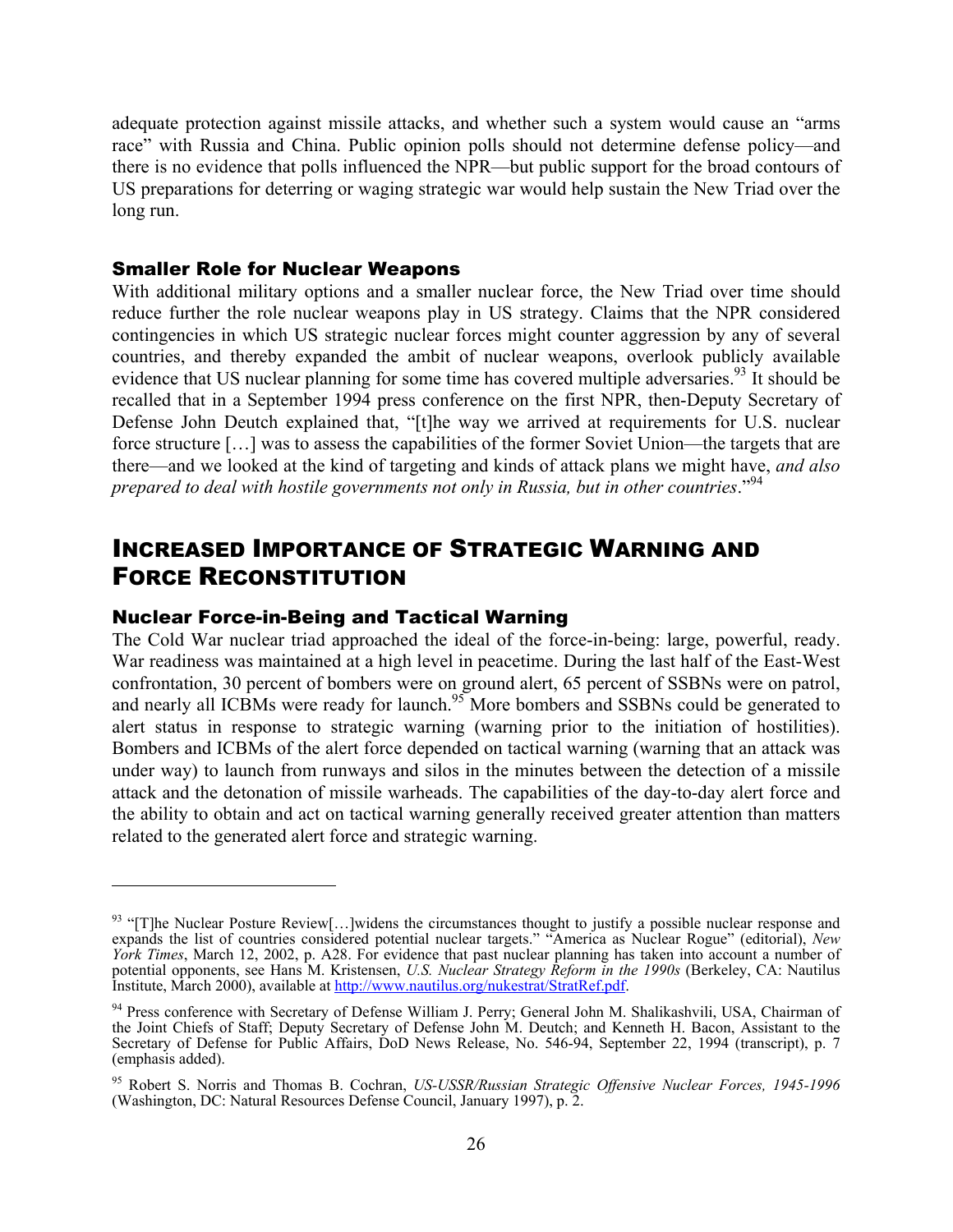With the end of the Cold War, the size and readiness of the nuclear force-in-being were reduced. Bombers were taken off alert in 1991.<sup>96</sup> Since that time, the number of bombers has declined by 70 percent. While the percentage of SSBNs on patrol remains the same, the submarine fleet is 45 percent smaller and there are 30 percent fewer SLBMs. The alert rate for ICBMs also is unchanged, but their number is down 45 percent.<sup>97</sup> The NPR-related force reductions would continue this trend, cutting SSBNs/SLBMs by another 20 percent and ICBMs by a further 10 percent.98

#### Nuclear Force Reconstitution and Strategic Warning

The New Triad preserves sufficient force structure, however, to reconstitute a larger nuclear force-in-being—the responsive force—with more than twice the warheads of the operationally deployed force.<sup>99</sup> Force reconstitution would involve putting more delivery platforms, notably bombers, on alert. In this respect, reconstitution would overlap with generated alert. But reconstitution also would include uploading ballistic missiles with more warheads, a measure absent from Cold War practice. Plans for uploading missile warheads, whether for the responsive force or the earlier "hedge," add a step to the mobilization process for the strategic nuclear force. Reconstitution of the responsive force would be broadly akin to augmenting active generalpurpose forces with their reserve components.

Force reconstitution and strategic warning are likely to grow in importance relative to the forcein-being and tactical warning. Reconstitution could occur under conditions other than a shortterm crisis. As noted earlier, the option of reconstituting the responsive force is intended to counter "severe dangers" that might develop over a year or more. These dangers might include an escalation in tensions with a major nuclear power (Russia, for example) or an intense arms buildup by such an adversary.<sup>100</sup> In an uncertain security environment where latent threats can become grave dangers, strategic warning is at a premium and serves as the alarm for force reconstitution. If significant political-military uncertainties persist as the size of the operationally

<sup>&</sup>lt;sup>96</sup> Memo, Secretary of Defense Dick Cheney to Secretaries of the Military Departments, Chairman of the Joint Chiefs of Staff, Under Secretaries of Defense, and Assistant Secretary of Defense for Command, Control, Communications and Intelligence, subj: Reducing the United States Nuclear Arsenal, September 28, 1991.

<sup>&</sup>lt;sup>97</sup> The percentages refer to reductions between fiscal year (FY) 1991 and FY 2001. Operational missiles and bombers assigned to meet the primary aircraft authorization (PAA) were counted. See *Annual Defense Report to the President and the Congress—1992* (Washington, DC: GPO, February 1992), p. 137; and *Annual Defense Report to the President and the Congress—2001*, p. D-1. According to page 92 of the latter report, "The United States maintains[…]about two-thirds of operational SSBNs routinely at sea.[…] All 550 ICBMs, with the exception of a few undergoing routine maintenance, are maintained on a continuous day-to-day alert. The bomber force is no longer maintained on day-to-day alert, although it can be returned to alert status within a few days if necessary."

<sup>&</sup>lt;sup>98</sup> No percentage cut in the bomber force is listed because the retirement of 18 B-52Hs will not reduce the number of PAA bombers.

<sup>&</sup>lt;sup>99</sup> See note 77.

<sup>&</sup>lt;sup>100</sup> "[The] Nuclear Posture Review determined that, based on the fact that there are nuclear-armed nations out there, particularly Russia, even though [it has] a new relationship [with the United States], [that] will have nuclear weapons for many, many years to come. And one cannot predict the future with certainty, so therefore, it is wise for us [to have] 1,700 to 2,200 [operationally deployed warheads], with a stockpile of additional warheads that are there as replacement warheads…and to give us a hedge." Secretary of State Powell, testimony before the Senate Foreign Relations Committee.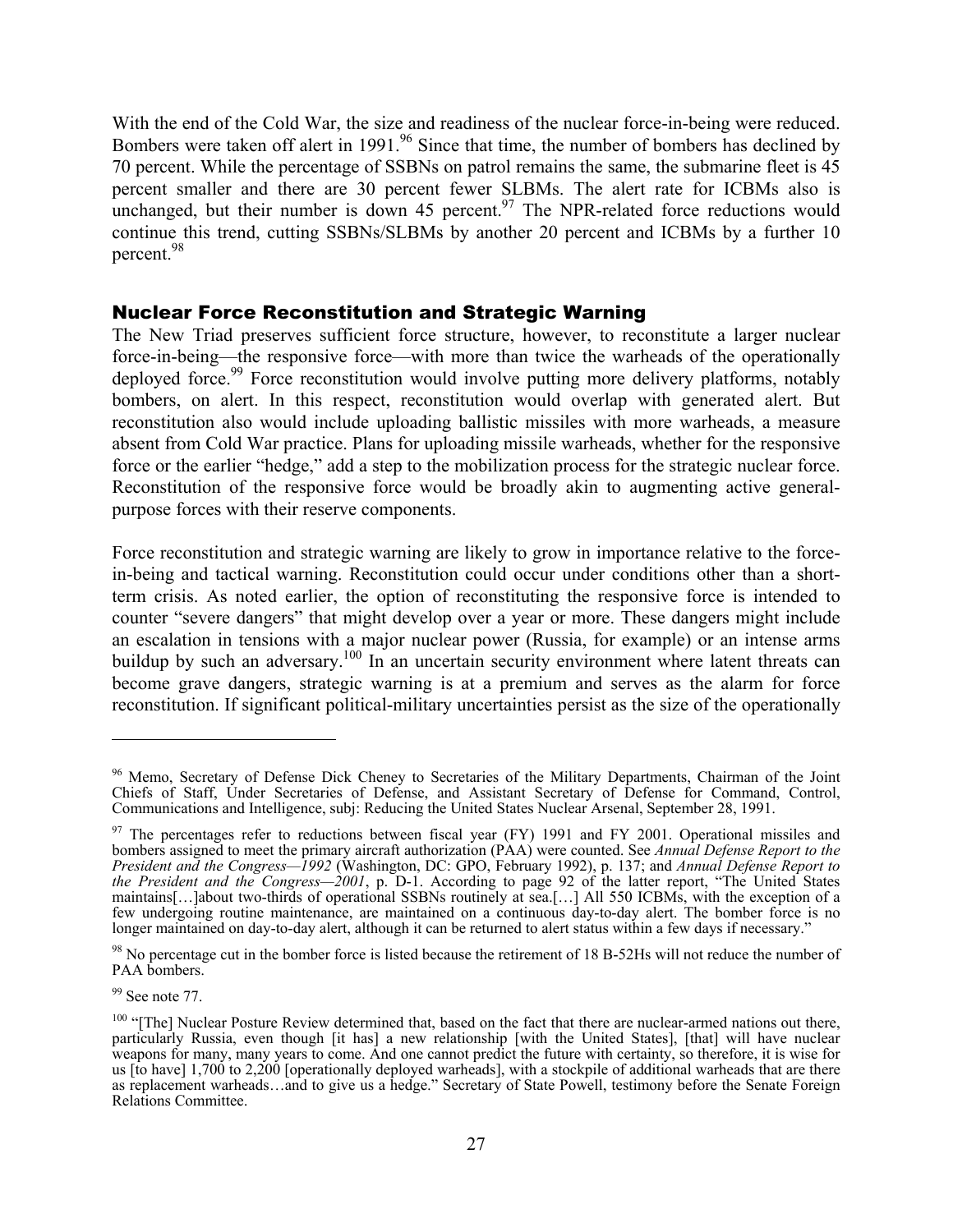deployed force diminishes, strategic warning and force reconstitution offer insurance against the emergence of a major threat.

Both the concept and mechanics of reconstitution will require elaboration. Planning for the responsive force will need to address a number of questions. For example, in what specific contingencies might reconstitution be ordered? What strategic warning indicators could trigger reconstitution? Besides increasing the number of operationally deployed warheads, what would be the objectives of reconstitution? What reconstitution options for the responsive force should be developed? How would the mix of uploaded bombers, ICBMs, and SLBMs vary among options? What time lines would the different options follow? What would hinder timely reconstitution and how could these impediments be removed? How might the adversary react to reconstitution activities? How should the efficiency of the reconstitution process and the adequacy of the responsive force be gauged? Some efforts to work out the details of reconstitution have begun. In one case, the National Nuclear Security Administration plans to examine whether its ground transportation capabilities would be sufficient to move warheads from storage locations to bombers and missiles in a time frame consistent with Defense Department uploading requirements.<sup>101</sup>

#### Other Mobilization Options

 $\overline{a}$ 

Nuclear forces should not be the only capabilities of the New Triad that can be increased in response to a new threat. The range of contingencies implies not only a range of attack options, but also a range of mobilization options. Certain contingencies might require much larger inventories of nonnuclear, precision-guided munitions, for example, and the defense-industrial infrastructure therefore requires the capacity to surge production of these weapons. Depending on the time available, new delivery platforms and supporting capabilities also might be produced. Other mobilization options might include improvements in active and passive defenses. Some mobilization potential is built into the current missile defense program, which, among other priorities, is designed "to develop and test technologies, use prototype and test assets to provide early capability, if necessary, and improve the effectiveness of deployed capability by inserting new technologies as they become available or when the threat warrants an accelerated capability."102 Reconstitution of the responsive force, then, should be considered with regard to the specifics of the contingency at hand and the options for augmenting or upgrading the nonnuclear strike and defensive capabilities of the New Triad.

Preparations for force reconstitution and other mobilization options ideally will act to dissuade an adversary from military competition, as well as deter aggression and gird the United States to defeat aggression if deterrence fails. Readiness for an overmatching counter-buildup should discourage challenges to the US nuclear position and thereby contribute to what has been called "arms race stability." The United States also could shift among elements of the New Triad to

<sup>&</sup>lt;sup>101</sup> Gordon, statement before the Senate Armed Services Committee, February 14, 2002, pp. 4-5, 6, 10.

<sup>&</sup>lt;sup>102</sup> Memo, Secretary of Defense Donald H. Rumsfeld to Secretaries of the Military Departments, Chairman of the Joint Chiefs of Staff, Under Secretaries of Defense, et al., subj: Missile Defense Program Direction, January 2, 2002, available at http://www.defenselink.mil/news/Jan2002/d20020102mda.pdf.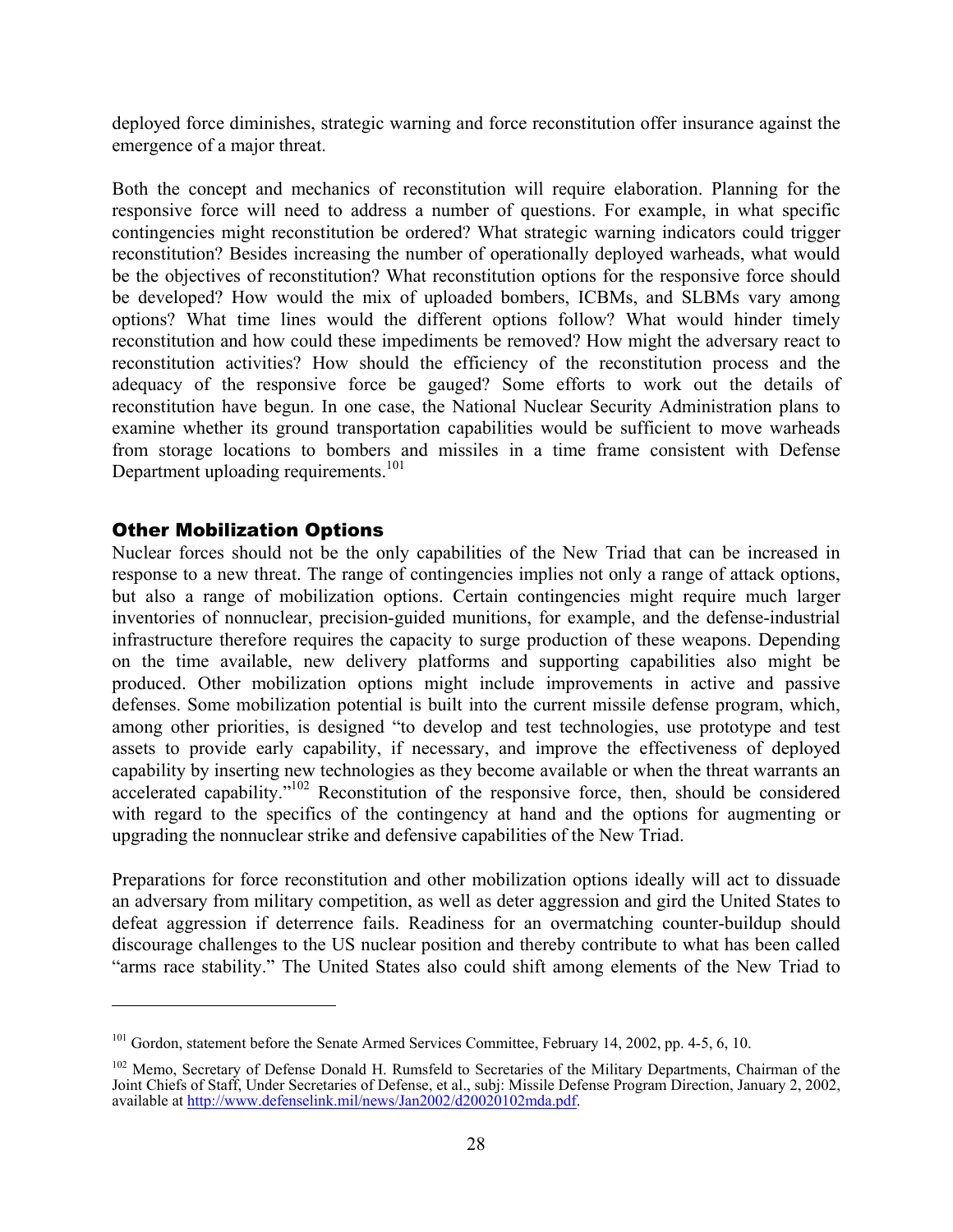close off different avenues of competition that an opponent might pursue and open up competition along avenues where the opponent would be hard put to respond. An adversary's nuclear buildup could be met not simply by an emulative response, but by a combination of improved nuclear, nonnuclear, and defensive capabilities that created the greatest war planning and resource allocation problems for the adversary.

#### Problem of Delayed Reconstitution

Though strategic warning and force reconstitution are closely linked, warning will not guarantee timely reconstitution. Warning might be ambiguous. The need for reconstitution of the responsive force might appear obvious only in retrospect if relations between the United States and a major nuclear power deteriorated in a gradual and uneven manner toward the point where hostilities loomed. Other responses to warning might be available. These could include military alternatives as well as diplomatic measures and economic sanctions. The president might be reluctant to order reconstitution. Actions to upload warheads and increase the readiness of the strategic nuclear forces very likely would draw domestic and international opposition. The president and his advisers might fear that reconstitution would be perceived as a provocative rather than a prudent step, a move that would deepen rather than discourage confrontation. For these reasons, reconstitution might be rejected, or at least delayed, despite the development of more dangerous strategic circumstances.

A sizable operationally deployed force, a substantial portion of which is on alert, provides some insurance against the possibility that reconstitution will not be ordered when necessary. To reduce presidential reluctance to order reconstitution in the face of an emerging threat, several steps could be taken, including the incorporation of reconstitution scenarios into the defense planning process, the development of various reconstitution options, the review of reconstitution plans by the president and other top officials, and the simulation of reconstitution in routine exercises so that the real thing, if carried out, would be less surprising to friends and foes. The decision to reconstitute the responsive force also should be made less daunting by Defense Department plans for periodic assessments that will determine whether and to what extent nuclear reductions should be continued, accelerated, halted, or reversed, because of changes in the security environment.<sup>103</sup> Reconstitution could be initiated after one of these assessments, rather than in response to a crisis. If reconstitution were ordered, the operationally deployed force could serve as a covering force to deter enemy attack while the responsive force was brought to full strength and other mobilization options were implemented. Deployed defenses also would help guard against an attack during reconstitution.

### OTHER IMPLICATIONS

 $\overline{a}$ 

The New Triad makes planning for strategic war more complex. The greater complexity is due, in part, to the greater diversity in adversaries and contingencies and the associated greater uncertainty about the nature of the next major conflict. It also results from the heterogeneity of the New Triad, which contrasts with the all-nuclear, all-offensive makeup of the old triad. With

<sup>&</sup>lt;sup>103</sup> Crouch, special briefing on the NPR, January 9, 2002.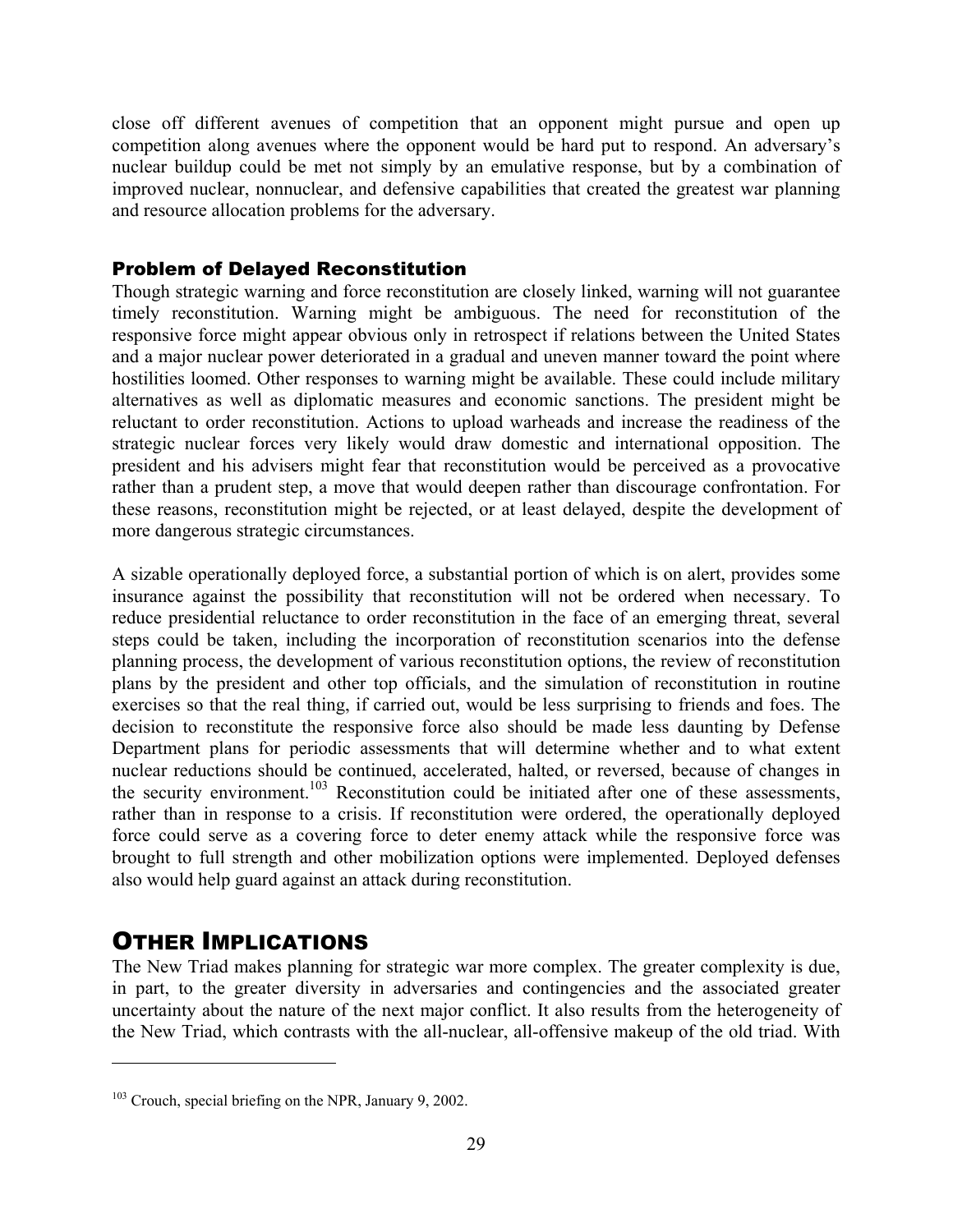the New Triad, offenses (nonnuclear and nuclear), defenses (active and passive), and infrastructure must be carefully integrated to maximize the aggregate capability of the United States for strategic warfare. The future paths along which the three elements develop must be closely coordinated to take advantage of substitutions, complementarities, and synergies. The operations of nonnuclear and nuclear strike capabilities and the various forms of defense also must be meshed in appropriate war plans. And the New Triad overall must be fashioned to meet not just one, but several key goals (assurance, dissuasion, deterrence, and defense).

#### Key Goals

 $\overline{a}$ 

Specifying these goals for planning purposes will be a challenging task. Deterrence is a difficult goal, even with a familiar opponent, like the Soviet Union, in a relatively static strategic context, like the Cold War. Now the United States must be prepared to deter multiple, less understood opponents in a broader set of contingencies. Dissuasion of military competition is a goal that has received much less attention than deterrence. Missile defense and force reconstitution have the potential to discourage buildups in ballistic missiles and nuclear arms, but how this would be accomplished, and how the New Triad would contribute to dissuasion in other respects, are questions that must be examined in greater detail. Insights into the means of dissuasion might be derived from the "competitive strategies" work done some years ago by the Defense Department's Office of Net Assessment.<sup>104</sup> Assurance of allies to a large extent will depend on the perceptions of particular foreign elites, that is, how they view the New Triad in relation to the security threats they see. Elite perceptions could be at odds with reality, however, and should be determined empirically before efforts are made to shape the development, deployment, and operations of New Triad capabilities to assure friends of US commitments. Here again, past analytic work supported by Net Assessment would be useful, namely studies of the politicalpsychological effects of military force that were conducted in the 1970s.<sup>105</sup> Unlike the other goals, the goal of defense—decisively defeating an enemy while protecting the United States and its security partners against attack—essentially has been absent from US nuclear war planning for decades. US planners now are required to think through how to win a war, against a non-Soviet opponent, in which nuclear weapons are used.

<sup>&</sup>lt;sup>104</sup> The competitive strategies effort sought to design military forces, programs, and operational concepts that, in an extended arms competition, would align enduring US strengths against enduring enemy weaknesses, impose costs on the enemy, compel the enemy to divert resources to less threatening activities, undermine the confidence of enemy leaders in their military capabilities, and channel the competition into the areas where the United States would be safer and the enemy would be at a disadvantage. See Andrew W. Marshall, "Competitive Strategies: Background and History," prepared statement, in House Armed Services Committee, Competitive Strategies, H.A.S.C. No. 101-22, 101st Cong., 1st sess. (Washington, DC: GPO, 1989), pp. 5-10; and David J. Andre, New *Competitive Strategies Tools and Methodologies, Vol. I: Review of the Department of Defense Competitive Strategies Initiative, 1986-1990*, SAIC-90/1506 (McLean, VA: Science Applications International Corporation, November 30, 1990).

<sup>105</sup> See, for example, Herbert Goldhamer, "The US-Soviet Balance as Seen from London and Paris," *Survival*, 19 (September-October 1977), pp. 202-207; and *International Perceptions of the Superpower Military Balance*, ed. Donald C. Daniel (New York: Praeger Publishers, 1978).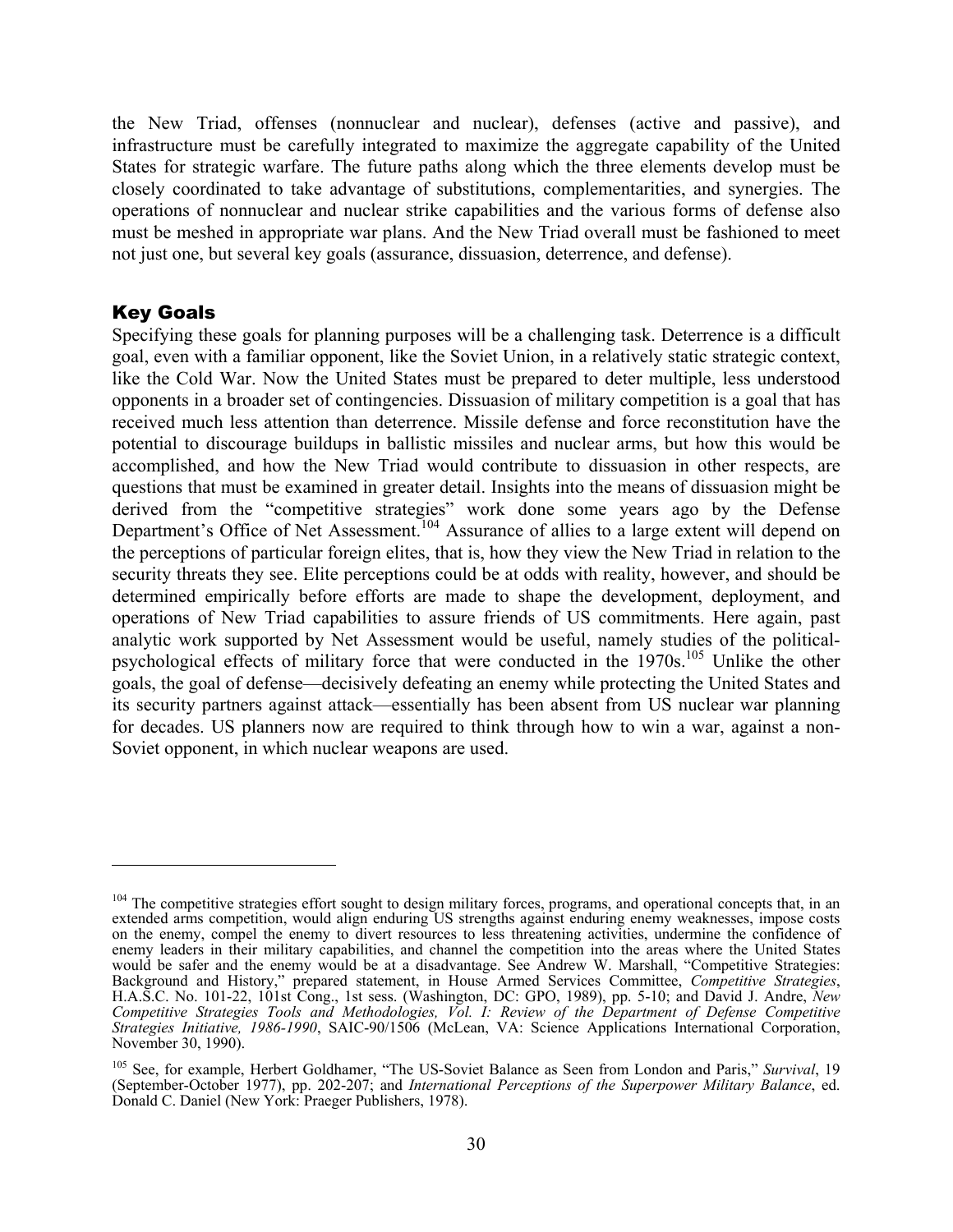#### Measures of Merit

Measures of merit that apply across elements of the New Triad will be important in creating an optimal mix of capabilities and allocating defense dollars accordingly. Such measures are lacking today. Both defenses and offenses could limit the damage enemy air and missile forces were capable of inflicting on the United States and its allies. What criteria should be used to determine how much and what kind of offensive and defensive capabilities should be acquired? Repeated nonnuclear strikes might be necessary to neutralize a target that could be destroyed by a single nuclear weapon. If the choice between nonnuclear and nuclear attack should not be made on efficiency grounds alone, by what other standards should one alternative be preferred over the other? (Preservation of the tradition against nuclear use would be of considerable significance, for example.) The operationally deployed force is aimed at near-term contingencies, while the responsive force and the defense-industrial infrastructure can be brought to bear on dangers that emerge over the longer term. What criteria should be applied in deciding how much to spend preparing for near-term versus longer-term eventualities?

#### Effects-Based Targeting

1

Differences in the damage mechanisms of New Triad strike capabilities should promote effectsbased targeting. Effects-based targeting is intended not simply to destroy targets, but to do so in a way that produces broader military, political, economic, and social effects that further operational and strategic objectives.<sup>106</sup> The damage mechanisms for nuclear weapons include blast, thermal radiation, nuclear radiation, and electromagnetic phenomena (electromagnetic pulse, for example). Those for nonnuclear munitions are blast, fragmentation, penetration, and fire. Damage mechanisms for offensive information operations include software tools (such as malicious code) that manipulate or destroy computer networks within military, economic, or telecommunications infrastructures, and directed energy from high-power microwave weapons that can knock out military or commercial electronic systems. Because their damage mechanisms have disparate direct (or first-order) physical effects on targets, nuclear weapons, nonnuclear munitions, and information operations must be compared and traded off in terms of their capabilities for achieving indirect (or higher-order) effects that impair the ability or weaken the will of the enemy to fight. The problem is not one of calculating how many more high-explosive weapons are needed in lieu of a single nuclear weapon to produce sufficient blast to destroy a given target. Instead, the problems will lie in acquiring more detailed intelligence and better understanding of critical vulnerabilities in targets and target systems; predicting the effects when different strike capabilities are applied against these vulnerabilities; assessing actual effects under wartime conditions (the consequences of offensive information operations may be especially hard to ascertain); determining the linkages among effects, outcomes, and objectives; and deciding how best to employ the various means of attack.

<sup>106</sup> See *Joint Doctrine for Targeting*, pp. I-5—I-8; and Maj. T.W. Beagle, Jr., USAF, *Effects-Based Targeting: Another Empty Promise?* (Maxwell Air Force Base, AL: Air University Press, December 2001), available at https://research.maxwell.af.mil.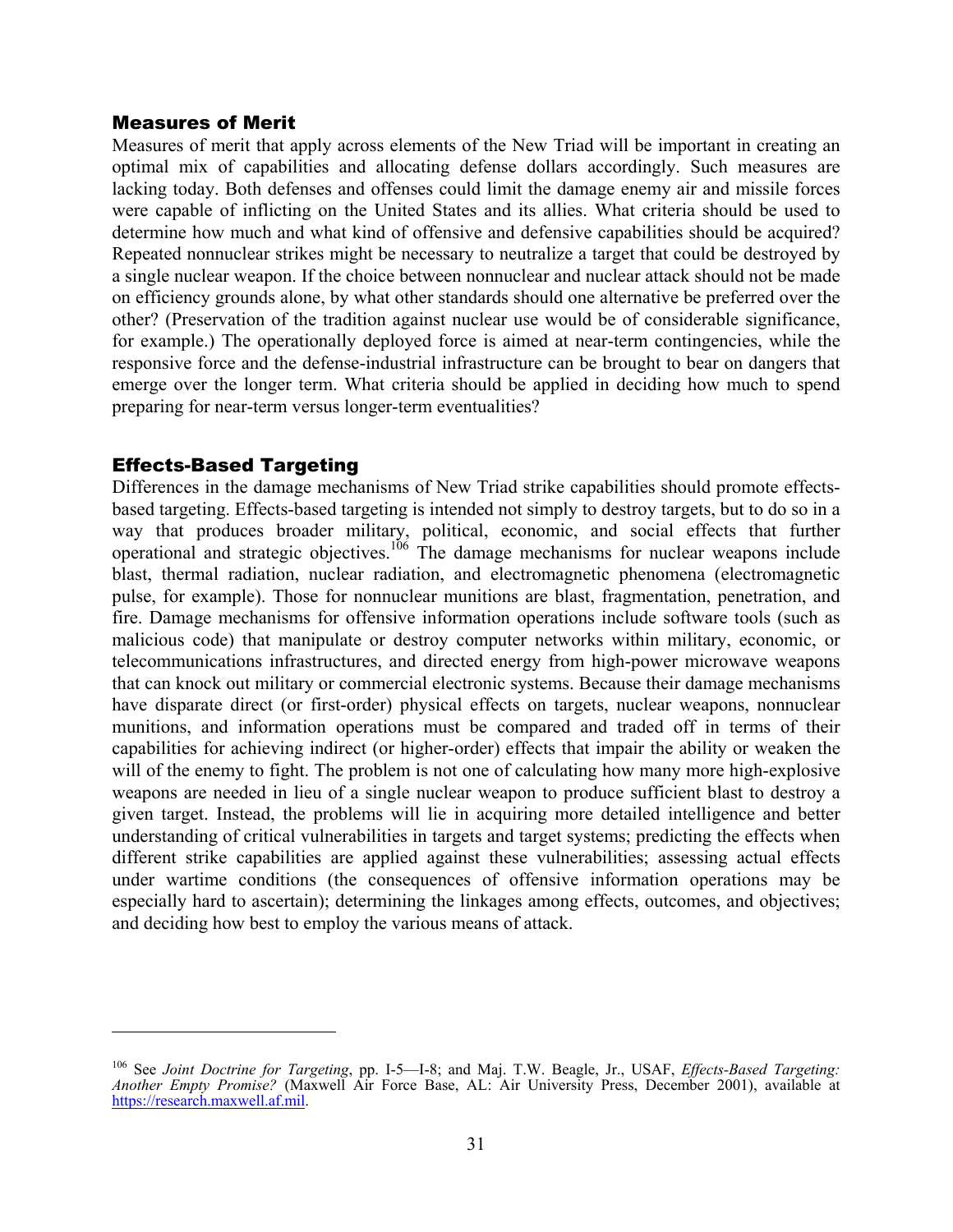#### Development Paths

As the New Triad evolves, the coordinated development of its elements will be complicated by their different starting points. Nuclear forces are mature, with certain delivery platforms slated for retirement and the rest to be maintained and, in some cases, upgraded. Advanced nonnuclear strike capabilities, in contrast, are relatively new and growing. The program for missile defense of the United States has been given greater priority and increased funding, but the path to the deployment of an effective system is uncertain. The defense-industrial infrastructure is a going concern, but suffers from deficiencies in certain areas, particularly in the nuclear weapons complex. Because of these differences, the optimal mix of capabilities will not be fixed, but will change over time.

#### Organizational Arrangements

 $\overline{a}$ 

Balanced development of the New Triad and planning for the integrated operations of its elements likely will require changes in current organizational arrangements for strike capabilities, strategic defenses, and the defense-industrial infrastructure. At present, responsibilities for different parts of the New Triad are scattered among an assortment of organizations.

With regard to strike capabilities, Strategic Command (STRATCOM) is charged with the planning, targeting, and wartime employment of the nuclear forces of the old triad. The unified combatant commands for specific geographic areas (Pacific Command, for example) are tasked with planning and, if necessary, executing nuclear attacks in their respective theaters. STRATCOM supports the nuclear planning of the geographic commands. The Air Force and Navy provide intercontinental-range nuclear forces to STRATCOM and shorter-range nuclear strike aircraft and submarine-launched cruise missiles to the geographic commands.<sup>107</sup> The Air Force's Air Combat Command and the Navy's Combined Fleet Forces Command and Type Commanders (for air, surface, and submarine forces) also provide the geographic commands with nonnuclear strike capabilities in the form of conventionally armed aircraft and cruise missiles.<sup>108</sup> United States Space Command (USSPACECOM) supports the geographic commands in the planning and coordination of nonnuclear strikes conducted by means of computer network attack and other offensive information operations.<sup>109</sup>

<sup>107</sup> *Doctrine for Joint Nuclear Operations*, p. III-4; JCS, *Doctrine for Joint Theater Nuclear Operations*, Joint Publication 3-12.1 (Washington, DC: JCS, February 9, 1996), pp. I-3—I-5, III-1, III-9—III-10, IV-1, IV-3, available at http://www.dtic.mil/doctrine/jel/new\_pubs/jp3\_12\_1.pdf; and US Air Force, *Nuclear Operations*, Air Force Doctrine Document 2-1.5 (Washington, DC: US Air Force, July 15, 1998), pp. 3, 21-22, 25-26, available at http://www.dtic.mil/doctrine/jel/service\_pubs/afd2\_1\_5.pdf.

<sup>108 &</sup>quot;Air Combat Command," US Air Force Fact Sheet, February 2002, available at

http://www.af.mil/news/factsheets/Air\_Combat\_Command.html; and information provided to Col. Robert O. Work, USMC (ret.), CSBA, by Capt. Robert "Brick" Nelson, USN, Navy Operations Group (Deep Blue), telephone conversation, June 13, 2002.

<sup>&</sup>lt;sup>109</sup> "U.S. Space Command Takes Charge of Computer Network Attack," US Space Command News Release, No. 15-00, September 29, 2000, available at http://www.spacecom.mil/2000presrels/CNARel.htm; and "Joint Information Operations Center Joins USSPACECOM," US Space Command News Release, No. 20-99, October 1, 1999, available at http://www.spacecom.mil/99presrels/jioc.htm.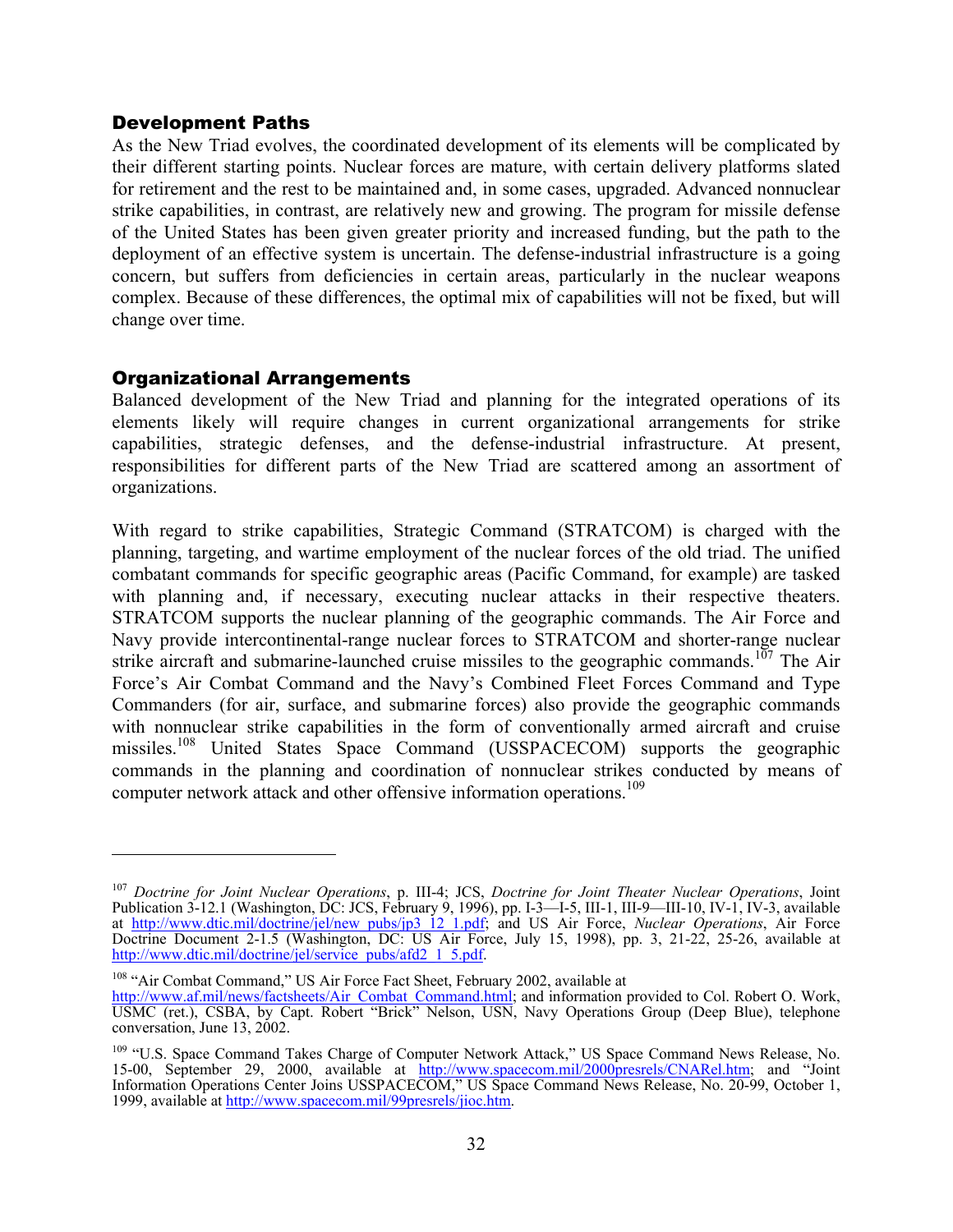The planned merger of STRATCOM and USSPACECOM should foster the integration of nonnuclear and nuclear strike capabilities. The merger is scheduled for October 2002. The new command will encompass nuclear forces, capabilities for "long-range conventional attacks," and offensive information operations.<sup>110</sup>

The command also will have responsibility for defense against missile attack and defense of information systems, including protection of US military computer networks.<sup>111</sup> Other defenses of the New Triad, however, are assigned to different organizations. Strategic air defense is under the control of the North American Aerospace Defense Command (NORAD). As of October 2002, NORAD will be headed by the commander of Northern Command (NORTHCOM), a new organization charged with land, aerospace, and sea defense of the United States.<sup>112</sup> Efforts to safeguard critical nonmilitary information systems are conducted by the Defense Department, civilian government entities, and the private sector.<sup>113</sup> Passive defenses against WMD attack likewise fall within the purview of various Defense Department organizations and civilian agencies. A number of the activities to protect information systems and mitigate the consequences of WMD use would be consolidated within the proposed Department of Homeland Security.<sup>114</sup>

For the defense-industrial infrastructure, the Office of the Deputy Under Secretary of Defense for Industrial Policy "ensures that an adequate defense industrial base exists and remains viable for defense production to meet current, future, and emergency requirements."<sup>115</sup> The Department of Energy's National Nuclear Security Administration is responsible for the research laboratories, test site, and production plants that comprise the nuclear weapons complex.<sup>116</sup>

<sup>&</sup>lt;sup>110</sup> "DoD Announces Merger of U.S. Space and Strategic Commands," DoD News Release, No. 331-0, June 26, 2002, available at http://www.defenselink.mil/news/Jun2002/b06262002\_bt331-02.html; and Eric Schmitt, "New Command Would Meld Missile Defense and Offense," *New York Times*, June 25, 2002, p. A22.

 $111$  Ibid.

<sup>&</sup>lt;sup>112</sup> JCS, *Aerospace Defense of North America*, Joint Publication 3-01.1 (Washington, DC: JCS, November 4, 1996), available at http://www.dtic.mil/doctrine/jel/new\_pubs/jp3\_01\_1.pdf; and Secretary of Defense Rumsfeld, special briefing on the Unified Command Plan (transcript), April  $17, 2002$ , available at http://www.defenselink.mil/news/Apr2002/t04172002\_t0417sd.html.

<sup>113</sup> *Final Report of the Defense Science Board Summer Study Task Force on Defensive Information Operations* (Washington DC: Office of the Under Secretary of Defense for Acquisition, Technology, and Logistics, March 2001), pp. 71-72, 85-99, available at http://www.acq.osd.mil/dsb/dio.pdf; Executive Order 13231, "Critical Infrastructure Protection in the Information Age," October 16, 2001, *Federal Register*, October 18, 2001, pp. 53063- 53071, available at http://www.gpo.gov/su docs/aces/aces140.html; and Jeff Wynne, "White House Advisor Richard Clark Briefs Senate Panel on Cybersecurity," *Washington File*, February 13, 2002, available at http://www.usinfo.state.gov.

<sup>&</sup>lt;sup>114</sup> Message to Congress Transmitting Proposed Legislation to Create the Department of Homeland Security, June 18, 2002, in *Weekly Compilation of Presidential Documents*, June 24, 2002, pp. 1034-1038, available at http://www.access.gpo.gov/nara/v38no25.html; and David Walker, Comptroller General, "Homeland Security: Proposal for Cabinet Agency Has Merit, But Implementation Will Be Pivotal to Success" (GAO-02-996T), prepared statement before the Senate Judiciary Committee, June 25, 2002, available at www.gao.gov.

<sup>&</sup>lt;sup>115</sup> Office of the Deputy Under Secretary of Defense for Industrial Policy, "Our Mission," n.d., available at http://www.acq.osd.mil/ip.

<sup>&</sup>lt;sup>116</sup> National Nuclear Security Administration Act, Oct. 5, 1999, available at http://www.nnsa.doe.gov/docs/titlexxxii.txt.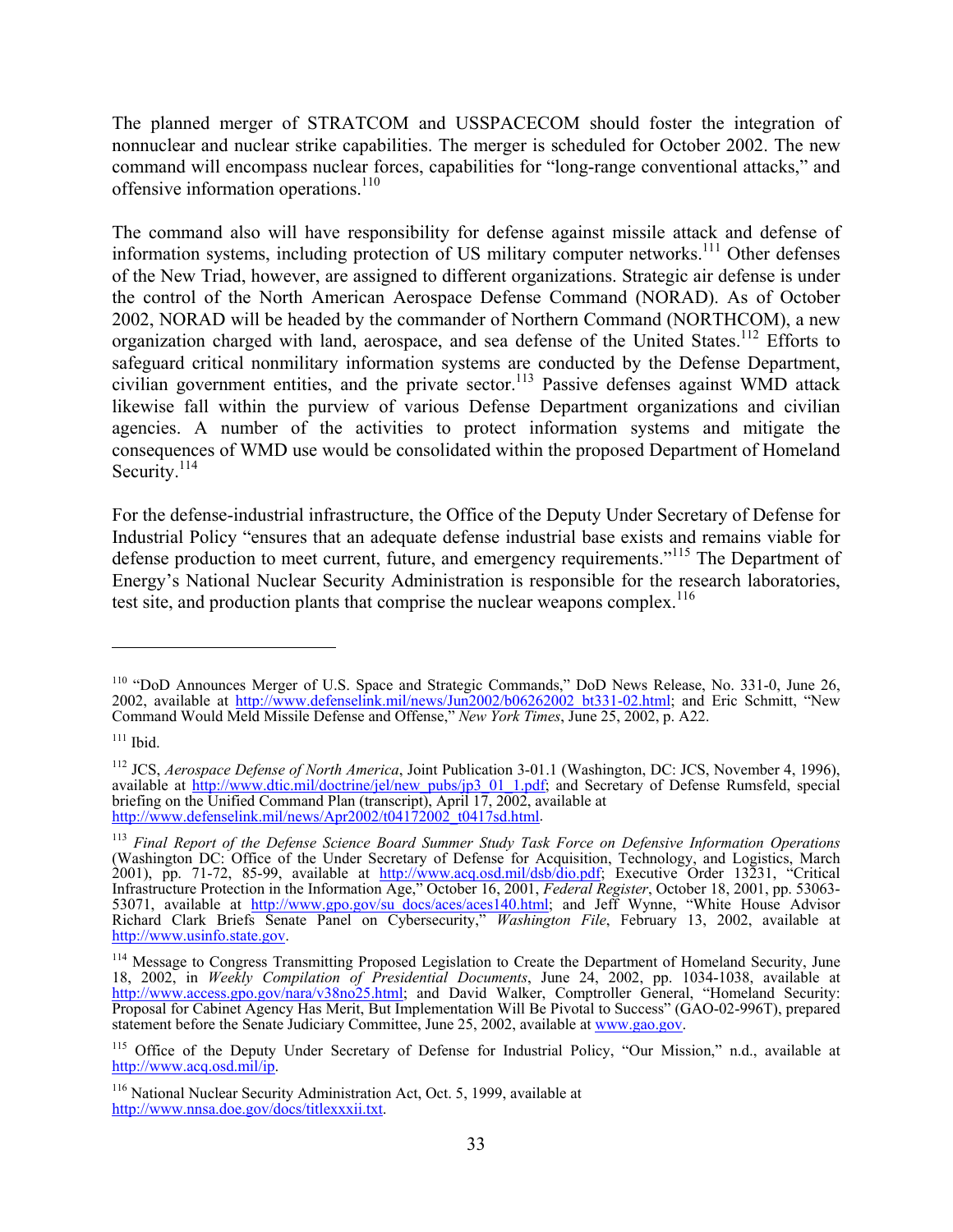Given this distribution of responsibilities among different commands and agencies, new organizational arrangements probably will be necessary to weld offenses, defenses, and infrastructure into a coherent whole. At a minimum, a high-level staff element within the Office of the Secretary of Defense should be assigned responsibility for preparing a long-term plan for the coordinated development of the New Triad, serving as a liason with relevant agencies outside the Defense Department, and monitoring implementation of the plan.

#### New Capabilities

1

The New Triad will entail new or modified military capabilities and added expense. As Secretary of Defense Rumsfeld has pointed out,

> Constructing the New Triad, reducing our deployed nuclear weapons, and increasing flexibility in our strategic posture has resource implications. It costs money to retire old weapons systems and create new capabilities. Restoring the defense infrastructure, developing and deploying strategic defenses, improving our command and control, intelligence, planning, and non-nuclear strike capabilities will require new defense initiatives and investments.<sup>117</sup>

To date, defense officials have associated several initiatives with the New Triad. For nuclear strike capabilities, service life extension programs will maintain Minuteman III ICBMs through 2020, Trident SSBNs/SLBMs through 2030, and B-52H and B-2 bombers through 2040.<sup>118</sup> Nonnuclear strike capabilities will be improved by converting the four retired Trident SSBNs to guided-missile submarines (SSGNs), each of which will be able to carry 154 nonnuclear cruise missiles or perhaps some number of other nonnuclear weapons (for example, shorter-range ballistic missiles with variable payloads).<sup>119</sup> In addition to the Trident conversion program, funds have been provided for modifying a strategic ballistic missile system to deliver a nonnuclear payload, developing a "fast-response, precision-impact conventional penetrator for hard and deeply buried targets," and exploring options for other advanced nonnuclear strike systems.<sup>120</sup> No longer constrained by the Anti-Ballistic Missile (ABM) Treaty, the Defense Department will pursue deployment of a multilayered ballistic missile defense system as the centerpiece of its

<sup>&</sup>lt;sup>117</sup> Unclassified cover letter for Nuclear Posture Review report to Congress.

<sup>&</sup>lt;sup>118</sup> Crouch, special briefing on the NPR, January 9, 2002; Secretary of the Air Force James G. Roche, prepared statement before the Senate Armed Services Committee, February 12, 2002, p. 38, available at http://www.senate.gov/~armed\_services/statemnt/2002/Roche.pdf; Lockheed Martin Missiles and Space, "Navy Awards Lockheed Martin \$248 Million Contract for Trident II D5 Missile Production and D5 Service Life Extension," press release, January 29, 2002, available at

http://lmms.external.lmco.com/newsbureau/pressreleases/02.07.html; and *U.S. Air Force Long-Range Strike Aircraft White Paper*, p. 5.

<sup>&</sup>lt;sup>119</sup> Crouch, special briefing on the NPR, January 9, 2002; "SSGN: A Transformational Force for the U.S. Navy," *Undersea Warfare*, 4 (Fall 2001), available at http://www.chinfo.navy.mil/navpalib/cno/n87/usw/issue\_13/ssgn.htm; GAO, *Force Structure: Options for Enhancing the Navy's Attack Submarine Force*, GAO-02-97 (Washington, DC: GAO, November 2001); Andrew Koch, "USN Studies New Payload for Ohio SSGNs," *Jane's Defence Weekly*, January 16, 2002, p. 10; and Owen R. Coté, Jr., *The Future of the Trident Force: Enabling Access in Access-Constrained Environments* (Cambridge, MA: MIT Security Studies Program, May 2002).

 $120$  Feith, statement before the Senate Armed Services Committee, February 14, 2002, p. 10.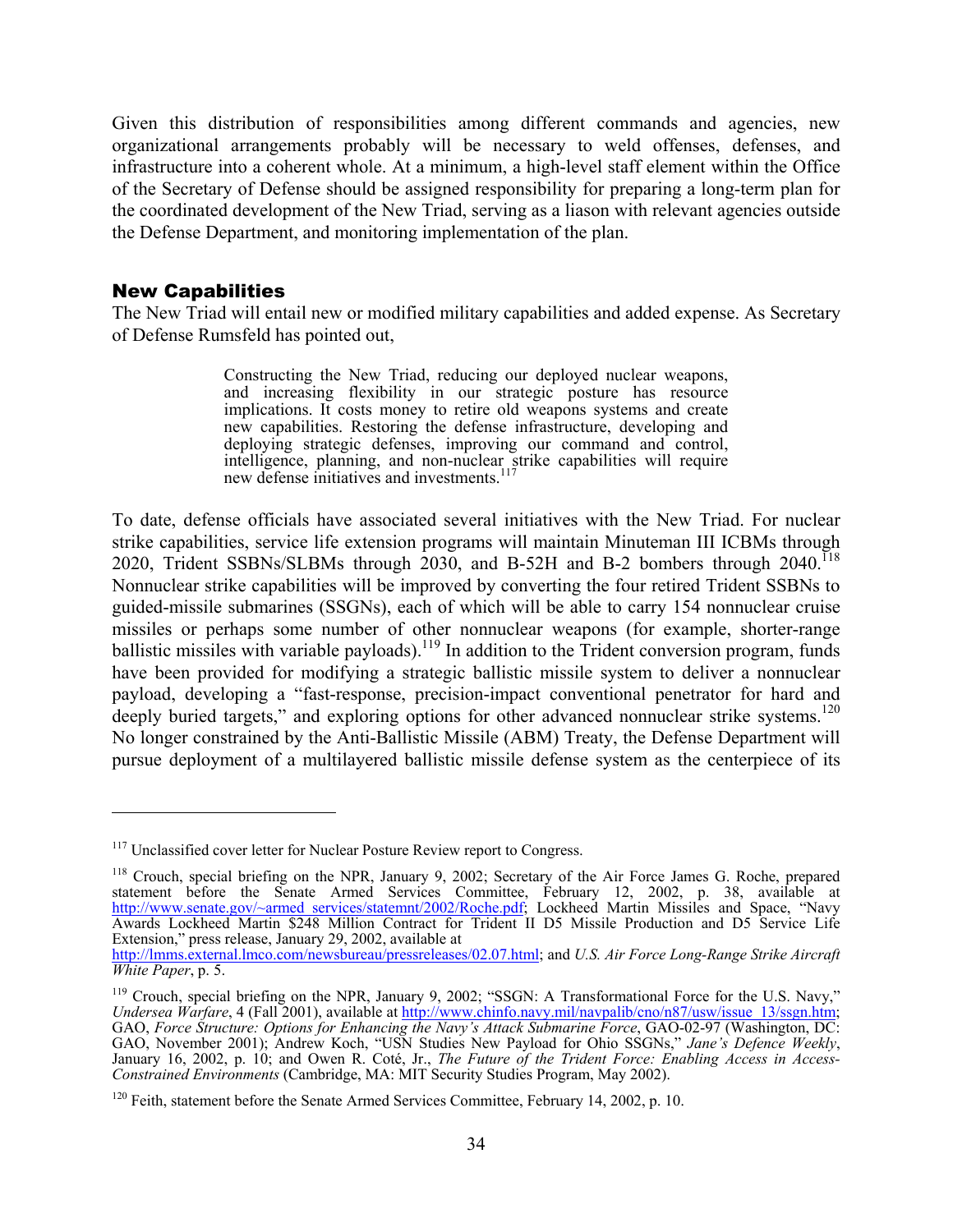effort to build up strategic defenses.<sup>121</sup> To strengthen the defense-industrial infrastructure, the nuclear weapons production complex will be modernized, teams will be established to examine options for future warheads, and the time needed to resume underground nuclear testing will be reduced.<sup>122</sup> Increased funding also will support "efforts for unique technologies for strategic systems, such as missile electronics and navigation" and the "development and qualification of radiation-hardened parts for strategic systems."<sup>123</sup> With regard to the command and control, intelligence, and planning capabilities of the New Triad, additional money has been proposed "for the development of advanced sensors and imagery, for improved intelligence and assessment, and for modernization of communications and targeting in support of evolving strike concepts."124 These planned improvements include systems for secure, wideband communications, systems that supply better intelligence on deeply buried and mobile targets, and changes to make STRATCOM's war planning system more adaptive.<sup>125</sup>

Current planning for the New Triad could do more to increase nonnuclear strike capabilities with intercontinental range. Under present plans, the lion's share of US intercontinental strike capabilities—the ICBMs and SLBMs—will remain nuclear, B-52H and B-2 bombers will retain the flexibility to carry nuclear or nonnuclear weapons, and B-1B bombers will be equipped for only nonnuclear missions.126

The number of intercontinental-range ballistic missiles modified to carry nonnuclear weapons is likely to be limited. An ICBM or SLBM is a relatively expensive means of delivering a relatively small payload, especially when that payload has an explosive force measured in thousands of pounds rather than hundreds of kilotons of TNT. The throw-weight of a Minuteman III ICBM (2,500 pounds) or a Trident D-5 SLBM (6,200 pounds) is only a fraction of the payload of a long-range bomber (40,000 or 50,000 pounds).<sup>127</sup> Unlike bombers, missiles are not reusable. Moreover, the inventory of Minuteman missiles is fixed (the production line shut down long ago)

<sup>121</sup> Statement on Formal Withdrawal From the 1972 Anti-Ballistic Missile Treaty, June 13, 2002, in *Weekly Compilation of Presidential Documents*, June 17, 2002, p. 1011, available at

http://www.access.gpo.gov/nara/v38no24.html; Crouch, special briefing on the NPR, January 9, 2002; Feith, statement before the Senate Armed Services Committee, February 14, 2002, p. 10; Kadish, statement before the Senate Armed Services Committee, March 7, 2002; and Kadish, special briefing on missile defense, June 25, 2002.

<sup>&</sup>lt;sup>122</sup> Gordon, statement before the Senate Armed Services Committee, February 14, 2002.

 $123$  Crouch, special briefing on the NPR, January 9, 2002, p. 10.

 $124$  Ibid.

<sup>&</sup>lt;sup>125</sup> Crouch, special briefing on the NPR, January 9, 2002; and Ellis, statement before the Senate Armed Services Committee, February 14, 2002, p. 6.

<sup>&</sup>lt;sup>126</sup> Ellis, statement before the Senate Armed Services Committee, February 14, 2002, "Basic Terminology of the Nuclear Posture Review"; and *U.S. Air Force Long-Range Strike Aircraft White Paper*, p. 22.

<sup>&</sup>lt;sup>127</sup> For ballistic missile throw-weights, see Memorandum of Understanding on the Establishment of the Data Base Relating to the Treaty Between the United States of America and the Union of Soviet Socialist Republics on the Reduction and Limitation of Strategic Offensive Arms, in Arms Control and Disarmament Agency, *Arms Control and Disarmament Agreements: START* (Washington, DC: Arms Control and Disarmament Agency, 1991), p. 120. Throw-weight is the useful weight (reentry vehicles, postboost vehicle, penetration aids) carried by the boost stages of an ICBM or SLBM. For bomber payloads, see *U.S. Air Force Long-Range Strike Aircraft White Paper*, pp. 20, A-1.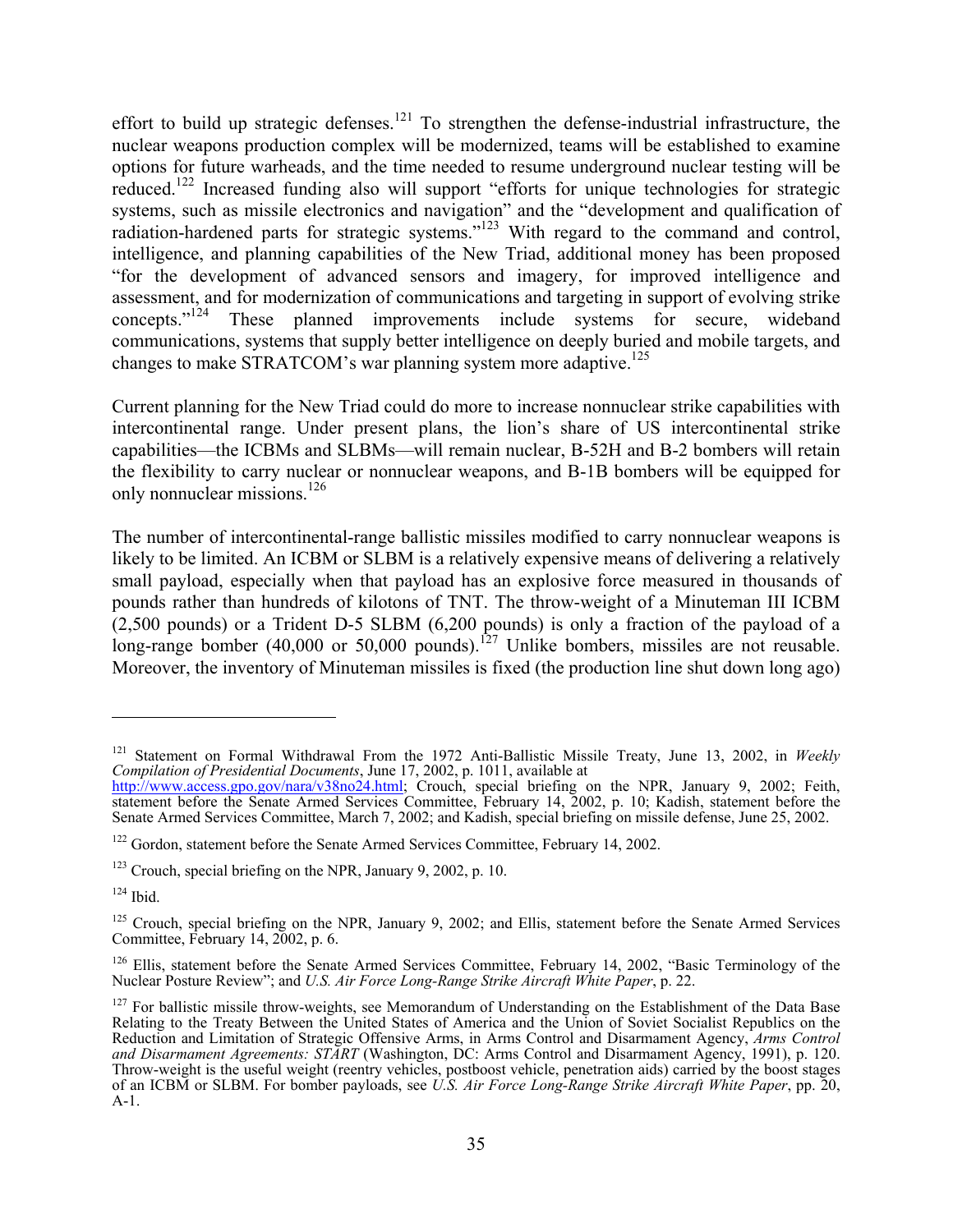and, at present, only a dozen Trident missiles are procured each year.<sup>128</sup> Ballistic missiles do have advantages, however, in their shorter times of flight (minutes as opposed to hours) and in the tremendous kinetic energy their weapons gain during reentry. Consequently, a limited number of missiles might be modified for nonnuclear strikes against high-priority, time-sensitive targets, such as certain underground WMD storage facilities or command-and-control bunkers.

Intercontinental-range strike aircraft—current bombers and future platforms (unmanned combat air vehicles and aerospace planes, for example)—are well suited to the requirements of the New Triad, yet the Defense Department has no plans to expand the existing force any time soon. Indeed, B-52Hs are to be cut from 94 to 76 and B-1Bs from 93 to 60, with the savings used to modernize the remaining aircraft.<sup>129</sup> Bombers, unlike shorter-range fighter-attack aircraft or sealaunched cruise missiles, can strike targets located throughout the territory of any potential adversary, including targets deep in Eurasia. They also can strike from bases less likely to be vulnerable to enemy attack. Bombers can conduct either nonnuclear or nuclear strikes, depending on the contingency. With force reconstitution, bombers in relatively short order can be placed on nuclear alert and loaded with large nuclear payloads. Despite these advantages, deployment of a new intercontinental-range strike aircraft is not planned for 15 to 30 years.<sup>130</sup> Given their value for the New Triad, and the present imbalance between bombers and fighter-attack aircraft (120 bombers versus 2,000 fighters), acquisition of additional intercontinental-range strike aircraft should receive higher priority.<sup>131</sup>

#### Old Concepts, New Context

 $\overline{a}$ 

As much of the foregoing discussion suggests, some of the most important changes related to the New Triad will be conceptual. A good deal of the conventional thinking about strategic warfare will need to be reconsidered. During the Cold War, nuclear superiority, arms buildups, warwinning strategies, disarming attacks (including preventive operations), and strategic defenses were seen by many as unquestionably detrimental to the stability of the US-Soviet military balance. Now, with non-Soviet adversaries, different contingencies, and the New Triad, these capabilities could make useful, and perhaps essential, contributions to the security of the United States, its allies, and friends. Nuclear superiority can dissuade those who would compete with the United States in nuclear arms and assure allies protected by guarantees of US nuclear retaliation on their behalf. The manifest readiness of the United States to counter challenges to its offensive and defensive capabilities can discourage arms competition. Winning a strategic war was a

<sup>&</sup>lt;sup>128</sup> The procurement rate for Trident missiles can be found in "NRDC Nuclear Notebook: U.S. Nuclear Forces, 2002," *Bulletin of the Atomic Scientists*, 58 (May/June 2002), p. 72, available at http://www.thebulletin.org/issues/nukenotes/mj02nukenote.pdf.

<sup>&</sup>lt;sup>129</sup> Secretary of the Air Force James G. Roche, prepared statement before the Senate Armed Services Committee, July 25, 2001, pp. 8-9, available at http://www.senate.gov/~armed\_services/statemnt/2001/010725roche.pdf; and *U.S. Air Force Long-Range Strike Aircraft White Paper*, p. 2.

<sup>130</sup> *U.S. Long-Range Strike Aircraft White Paper*, pp. 5, 27, 29; Nick Cook, "USAF Hones Future Bomber Requirement," *Jane's Defence Weekly*, January 2, 2002, pp. 24-25; Laura M. Colarusso, "Aldridge Instructs Air Force to Accelerate Long-Range Strike Work," *Inside the Air Force*, May 17, 2002, p. 1; and "Critical Intelligence: Air Force Studies Accelerating Long-Range Strike Option," *Inside the Pentagon*, June 20, 2002, pp. 5-6.

<sup>&</sup>lt;sup>131</sup> Figures for bombers and fighters are for primary mission aircraft, including 12 B-52Hs "held ready for nuclear missions." See *Annual Defense Report to the President and the Congress—2001*, pp. 53-56, D-1—D-2.